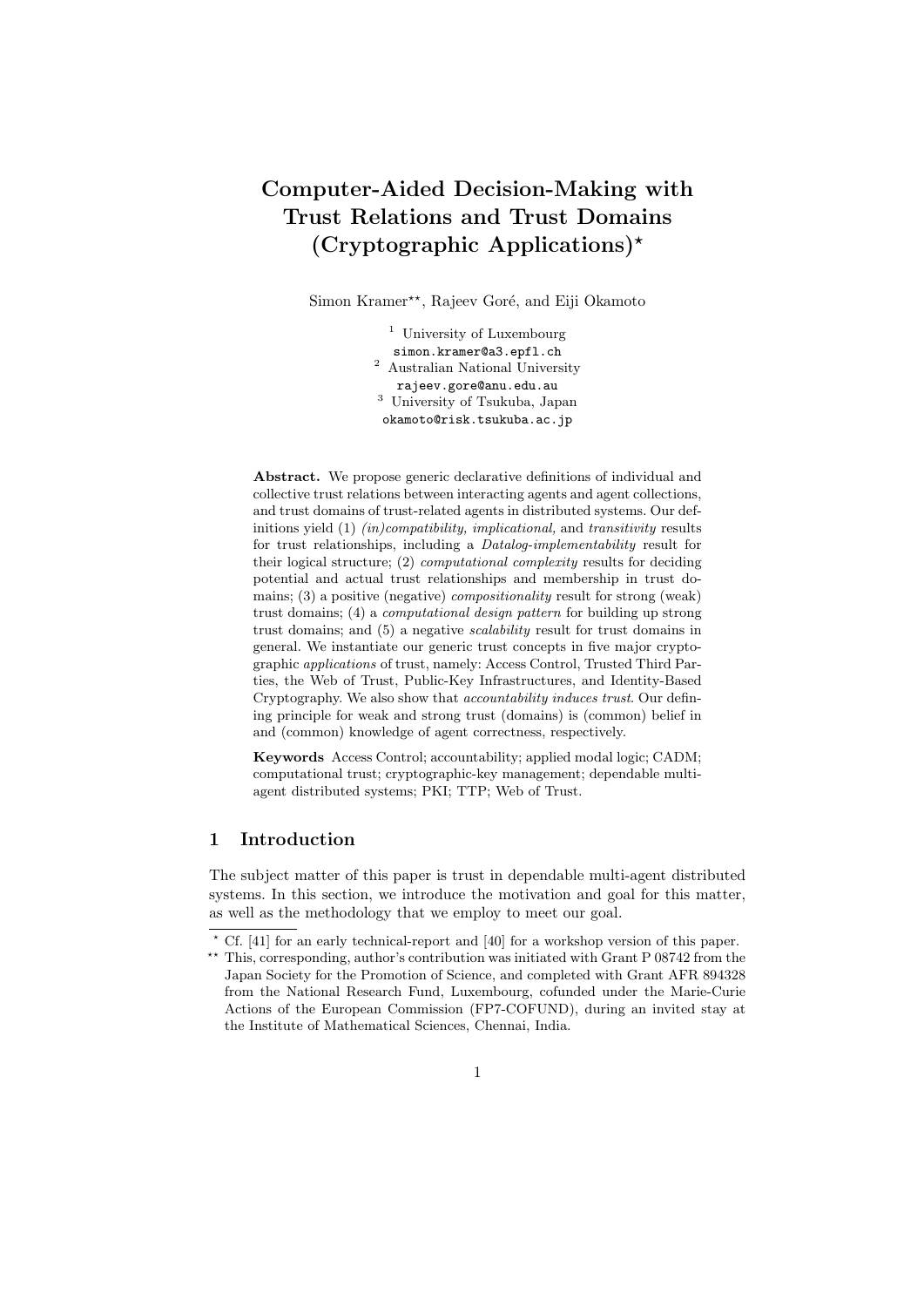in spite of thanks to **technology** *incorrect* design  $\&$  natural forces correct design agents incorrect behaviour: (un)intentional incorrect use of the technology abuse (misuse) correct behaviour: correct use of the technology

Table 1. Functionality guarantee of dependable distributed systems

#### 1.1 Motivation

Dependable distributed systems guarantee their functionality both in spite of and thanks to the technologies that implement these systems as well as the man or machine agents that partake in them (cf. Table 1). Examples of agents are: threads, processes, processors and their cores, real and virtual machines, system administrators and users, network nodes, etc. The functionality guarantee is conditioned on *naming* (cf.  $[4, Section 6.4]$  and  $[25, Section 19.1]$ ) and *number:* 

Naming on agent identity for the aspects of *anonymity* and *pseudonymity*.

Number on a minimal number of correct (or dually, a maximal number of faulty or corrupt) agents for the aspects of fault tolerance [50] (classical distributed computation) and corruption tolerance [77] (secure multiparty computation).

The notion of *agent correctness* (e.g., as induced by a *policy*) in turn depends on the system itself. Examples of correct agent behaviour are given in Table 2, in various degrees of definitional difficulty. In any case, agent correctness captures the predictability of each correct partaking agent that guarantees the functionality of the system to some or even all, correct or faulty, partaking agents. We opine that this predictability is ultimately one of agent behaviour rather than one of the agents' mental attitudes behind their behaviour. All that ultimately matters is the behavioural *effect* of attitudes, which themselves may have no, or no relevant effect. (A mental attitude that may indeed lead a human agent  $b$  to behave correctly—or to be trustworthy—to another human agent  $a$  is when  $b$  has the will  $\left| \text{in case } b \text{ is volitional} \right|$  and capability  $\left| \text{in case there is a need} \right|$  to control  $b$ 's behaviour in  $a$ 's sense.) In sum, system functionality depends on agent correctness, and agents depend on each other via each other's correctness. Whence the social need, called trust, to know whether or not someone—somebody or something—behaves correctly, i.e., as expected—for something meaning [67]:

according to design and policy, doing what is required—despite environmental disruption, human user and operator errors, and attacks by hostile parties—and not doing other things.

Note that according to game theory [9, Page 70] this need is also rational:

[...] it isn't rational to trust people without a good reason: [...] trust can't be taken on trust.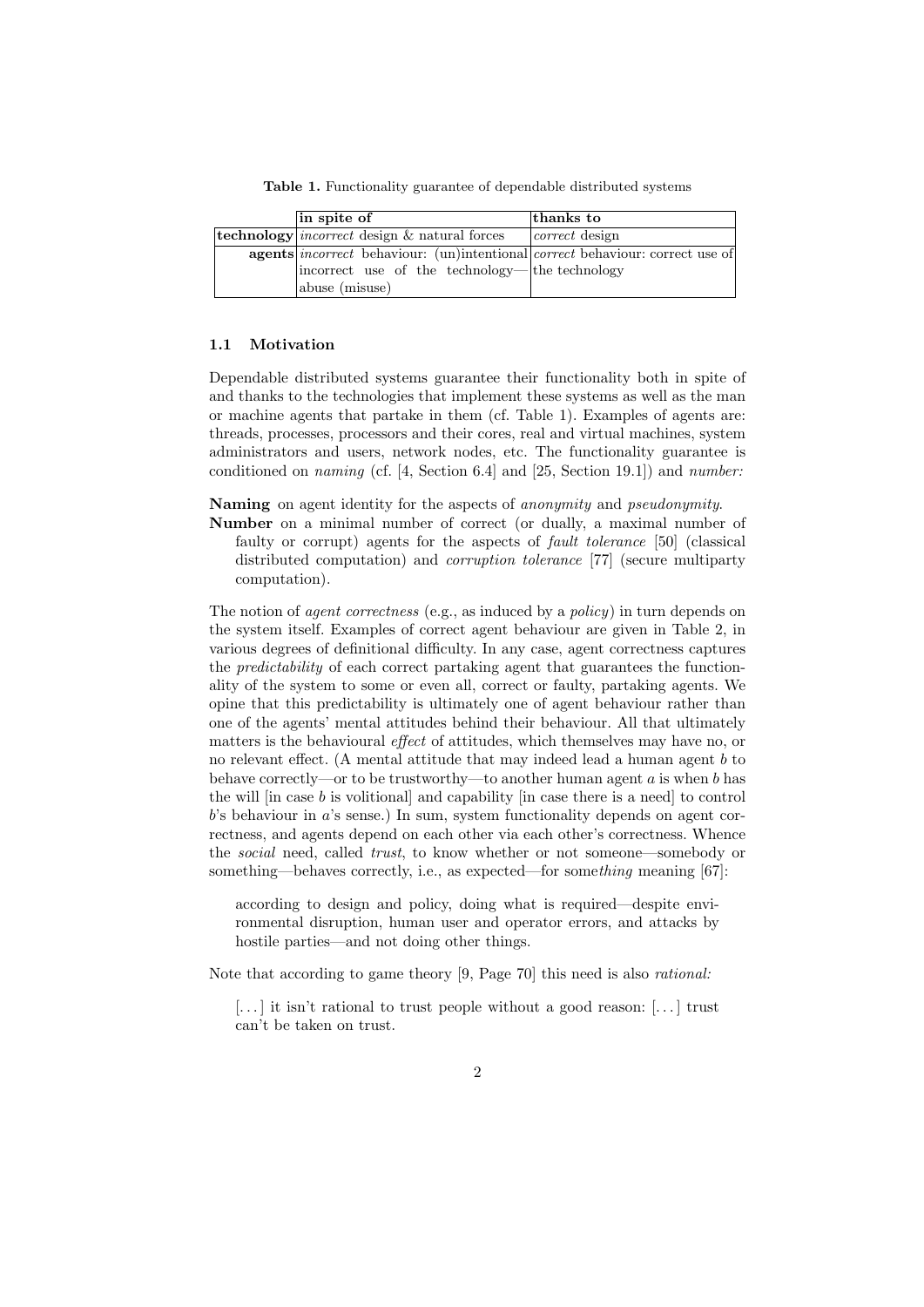- algorithm, game-rule, and protocol compliance
- good book-keeping in audit and control of transactions
- fairness in the scheduling of legitimately requested services
- $-$  liveness in the sense of absence of crash, e.g., that the agent, say  $a$ , has always eventually responded to a ping from some other agent, say b, which can be expressed with a Linear-Temporal Logic [28, 27, 70, 8] formula as follows:

*a* correct 
$$
b := \overline{\Box}(b \text{ pings } a \to \Diamond(a \text{ pongs } b)),
$$

where a correct b reads as "a is correct as far as b is concerned", and  $\overline{\Box}$  is the "sofar"-modality (i.e., the modality "at all times in the past including the present") and  $\diamondsuit$  the "eventually"-modality here

access-control compliance [4, Chapter 4], e.g., that  $a$  has always been authorised by b and authenticated to access a given resource  $r \in \mathcal{R}$ , which can be expressed with an LTL formula as follows  $(R$  is finite):

$$
a \text{ correct } b := \bigwedge_{r \in \mathcal{R}} \overline{\square} \left( \begin{pmatrix} a \text{ accesses } r \wedge \\ \text{canAuthoriseToAccess}(b,a,r) \\ a \text{ authenticatedForAccessing } r \\ \wedge \text{ authorizedToAccess}(b,a,r) \end{pmatrix} \rightarrow \right),
$$

where abstract access could be refined w.r.t. concrete *reading* and *writing*, and authorisation w.r.t. revocation updates, delegation indirections, security levels [4, Chapter 8], and security compartments [4, Chapter 9] – absence of cryptographic-key compromise (cf. Section 4) – etc.

That is, we trust when we have at least belief in correctness—in which case we run the risk of mistakingly believing—or may trust when we have even knowledge of correctness—in which case we run no such risk. Otherwise, i.e., when we have no such belief (and absence of belief is different from disbelief), we must trust (we have no choice). Now at first sight, such knowledge may seem difficult to attain. Yet in our standard understanding of knowledge defined in terms of indistinguishability (an observational equivalence) of system states, an agent  $a$ simply attains knowledge about a fact  $\phi$  in a given state s as soon as  $\phi$  also holds in all the states that are indistinguishable from s to a (cf. Section 2). In particular, a need not—but may happen to—have control over the system.

Example 1 (Social Software). The importance of dependable distributed systems for modern society can hardly be overestimated, because social software [60], i.e., "the software by which society runs" (e.g., banking and commerce, health care, social networking, voting and governmental administration, etc.) runs on distributed systems. In the age of the Internet, which acts as a generator and amplifier of the virtuality of human relations, trust is crucial [16, 55, 69].

The concept of trust has at least three different aspects, namely trust relations and domains, and trust management. Our intuitions of them are as follows.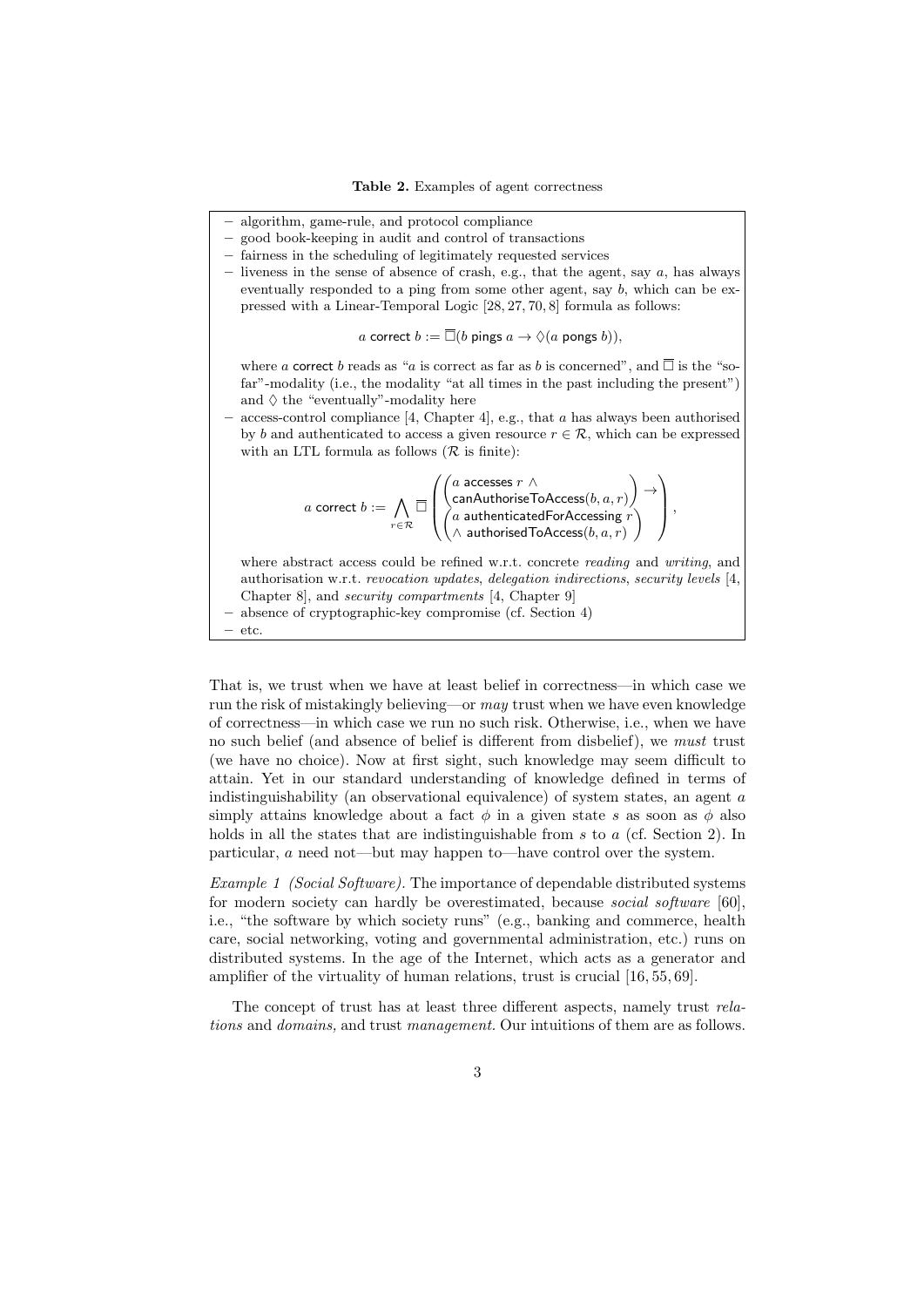Trust relations An agent a trusts an agent b when a believes or even knows that  $b$  behaves correctly as far as  $a$  is concerned, independently of  $b$ 's mental attitude. Hence, defining trust based on the correct behaviour of agents is more general than defining trust based on their mental attitude behind their behaviour. The reader interested in trust based on (a fixed number of kinds of) mental attitude behind agent behaviour is referred to [20], which is a substantial study of various trust relations based on belief in and knowledge of attitudes behind behaviour.

Trust domains A trust domain is a community of mutually trusting agents with the common belief in or even knowledge of the trust relationships in the community. Informally, a statement  $\phi$  is common belief or knowledge in a community C when all agents in C believe or know that  $\phi$  is true (call this new statement  $\phi'$ ), all believe or know that  $\phi'$  is true (call this new statement  $\phi''$ ), all believe or know that  $\phi''$  is true (call this new statement  $\phi'''$ ), etc. Notice the mutual awareness among agents w.r.t. the commonality of their knowledge or belief, which will turn out to be computationally costly (cf. Section 3). More intuitions on common knowledge in distributed systems can be found in [31].

Trust management Trust management is (cf. [65] for a recent survey):

- 1. the organisation of trust relations into trust domains (compartments), i.e., the sociology;
- 2. the coordination of trust-building actions, i.e., the flow of trust (partial dehierarchisation and decompartmentation, e.g., by building reputation [66]).

The organisation of trust relations into trust domains requires the ability to decide whether or not a given relation is a trust relation, and a given domain is a trust domain. Ideally, this ability appeals to formal definitions and decidability results, in order to support the human brain with computer-aided decision making (CADM), as motivated by the following example.

Example 2 (Group size and the human brain). According to [68], "150 is the cognitive limit to the number of people a human brain can maintain a coherent social relationship with." "More generally, there are several layers of natural human group size that increase with a ratio of approximately three: 5, 15, 50, 150, 500, and 1,500". And "[a]s group sizes grow across these boundaries, they have more externally imposed infrastructure—and more formalized security systems."

The motivation for formal definitions now follows from the assumption that trust is a fundamental element of any coherent social relationship; and the motivation for CADM (requiring decidability results) additionally from the age-old desideratum to extend the cognitive limit of the human brain; cf. [25, Page 214]:

Trust is the ultimate basis for all dealings that we have with other people. If you don't trust anybody with anything at all, why bother interacting with them?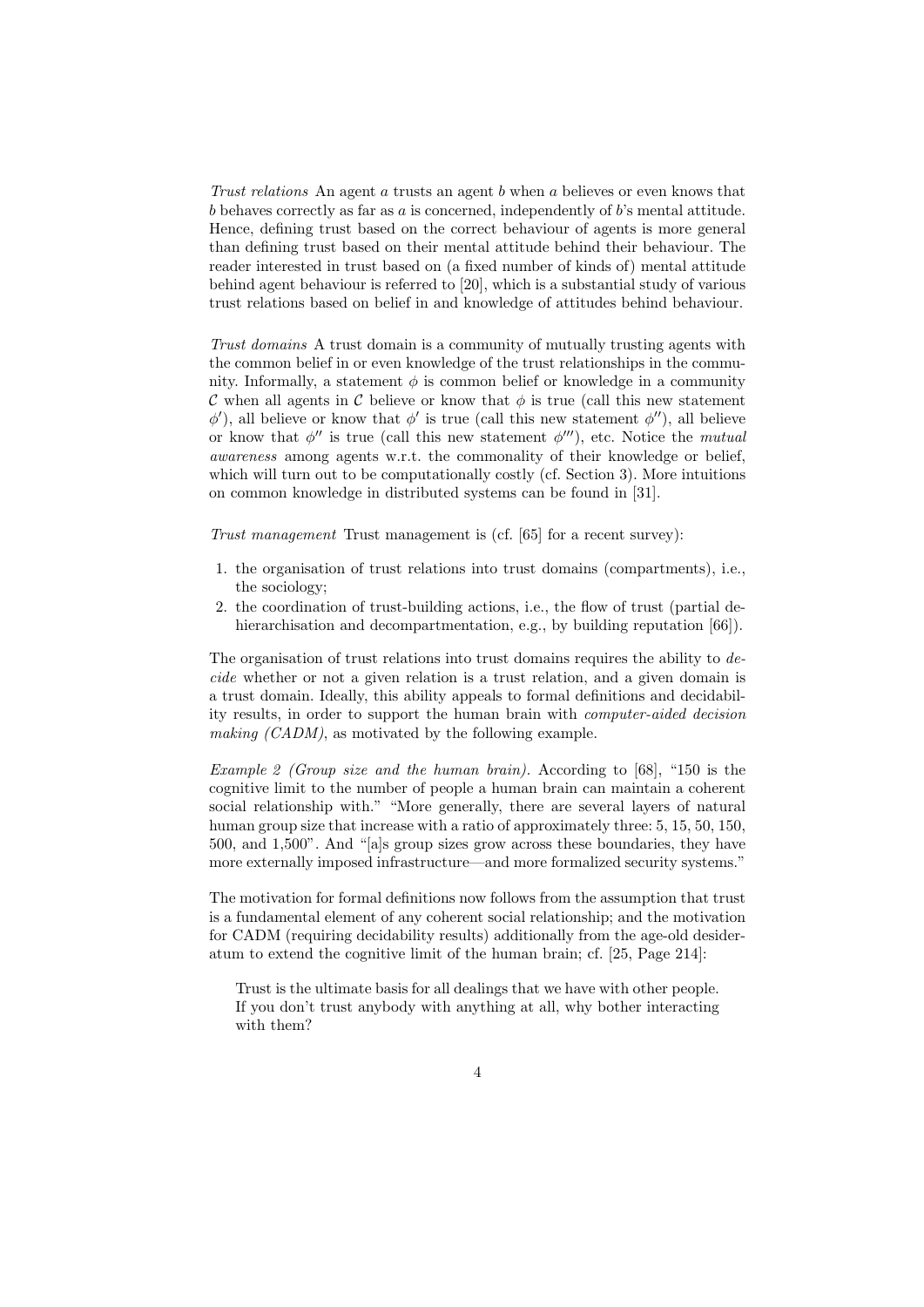It turns out that deciding trust relationships can be tractable with the aid of modern computers. However, deciding membership in trust domains, though computationally possible in theory, is computationally intractable in practice, even with the aid of clusters or grids  $[7]$ , and clouds<sup>4</sup> of (super-)computers. What is worse: not only can we not make use of the promised power of parallel computing for deciding membership in trust domains in general, but also in particular when the candidate domains are the computing complexes themselves!

Example 3 (Cloud Computing). According to [37], in cloud computing, "users are universally required to accept the underlying premise of trust. In fact, some have conjectured that trust is the biggest concern facing cloud computing. Nowhere is the element of trust more apparent than in security, and many believe trust and security to be synonymous." Also according to [54]: "The growing importance of cloud computing makes it increasingly imperative that we grapple with the meaning of trust in the cloud and how the customer, provider, and society in general establish that trust." For more motivation, see [14, 38].

Indeed, the automatic validation of the underlying premise of cloud computing, i.e., trust, is an intractably big concern for the clouds themselves, as indicated above. However, the validation of trust can of course still be a tractably big concern for the relations between the cloud members. Anyway, what remains formally elusive is the general and declarative meaning of trust. As a matter of fact, the vast majority of the research literature on trust focuses on how to (operationally) establish and maintain trust of some, and sometimes even quantitative, form (e.g., with protocols, recommendation/reputation systems, reference monitors, trusted computing bases [29, 48], etc.), but without actually defining what trust of that form (declaratively) means. And the very few works that do attempt declarative—not to speak of general—definitions of trust do not provide insights in the tractability of trust domains, or applications to security such as trust in cryptographic-key management (cf. Section 6).

The bottom line is that declaratively defining the meaning of trust and obtaining estimates of the tractability of trust can be difficult. Yet formally defining trust in terms of (declarative) belief in or knowledge of behavioural correctness turns out to be natural (and generic), since humans often naturally refer to these or similar notions when informally explaining what they mean by trust. In multi-agent distributed systems, attaining an *individual* consciousness of trust in terms of belief (weak trust) or knowledge (strong trust) from agent to agent can be computationally tractable. Whereas attaining a collective consciousness (mutual awareness) of trust in terms of common belief or knowledge within a greater domain (e.g., a cluster, cloud, or other collective) of agents is computationally intractable. Computationally speaking, collective trust does not scale.

#### Trust domains should be family-sized, so to speak.

(Typically, the size of human families is below 15, which is still tractable.)

<sup>4</sup> Cloud computing is the automated outsourcing of IT infrastructure, platforms, and applications for data storage and calculation routines into evolving opaque clouds of anonymous computing units [26].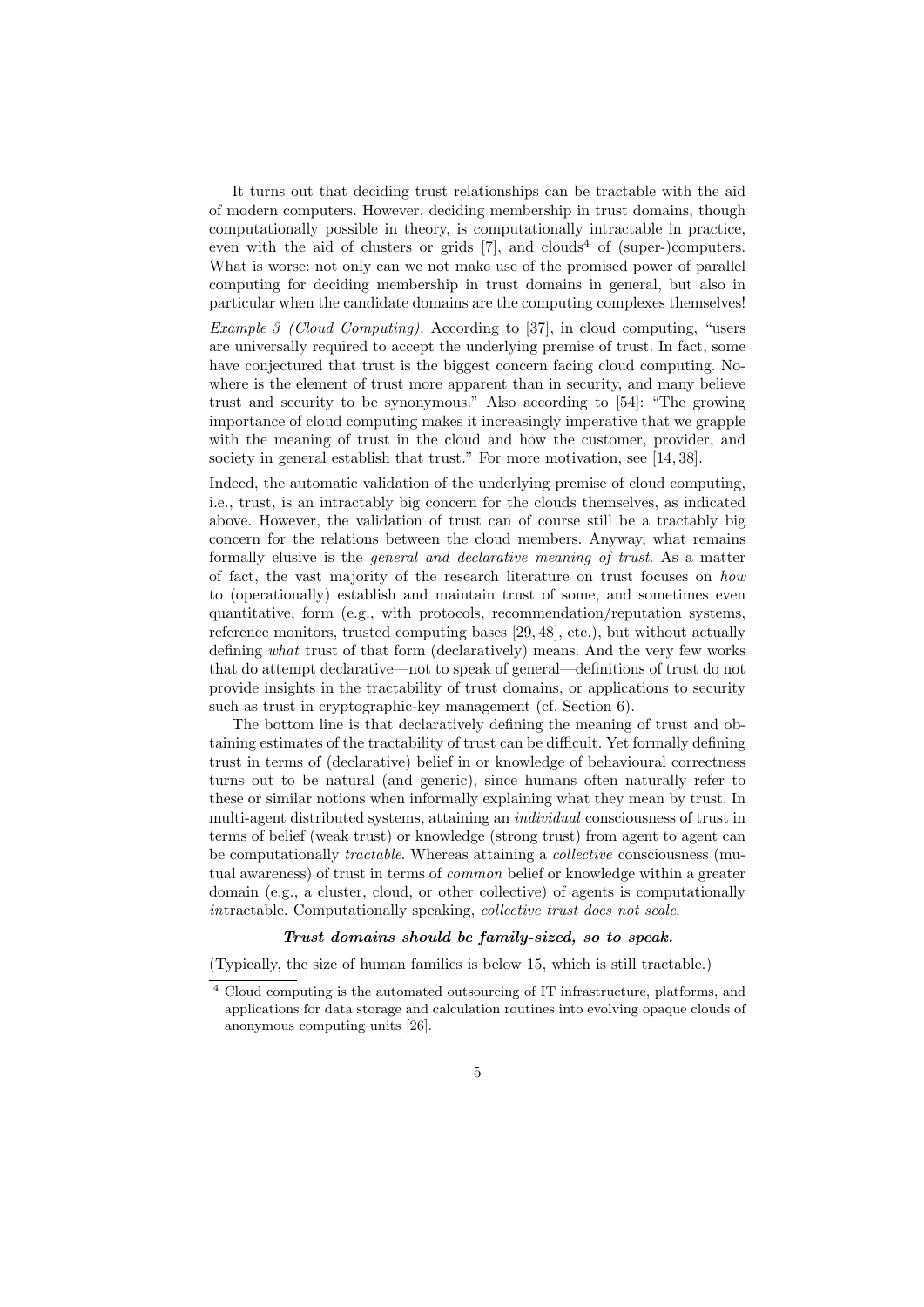## 1.2 Goal

#### Our goal is

- 1. to provide generic declarative definitions of
	- (a) individual and collective trust relations between interacting agents and agent collections (cf. Figure 1 and 2, respectively),
	- (b) trust domains of trust-related agents (cf. Figure 3);
- 2. to reveal the logical structure of trust relations and domains (cf. Figure 1–3), and to demonstrate practical implementability (cf. Theorem 1);
- 3. to obtain computational complexity results for deciding potential and actual trust relationships and membership in trust domains (cf. Table 4);
- 4. to obtain compositionality and scalability results for trust domains (cf. Theorem 3 and Corollary 3, respectively);
- 5. to provide a computational design pattern for automatically building up bounded strong trust domains, e.g., in social networks (cf. Table 8);
- 6. to demonstrate the utility of our framework by showing how easy it is to instantiate it in five difficult cryptographic applications of trust, namely:
	- (a) Access Control (cf. Table 2)
	- (b) Trusted Third Parties (cf. Section 4.1)
	- (c) the Web of Trust (cf. Section 4.2)
	- (d) Public-Key Infrastructures (cf. Section 4.3)
	- (e) Identity-Based Cryptography (cf. Section 4.4);
- 7. to reveal the relation of trust with accountability (abusefree auditability), which intuitively should induce trust (cf. Section 4.5).

Contribution To the best of our knowledge, the following items are all novel: (1) general formal definitions of collective trust relations, and thus also the (in)compatibility, implicational, and transitivity results, including a Datalogimplementability result, that we obtain for them; (2) general formal definitions of trust domains; (3) general complexity results for trust relations as well as trust domains; (4) a positive (negative) compositionality result for strong (weak) trust domains; (5) a negative scalability result for trust domains in general; (6) a computational design pattern for building up strong trust domains; and (7) a generic formalisation of trust that can be instantiated in Access Control, TTPs, the Web of Trust, PKIs, and ID-Based Cryptography and that happens to be induced by (an equally generic) formalisation of accountability. The resulting structural and (in)tractability insights are of practical importance for accountable access control and cryptographic-key management (e.g., the design of [inter]national PKIs such as those required by credit-card transactions and ePassports [45]), and could may well be important for computing clouds viewed as trust domains.

## 1.3 Methodology

Our methodology is to develop our formal definitions for trust relations and trust domains in a generic framework that is a semantically defined, standard modal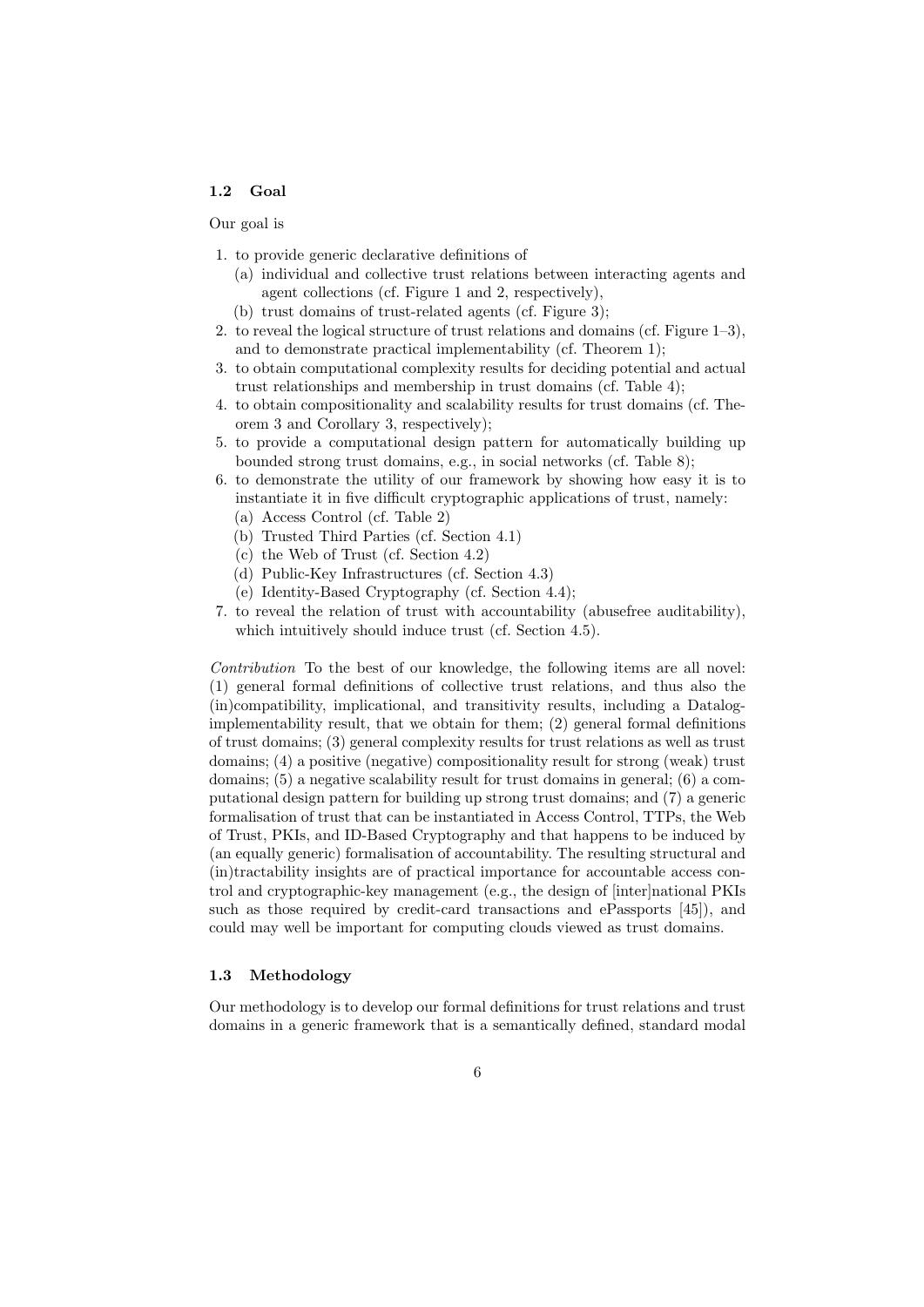logic of belief and knowledge (cf. Section 2). In that, we are interested in the descriptive (as opposed to deductive) use of an off-the-shelf, general-purpose (as opposed to special-purpose)<sup>5</sup> logic that is as simple as possible and as complex as necessary—both syntactically and semantically as well as computationally. Our defining principle for weak and strong trust is belief in and knowledge of agent correctness, respectively. We then derive our complexity results for deciding trust relationships and membership in trust domains by reduction to known results for the complexity of belief and knowledge (cf. Section 3). In spite of the substantial practical significance of our theoretical results, their derivation is quite simple (which increases their value), thanks to our modal logical framework. The difficulty was to find what we believe to be an interesting formal point of view on trust, which happens to be modal. Other points of view have, to the best of our knowledge, not resulted in even one of our contributions.

## 2 Formal definitions

We develop our formal definitions of trust relations and trust domains in a generic framework that is a semantically defined, standard modal logic of common belief and knowledge. The logic is parametric in agent correctness, to be instantiated for each considered distributed system (e.g., Table 2 and Section 4.2–4.4).

Let S designate the considered distributed system (e.g., of sub-systems).

#### Definition 1 (Framework). Let

- $-$  A designate an arbitrary non-empty finite set of unique agent names  $6$  a, b, c, etc.
- $C \subseteq A$  denote (finite and not necessarily disjoint) communities of agents (referred to by their name);
- $-\mathcal{P} := \{ a$  correct  $b \mid a, b \in \mathcal{A} \}$  designate our (finite) set of atomic propositions P for referring to agent correctness (finiteness is crucial for complex $itu)$ :
- $-\mathcal{L} \ni \phi := P \mid \neg \phi \mid \phi \land \phi \mid \text{CB}_\mathcal{C}(\phi) \mid \text{CK}_\mathcal{C}(\phi)$  designate our modal language of formulae  $\phi$ , with  $\text{CB}_c(\phi)$  for "it is common belief in the community C that  $\phi$ ", and  $CK_{\mathcal{C}}(\phi)$  for "it is common knowledge in the community C that  $\phi$ ."

(Note that we could have indexed the relational symbol 'correct' with a parameter ranging over a finite number of trust issues x and still have conserved all our complexity results in Section 3. Yet we have not done so for the sake of the simplicity of our exposition. The finiteness of the number of issues is crucial. Otherwise, e.g., when the issues are not mere logical constants but expressions in a formal language, not only trust domains but also trust relations become computationally intractable.) Then given the set  $S$  (the state space) of system states s induced by  $S$  (e.g., via a reachability or, in modal jargon, temporal

<sup>5</sup> e.g., the famous BAN-logic, which uses but does not define trust

 $6$  i.e., agent names injectively map to agents (agent names are *identifiers* here)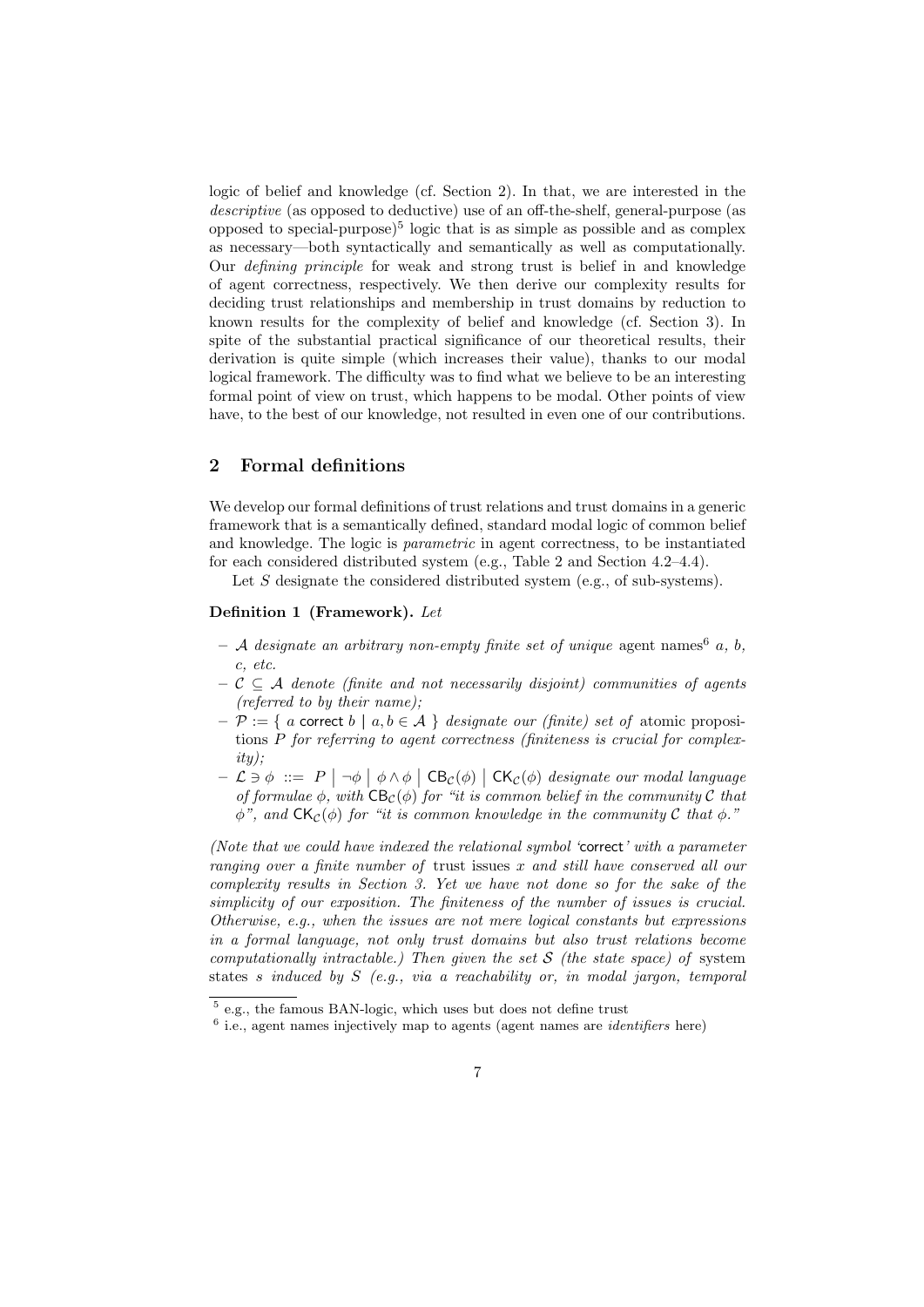Table 3. Satisfaction relation

 $(\mathfrak{S}, \mathcal{V}), s \models P$  :iff  $s \in \mathcal{V}(P)$  $(\mathfrak{S}, \mathcal{V}), s \models \neg \phi \text{ iff not } (\mathfrak{S}, \mathcal{V}), s \models \phi$  $(\mathfrak{S}, \mathcal{V}), s \models \phi \land \phi'$  :iff  $(\mathfrak{S}, \mathcal{V}), s \models \phi$  and  $(\mathfrak{S}, \mathcal{V}), s \models \phi'$  $(\mathfrak{S}, \mathcal{V}), s \models \mathsf{CB}_{\mathcal{C}}(\phi)$  :iff for all  $s' \in \mathcal{S}$ , if  $s \mathsf{D}^+_{\mathcal{C}} s'$  then  $(\mathfrak{S}, \mathcal{V}), s' \models \phi$  $(\mathfrak{S}, \mathcal{V}), s \models \mathsf{CK}_\mathcal{C}(\phi)$  :iff for all  $s' \in \mathcal{S}$ , if  $s \to_{\mathcal{C}}^* s'$  then  $(\mathfrak{S}, \mathcal{V}), s' \models \phi$ 

accessibility relation)<sup>7</sup>, we define the satisfaction relation  $\models$  of our framework in Table 3. There,

- $-$  ":iff" abbreviates "by definition, if and only if";
- $-$  ( $\mathfrak{S}, \mathcal{V}$ ) designates a (modal) model of our framework;
- $-\mathfrak{S} := (\mathcal{S}, \{D_a\}_{a \in \mathcal{A}}, \{E_a\}_{a \in \mathcal{A}})$  designates the (modal) frame with appropriate (for the system  $S$ )
	- serial<sup>8</sup>, transitive, and Euclidean<sup>9</sup> relations  $D_a \subseteq S \times S$  of doxastic accessibility (used for defining belief),
	- equivalence relations  $E_a \subseteq S \times S$  of epistemic accessibility (e.g., state indistinguishability, used for defining knowledge),
	- such that  $D_a \subseteq E_a$  for any  $a \in \mathcal{A}$ ;
- $-\mathcal{V}: \mathcal{P} \to 2^{\mathcal{S}}$  designates the valuation function (returning for every  $P \in \mathcal{P}$ the set of states where  $P$  is true) to be defined according to the appropriate notion of agent correctness for the system  $S$  (e.g., see Section 4);
- $\mathrm{D}_{\mathcal{C}}^{+}$  designates the transitive closure of  $\bigcup_{a \in \mathcal{C}} \mathrm{D}_{a}$ ;
- $E_{\mathcal{C}}^*$  designates the reflexive transitive closure of  $\bigcup_{a \in \mathcal{C}} E_a$ .

Note that defining (common) belief and knowledge abstractly with a serial, transitive, and Euclidean relation, and an equivalence relation, respectively, has emerged as a common practice that gives greater generality over more concrete approaches [53, Section 7.1]: the concrete definitions of the accessibility relations can be freely determined for a given distributed system provided they comply with the prescribed, characteristic properties. Typically, these definitions involve the projection of global states onto agents' local views [24]. For example, let  $a \in \mathcal{A}$ , and let  $\pi_a$  designate such a projection (function) for a. Then, epistemic accessibility in the sense of state indistinguishability can be defined such that for all  $s, s' \in \mathcal{S}$ ,

$$
s \to_a s' \text{ iff } \pi_a(s) = \pi_a(s'),
$$

which guarantees that  $E_a$  is an equivalence relation. Specific applications, might require additional constraints. For example, we might want to stipulate the a

For example, suppose that there is a set  $S_i$  of initial states for every system S, T designates the system's reachability or, synonymously, temporal accessibility relation, and  $T^*$  designates the reflexive transitive closure of T. Then,  $S$  is induced by S in the sense that  $S := \{ s \mid \text{there is } s_i \in S_i \text{ such that } s_i \text{ } T^* \text{ } s \}.$ 

<sup>&</sup>lt;sup>8</sup> for all  $s \in \mathcal{S}$ , there is  $s' \in \mathcal{S}$  s.t.  $s D_a s'$ 

<sup>&</sup>lt;sup>9</sup> for all  $s, s', s'' \in S$ , if  $s D_a s'$  and  $s D_a s''$  then  $s' D_a s''$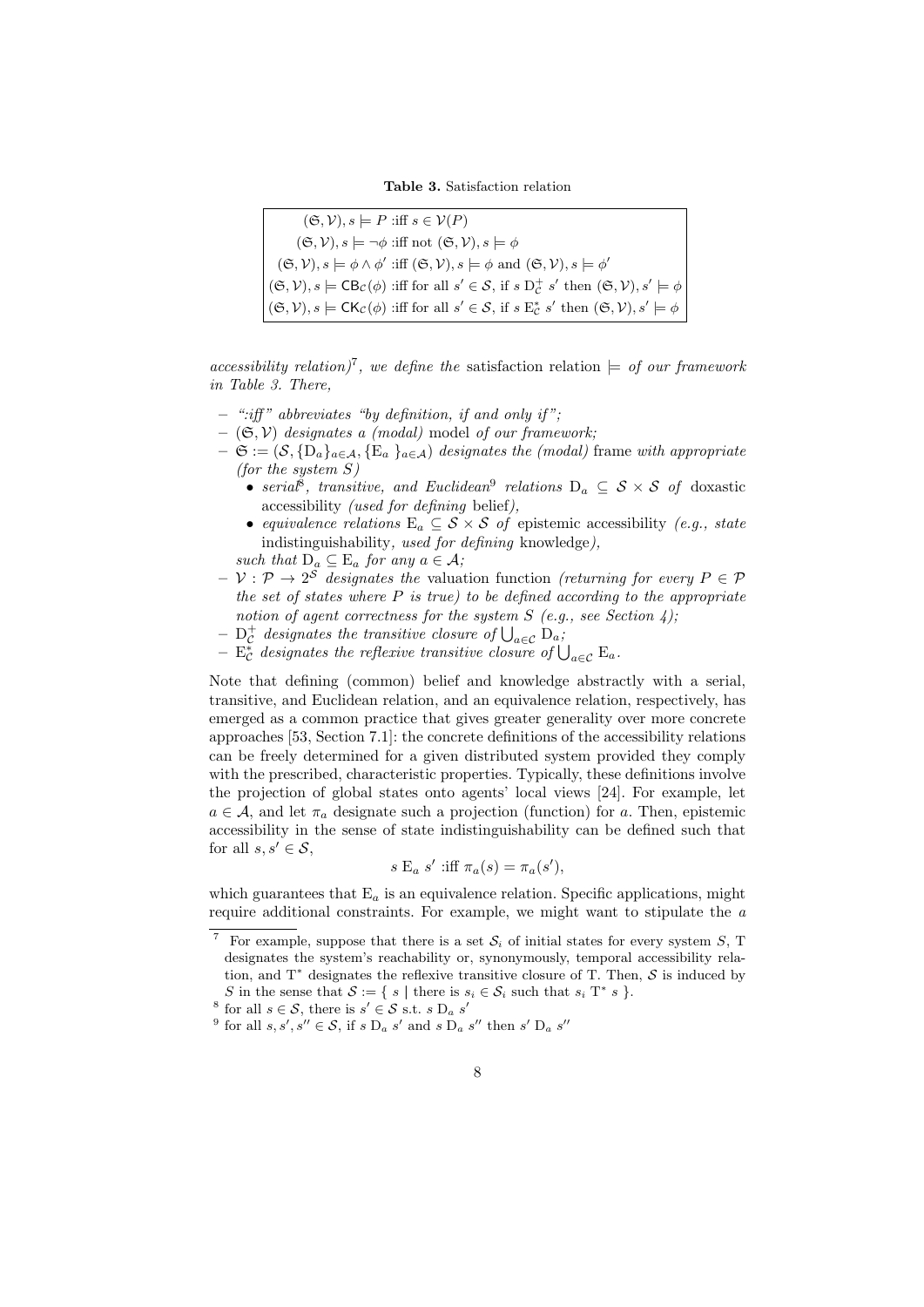posteriori constraint that

if  $s \to a s'$  then for all  $b \in A$ ,  $(\mathfrak{S}, \mathcal{V}), s \models b$  correct  $a$  iff  $(\mathfrak{S}, \mathcal{V}), s' \models b$  correct  $a$ .

Doxastic accessibility  $D_a \subseteq E_a$  can be defined from  $E_a$  by weakening the reflexivity of  $E_a$  to seriality as appropriate for the considered application.

Further note the following macro-definitions:  $\phi \vee \phi' := \neg(\neg \phi \wedge \neg \phi'), \top :=$ a correct  $a \vee \neg (a$  correct  $a), \perp := \neg \top, \, \phi \to \phi' := \neg \phi \vee \phi', \, \phi \leftrightarrow \phi' := (\phi \to \phi')$  $\phi'$ )  $\wedge$  ( $\phi' \rightarrow \phi$ ),  $B_a(\phi) := CB_{\{a\}}(\phi)$  (for "a believes that  $\phi$ "),  $K_a(\phi) := CK_{\{a\}}(\phi)$ (for "a knows that  $\phi$ "),  $CD_{\mathcal{C}}(\phi) := CK_{\mathcal{C}}(\phi) \vee CK_{\mathcal{C}}(\neg \phi)$  (for "C can epistemically decide  $\phi$ "),  $D_a(\phi) := CD_{\{a\}}(\phi)$ ,  $CN_c(\phi) := \neg CB_c(\phi) \land \neg CB_c(\neg \phi)$  (for "C is doxastically neutral with respect to  $\phi$ "), and  $\mathsf{N}_a(\phi) := \mathsf{CN}_{\{a\}}(\phi)$ .

Likewise, but more interestingly, we now obtain our generic declarative definitions of trust as mere macro-definitions, i.e., as simple syntactic constructions of semantically defined building blocks, as depicted by Figure 1–3 (conjunction over  $\mathcal{C} = \emptyset$  being  $\top$ ). The common organisational principle in these figures is the classic Square of Oppositions [75]. (The principle is applicable, because knowledge and belief modalities are universal quantifiers in disguise, cf. Table 3.) Recall that neither pairs of contraries nor pairs of subcontraries are necessarily contradictory. However when indeed contradictory, we have marked them explicitly as such together with the name of the justifying logical law in parenthesis (D or T, recalled in the farther Fact 1 and 2, respectively). Arrows signify the above macro-defined material conditional, and are either justified with a logical law and/or the inclusion of doxastic in epistemic accessibility, or not at all when the material conditional holds by propositional logic in a single step. Source states (i.e., states with only outgoing arrows) are distinguished by means of grey-shading, and sink states (i.e., states with only incoming arrows) are so by means of double boxing. Observe that the anchor of all the definitions in

- 1. these three successive figures is our, like the NSA's [4], synonymic definition of trustworthiness as correctness for individual agents in Figure 1;
- 2. Figure 2 is the conjunctive lifting of correctness for individual agents from Figure 1 to correctness for agent collections in Figure 2;
- 3. Figure 3 is the definition of a trust domain simply as the reflexive instance of the corresponding collective trust relation in Figure 2.

Notice that the absence of the D-law for common belief within agent collections strictly greater than the singleton set (cf. Fact 1), corresponds to the absence of D-arrows in Figure 2 for arbitrary finite collections, and leads the trust and the distrust state to become sink states. This absence is consecutively inherited by Figure 3. We recall that the further scientific exploration of distrust and mistrust was strongly encouraged by [51]. The reader is invited not to confuse *distrust* (using verb-phrase negation) with absence of trust, (using sentence negation).

Remark 1 (Trust  $\mathcal{B}$  risk [58]). In the case of [dis]trust, which is belief-based, we run the risk of a wrong (i.e., false positive [negative]) apprehension of agent correctness. In the case of strong (dis)trust, we do not run this risk, because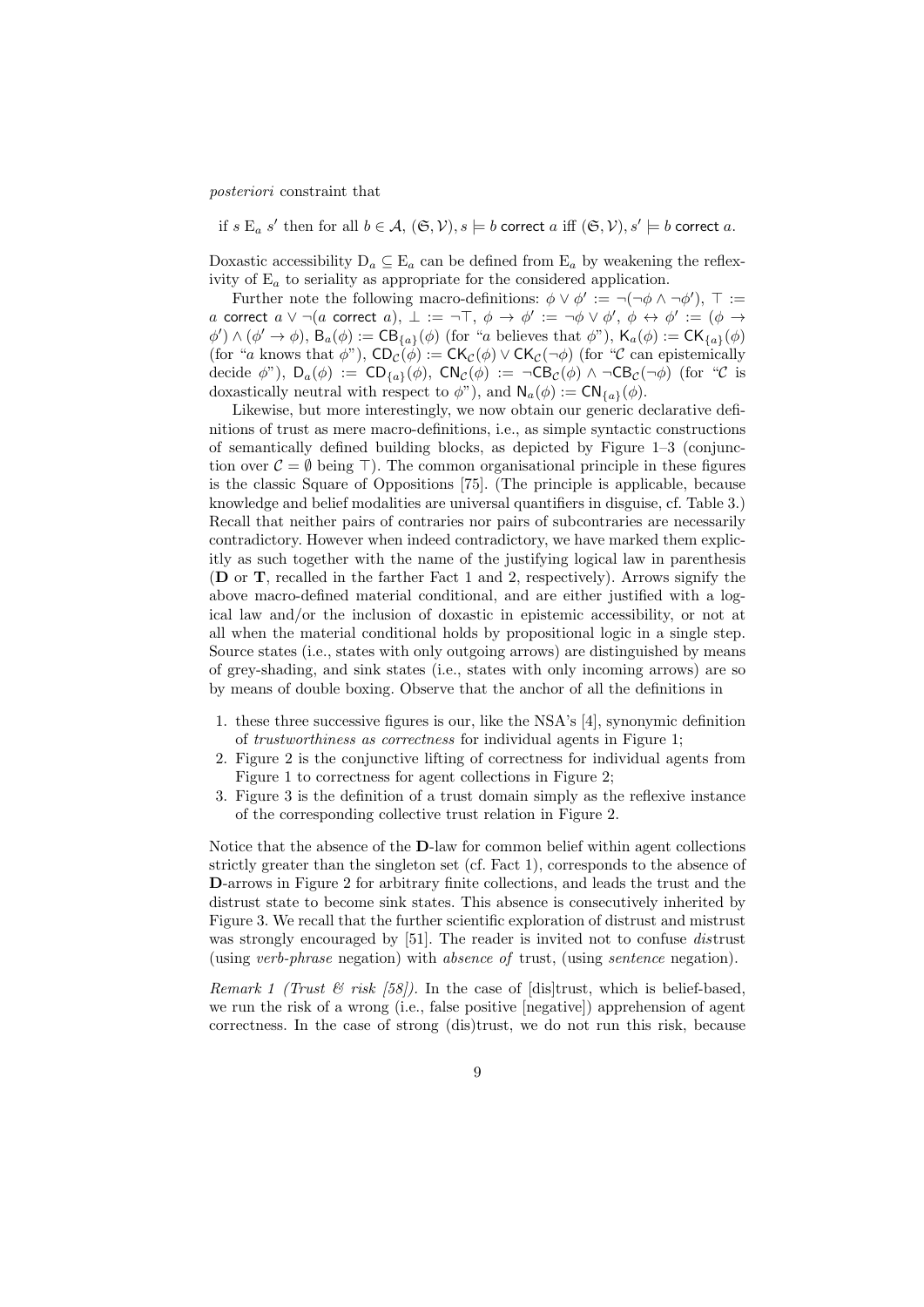strong (dis)trust is knowledge-based, which intuitively corresponds to a right apprehension. So belief-based trust is lack of trust, which "[. . . ] is simply a risk, and that can sometimes be handled by standard risk-management techniques such as insurance" [25, Section 13.2.1]. Here we would want to insure beliefs in [in]correctness. As usual, risk quantifies as the cost of an event (here the cost of mistakingly believing in agent correctness) times the probability of the occurrence of the event.

Theorem 1 (Datalog implementability). The logical structure of the trust relations and trust domains revealed by Figure  $1-3$  is implementable axiomatically as a (terminating) Datalog program [56].

Proof. An adequate (sound and complete) and consistent, though non-minimal (and thus more efficient!) axiomatisation is obtained by simply transcribing each

– arrow as a Datalog rule, e.g., the arrow

a doestrust  $b \rightarrow b$  trustworthy a

is transcribed as the Datalog rule

 $trustworthy(a,b) :- doesnrust(a,b).$ 

– (undirected) line labelled with "contradictions" or "contradictory" between a given pair of vertices as a Datalog rule with as body the logical conjunction of the two vertices and as head contradiction; for example, the line between  $a$  doestrust  $b$  and  $a$  doesdistrust  $b$  is transcribed as the Datalog rule

 $contradiction : doestrust(a,b)$ ,  $doesdistrust(a,b)$ .

– undirected line labelled with "subcontraries" or "subalterns" between a given pair of vertices as a Datalog rule with as body the logical conjunction of the two vertices and as head subcontrary and subaltern, respectively; for example, the line between  $a$  doesnotdistrust  $b$  and  $a$  doesnottrust  $b$  is transcribed as the Datalog rule

```
subcontrary : - doesnotdistrust(a,b),doesnottrust(a,b).
```
The axiomatisation is consistent thanks to the definitional grounding of each trust predicate in doxastic or epistemic logic. However if one wishes, one can also simply forget this grounding, and use the predicates abstractly, i.e., without their modal meaning but with their practical implementation as Datalog programs.

Application-specific axiomatisations (relational trust theories) can be obtained by extending each Datalog program with a finite set (a relational data base) of additional axioms (ground facts) stipulating which specific relations and domains are supposed to hold between and collect up which concrete agents, respectively. Answers to queries as to which relations and domains are implied by each specific data base can then be efficiently computed by the Datalog engine [18]. In the sequel of this paper, we shall focus on the positive notions of (weak) trusts and (strong) doestrust rather than on the other, negative notions, for the ethical reason that the desiderata for well-intended engineering are the positive notions.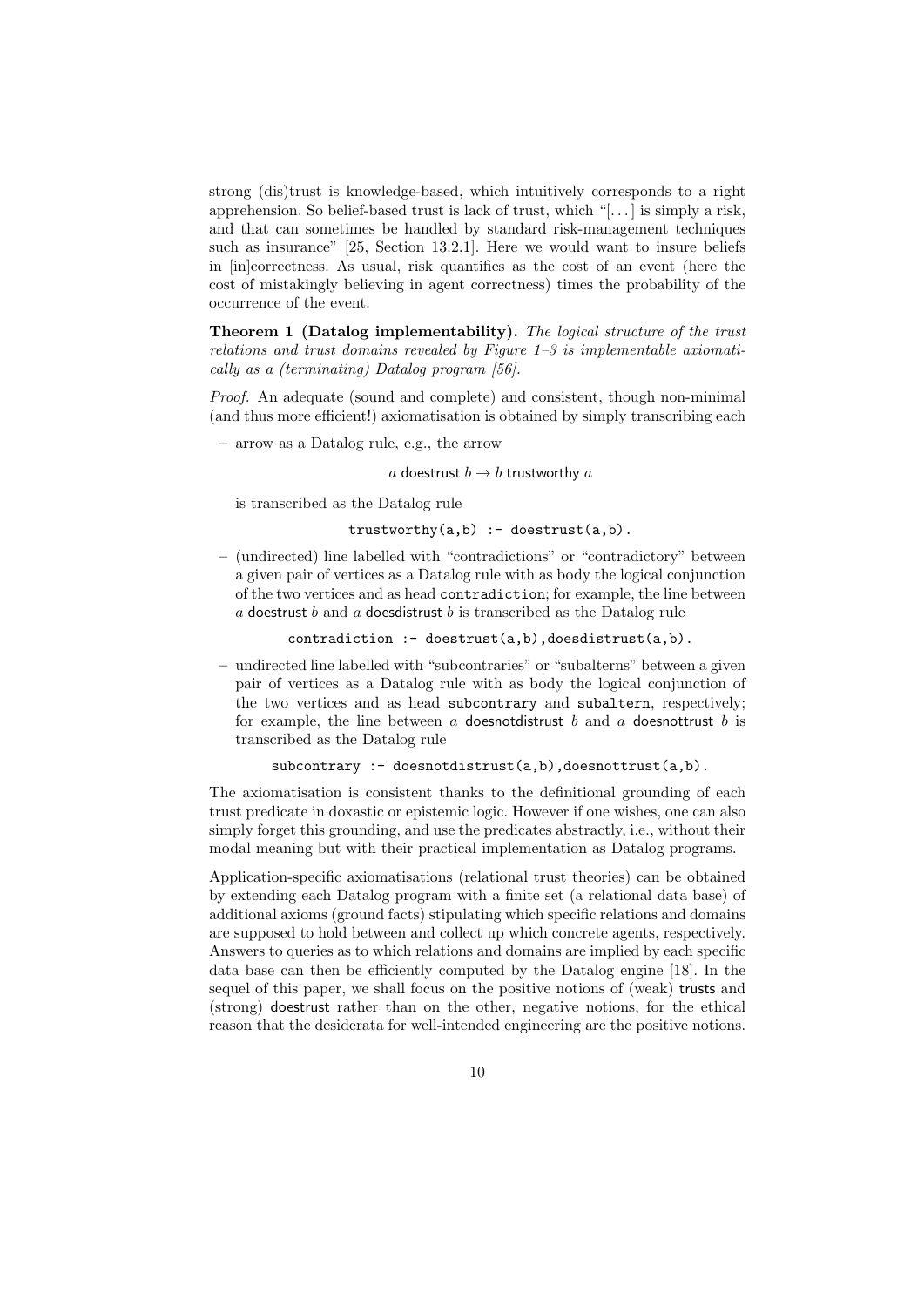

Fig. 1. Related squares of individual trust-relation oppositions Fig. 1. Related squares of individual trust-relation oppositions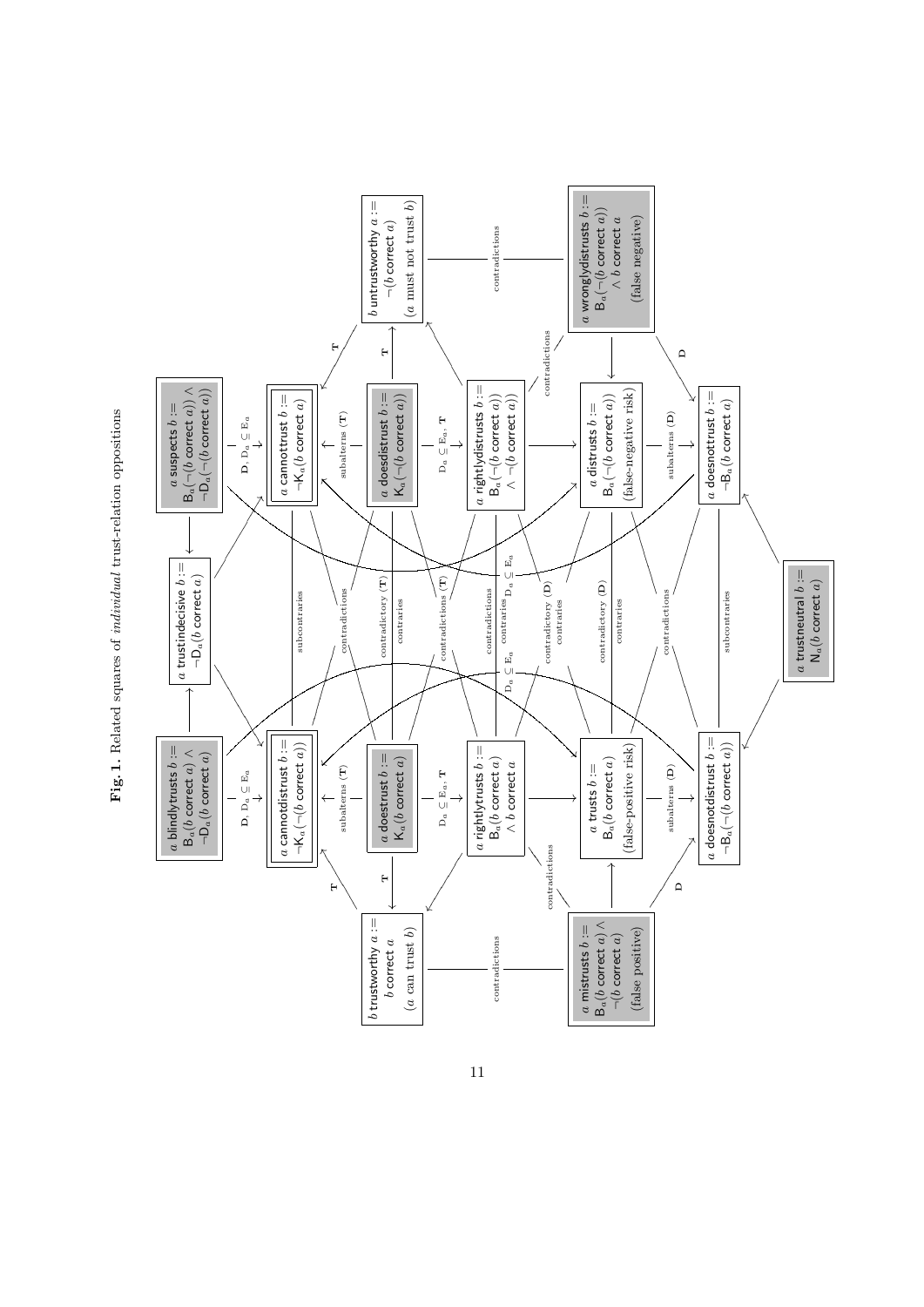

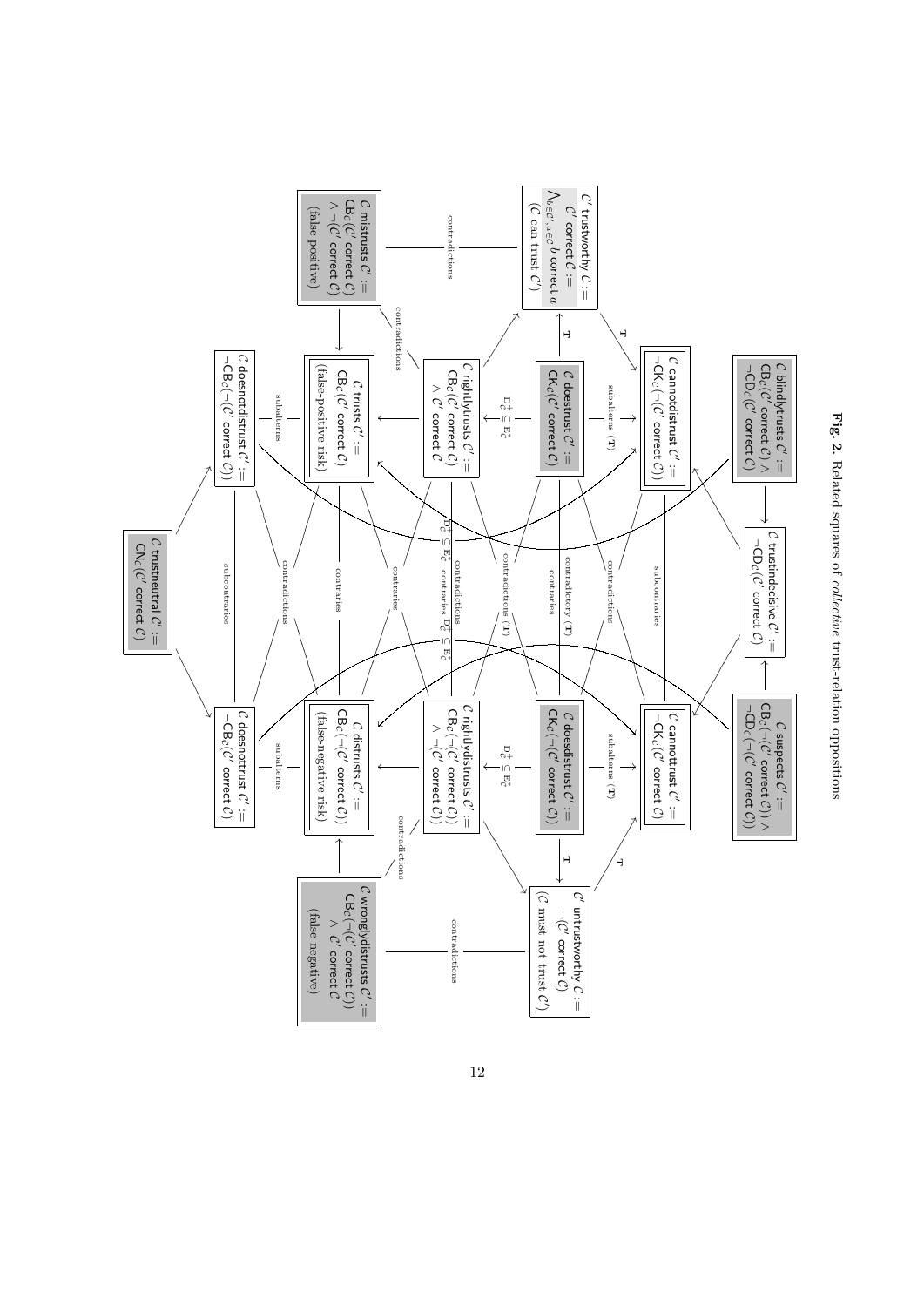

Fig. 3. Related squares of trust-domain oppositions Fig. 3. Related squares of trust-domain oppositions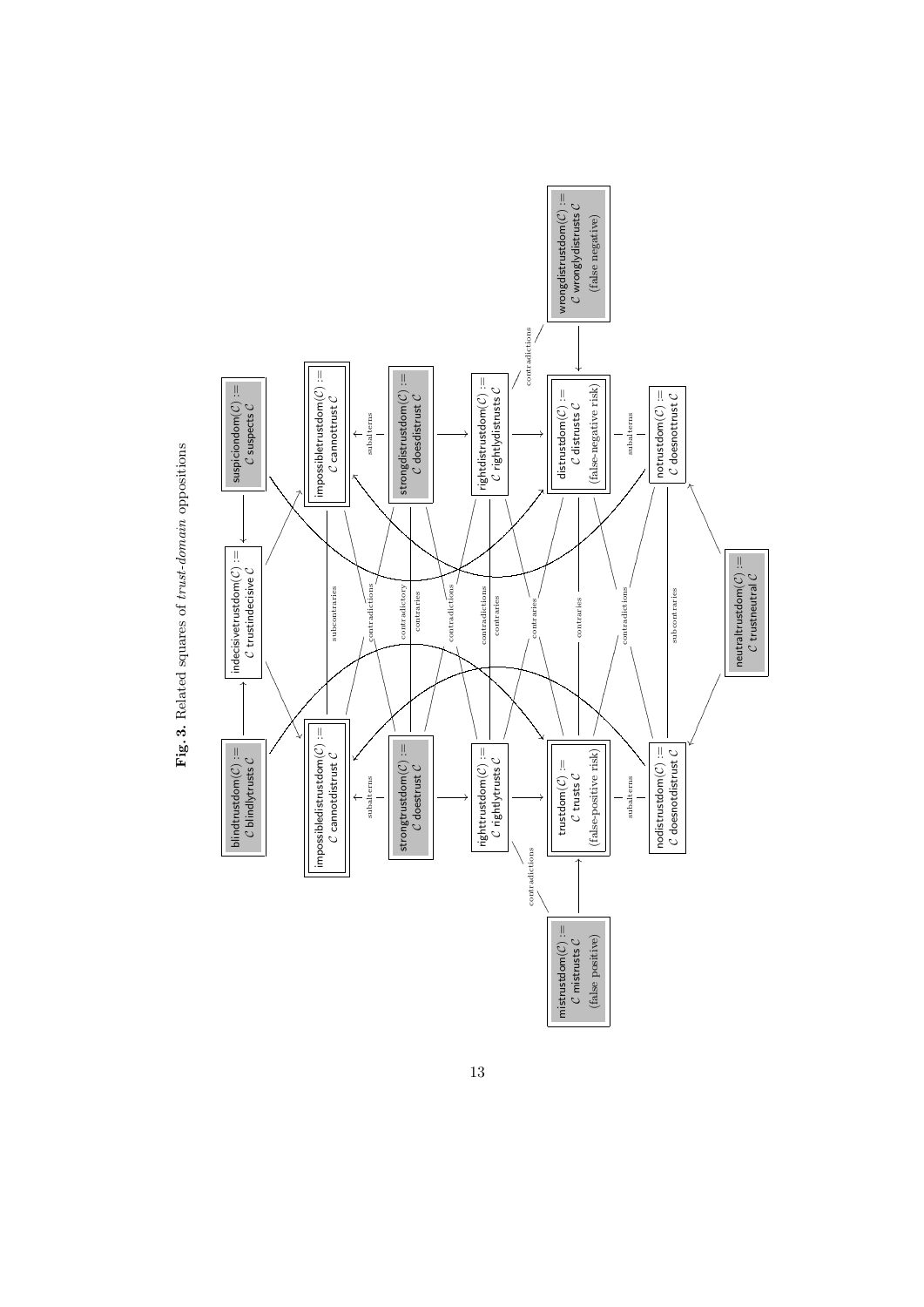Remark 2 (Trust graphs). Weak and strong trust domains can be represented as complete sub-graphs (which when maximal are cliques) of graphs of trust and strong-trust relationships—bearing common belief and knowledge, respectively. The trust and strong-trust graph of a pointed modal model  $(\mathfrak{S}, \mathcal{V})$ , s is

$$
\langle A, \{ (a, b) \in A \times A \mid (\mathfrak{S}, \mathcal{V}), s \models a \text{ relationship } b \} \rangle
$$

where relationship  $\in$  {trusts, doestrust}. It is conceivable to take trust graphs as accessibility relations of a modal language for speaking about trust relations. Indeed, the majority of approaches to trust actually adopts trust relations as given—as trust graphs. Whereas we here actually define and thus explicate trust relations and domains in terms of belief in and knowledge of agent correctness.

We could also define *weak-strong* and *strong-weak* trust domains, i.e., as the common knowledge of weak and the common belief in strong trust relations, respectively. The difference between weak and strong trust is induced by the difference between belief and knowledge, respectively: weak trust possibly is wrong (i.e., mistaken belief), whereas strong trust necessarily is right (i.e., truthful belief). Social network systems furnish evidence for the adequacy of defining trust domains in terms of common knowledge or at least belief. As a matter of fact, the enumeration of "friends" on a member page in such systems constitutes a public announcement to the readers of that page who are logged in, who see all logged-in readers, etc. (cf. also [71]). And it is common knowledge in the community of (dynamic) epistemic logicians that public announcements of (verifiable) elementary facts induce common knowledge within the addressed public (cf. [73] for a public announcement). So, suppose that you are a member of Facebook, and  $C$  designates the set consisting of you and those of your "friends" that are enumerated on your member page. Further, fix the current moment in time, and call it s. (We may talk about time here; see Footnote 7.) Then the formula  $\bigwedge_{a,b\in\mathcal{C}}a$  doestrust  $b\leftrightarrow\textsf{strongtrustdom}(\mathcal{C})$  is true at  $s$  (with no outermost  $\mathsf{CK}_\mathcal{C}$ operator on the left since the aforementioned public announcement implies it). The formula is a (bi-)conditional because we have not fixed the notion of agent correctness for Facebook (they should). Note that the trust relations between you and your "friends" are symmetric, because each "friend" had to give their consent for having the privilege of being enumerated as such on your member page in Facebook. In general, each agent's notion of correctness for other agents should be publicly announced and thus become common knowledge, in order for everybody to be able to choose whether or not to comply with these notions.

Definition 2 (Truth & Validity [10]). The formula  $\phi$  is true (or satisfied) in the model  $(\mathfrak{S}, \mathcal{V})$  at the state  $s \in \mathcal{S}$  :iff  $(\mathfrak{S}, \mathcal{V}), s \models \phi$ . The formula  $\phi$  is satisfiable in the model  $(\mathfrak{S}, \mathcal{V})$  :iff there is  $s \in \mathcal{S}$  such that  $(\mathfrak{S}, \mathcal{V}), s \models \phi$ . The formula  $\phi$  is globally true (or globally satisfied) in the model  $(\mathfrak{S}, \mathcal{V})$ , written  $(\mathfrak{S}, \mathcal{V}) \models \phi$ , :iff for all  $s \in \mathcal{S}$ ,  $(\mathfrak{S}, \mathcal{V})$ ,  $s \models \phi$ . The formula  $\phi$  is satisfiable :iff there is a model  $(\mathfrak{S}, \mathcal{V})$  and a state  $s \in \mathcal{S}$  such that  $(\mathfrak{S}, \mathcal{V}), s \models \phi$ . The formula  $\phi$  is valid, written  $\models \phi$ , :iff for all models  $(\mathfrak{S}, \mathcal{V}), (\mathfrak{S}, \mathcal{V}) \models \phi$ .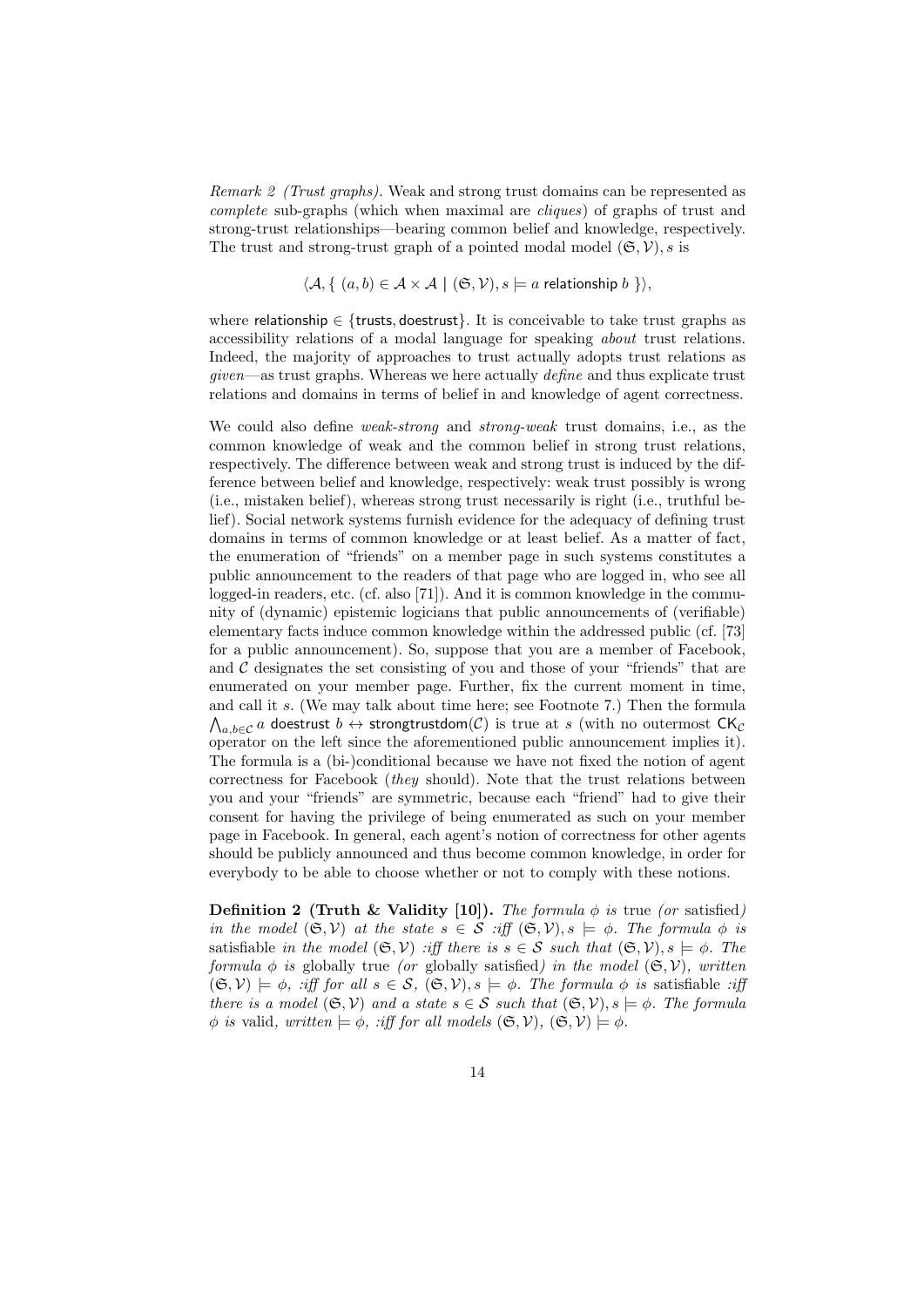Fact 1 (Common belief) Being defined in terms of a serial, transitive, and Euclidean relation,  $CB_{\mathcal{C}}$  is  $K_45$  and  $CB_{\{a\}}$   $KD_45$  for any  $a \in \mathcal{C} \subseteq \mathcal{A}$ , i.e.:

 $\mathbf{K}$ :  $\models$  CB<sub>C</sub>( $\phi \rightarrow \phi'$ )  $\rightarrow$  (CB<sub>C</sub>( $\phi$ )  $\rightarrow$  CB<sub>C</sub>( $\phi'$ )) (*Kripke's law*)  $\mathbf{D:} \models \mathsf{CB}_{\{a\}}(\phi) \rightarrow \neg \mathsf{CB}_{\{a\}}(\neg \phi)$  (consistency of beliefs, seriality)<br>  $4: \models \mathsf{CB}_{\mathcal{C}}(\phi) \rightarrow \mathsf{CB}_{\mathcal{C}}(\mathsf{CB}_{\mathcal{C}}(\phi))$  (positive introspection, transitive  $(positive\ introspection, \ transitivity)$ 5:  $\models \neg CB_{\mathcal{C}}(\phi) \rightarrow CB_{\mathcal{C}}(\neg CB_{\mathcal{C}}(\phi))$  (negative introspection, Euclideanness) **N:**  $if \models \phi$  then  $\models$   $CB_{\mathcal{C}}(\phi)$  (necessitation).

Further, let  $\text{EB}_{\mathcal{C}}(\phi) := \bigwedge_{a \in \mathcal{C}} \text{B}_{a}(\phi)$  ("everybody in C believes that  $\phi$ "). Then:

$$
\begin{array}{l}\n- \models \text{CB}_{\mathcal{C}}(\phi) \rightarrow \text{EB}_{\mathcal{C}}(\phi) \\
- \models \text{CB}_{\mathcal{C}}(\phi) \rightarrow \text{EB}_{\mathcal{C}}(\text{CB}_{\mathcal{C}}(\phi)) \\
- \models \text{CB}_{\mathcal{C}}(\phi \rightarrow \text{EB}_{\mathcal{C}}(\phi)) \rightarrow (\text{EB}_{\mathcal{C}}(\phi) \rightarrow \text{CB}_{\mathcal{C}}(\phi)).\n\end{array}
$$

For details see [53, Section 7.1].

The difference between belief and knowledge is that belief possibly is wrong (cf. the  $\bf{D}$  law), whereas knowledge necessarily is right (cf. the following  $\bf{T}$  law).

Fact 2 (Common knowledge) Being defined in terms of an equivalence relation,  $CK_C$  is S5 for any  $C \subseteq \mathcal{A}$ , i.e.:

 $\mathbf{K:} \models \mathsf{CK}_{\mathcal{C}}(\phi \to \phi') \to (\mathsf{CK}_{\mathcal{C}}(\phi) \to \mathsf{CK}_{\mathcal{C}}(\phi')$ )) (Kripke's law)  $\mathbf{T:} \models \mathsf{CK}_{\mathcal{C}}(\phi) \rightarrow \phi$  (truth law, reflexivity) 4:  $\models CK_{\mathcal{C}}(\phi) \rightarrow CK_{\mathcal{C}}(CK_{\mathcal{C}}(\phi))$  (positive introspection) 5:  $= \neg CK_{\mathcal{C}}(\phi) \rightarrow CK_{\mathcal{C}}(\neg CK_{\mathcal{C}}(\phi))$  (negative introspection) **N:** if  $\models \phi$  then  $\models CK_{\mathcal{C}}(\phi)$  (necessitation).

Further, let  $\mathsf{EK}_{\mathcal{C}}(\phi) := \bigwedge_{a \in \mathcal{C}} \mathsf{K}_a(\phi)$  ("everybody in C knows that  $\phi$ "). Then:

 $\models$  CK $_{\mathcal{C}}(\phi)$   $\rightarrow$  EK $_{\mathcal{C}}$ (CK $_{\mathcal{C}}(\phi)$ )  $- \models \mathsf{CK}_{\mathcal{C}}(\phi \to \mathsf{EK}_{\mathcal{C}}(\phi)) \to (\phi \to \mathsf{CK}_{\mathcal{C}}(\phi)).$ 

For details see [53, Section 7.1].

Note that depending on the properties of the employed communication lines, common knowledge may have to be pre-established, i.e., off those lines [31].

Fact 3 (Knowledge implies belief) For all  $\mathcal{C} \subseteq \mathcal{A}$ ,  $\models \mathsf{CK}_{\mathcal{C}}(\phi) \rightarrow \mathsf{CB}_{\mathcal{C}}(\phi)$ . In particular when  $\mathcal{C} = \{a\}, \models \mathsf{K}_a(\phi) \rightarrow \mathsf{B}_a(\phi)$ .

*Proof.* By the fact that for all  $a \in \mathcal{A}$ ,  $D_a \subseteq E_a$  (cf. Definition 1).

Trust relations and trust domains can be related as follows.

Fact 4 (Trust relations & domains) In trust domains, trust relations are universal  $(i.e., correspond to the Cartesian product on those domains). That$ is, for all  $a, b \in \mathcal{C}$ ,  $\models$  trustdom $(\mathcal{C}) \rightarrow a$  trusts b and  $\models$  strongtrustdom $(\mathcal{C}) \rightarrow$  $a$  doestrust  $b$ .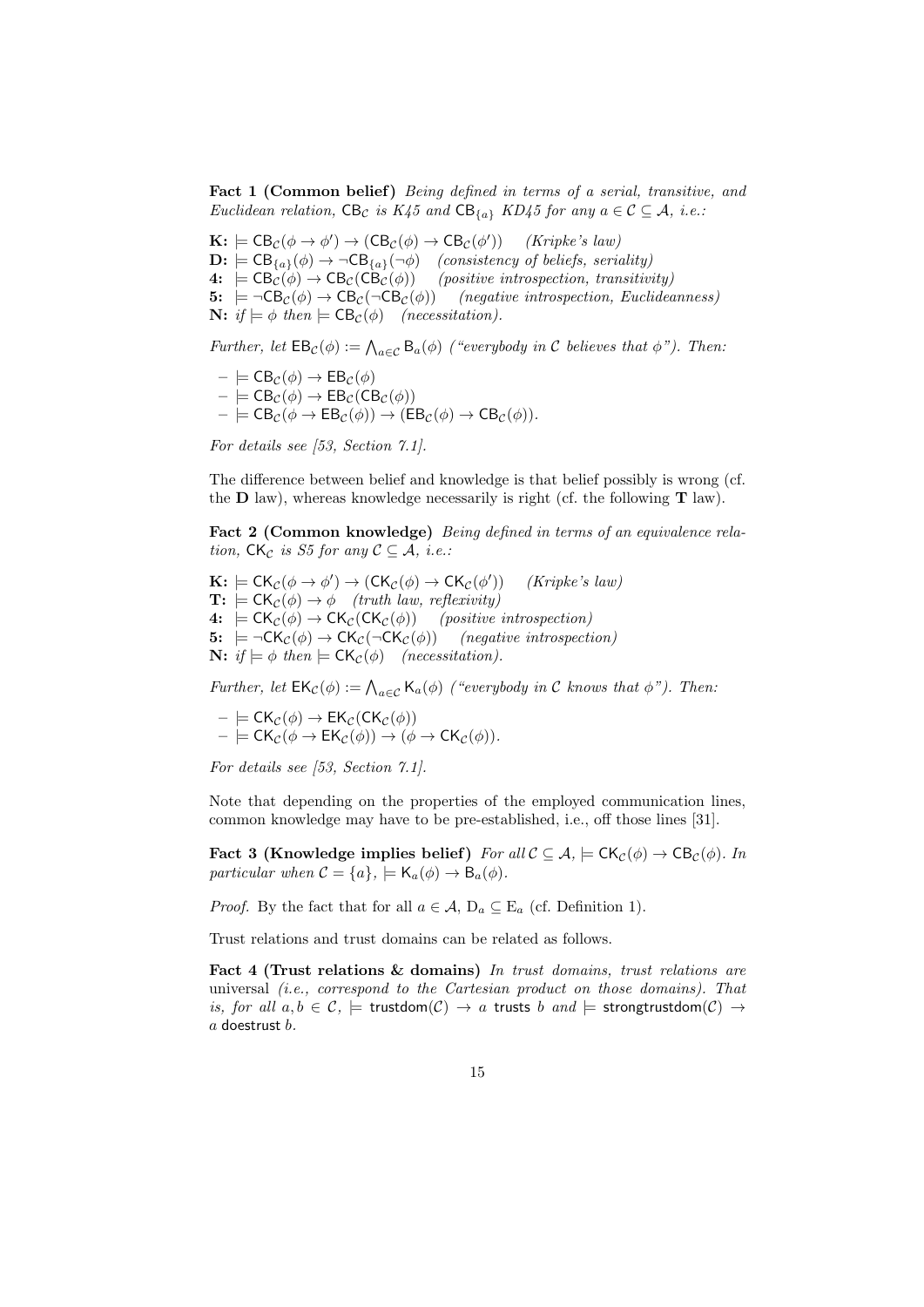Proof. By inspection of definitions.

Hence in trust domains, trust relations are equivalence relations. (The universal relation contains all other relations.)

**Corollary 1.** In trust domains, trust relations are  $(a, b, c \in C \subseteq A)$ :

- reflexive, i.e.,  $\models$  trustdom $(C) \rightarrow a$  trusts a and  $\models$  strongtrustdom $(C) \rightarrow$  $a$  doestrust  $a$
- symmetric, i.e.,  $\models$  trustdom $(C) \rightarrow (a$  trusts  $b \rightarrow b$  trusts a) and  $\models$  strongtrustdom $(C) \rightarrow (a$  doestrust  $b \rightarrow b$  doestrust  $a)$
- transitive, *i.e.*,  $\models$  trustdom(*C*) → ((*a* trusts *b*  $\land$  *b* trusts *c*) → *a* trusts *c*) and  $\models$  strongtrustdom $(C) \rightarrow ((a$  doestrust  $b \land b$  doestrust  $c) \rightarrow a$  doestrust  $c)$ ).

A more interesting condition for the transitivity of trust relations than their universality is the existence of an agent (say b) acting as a *trust reference* for the trustworthiness of another agent (say  $c$ ) to a third agent (say  $a$ ).

**Lemma 1 (Trust reference).** For all  $a, b, c \in \mathcal{A}$ :

$$
1. \models \underbrace{\mathsf{B}_a(c \text{ correct } b \to c \text{ correct } a)}_{belief \text{ in agent-correctness inclusion}} \rightarrow (\mathsf{B}_a(b \text{ docstrust } c) \to a \text{ trusts } c)
$$
\n
$$
2. \models \underbrace{\mathsf{K}_a(c \text{ correct } b \to c \text{ correct } a)}_{knowledge \text{ of agent-correctness inclusion}} \rightarrow (\mathsf{K}_a(b \text{ docstrust } c) \to a \text{ docstrust } c).
$$

*Proof.* By  $\mathbf{T}(\mathsf{K}_{b})$  and  $\mathbf{K}(\mathsf{B}_{a})$ , and  $\mathbf{T}(\mathsf{K}_{b})$  and  $\mathbf{K}(\mathsf{K}_{a})$ , respectively.

That is,  $b$  acts as a reference of  $c$ 's trustworthiness to  $a$  when  $a$  believes or knows that (1) b's notion of correctness about c is included a's, and (2) b may trust c.

Remark 3. Observe that the replacement of b doestrust c by the weaker b trusts  $c$ in Lemma 1 does not yield a validity, due to the absence of the  $T$ -law for  $B_b$ .

The existence of a trust reference is a sufficient condition for the *transitivity* of trust relationships—the links in trust chains or paths in trust graphs. See [48, Section 32.2.2] for an example of a chain of trust in Trusted Computing.

#### Proposition 1 (Trust transitivity).

1. For all  $a, b, c \in \mathcal{A}$ ,

$$
\begin{aligned}\n&\models \left(\begin{array}{c}\n\left(\frac{B_a(c\text{ correct }b \rightarrow c\text{ correct }a)}{b \text{ eleig in agent-correctness inclusion}} \land B_a(b\text{ desertust }c)\right) \\
\downarrow \frac{B_a((c\text{ correct }b \land b\text{ correct }a) \rightarrow c\text{ correct }a)}{\left(\frac{B_b(c\text{ correct }b) \rightarrow B_a(c\text{ correct }b)\right)}{i \text{nclusion of agent-correctness belief}}\right)}\n\end{array}\right) \\
&\rightarrow \\
&\downarrow
$$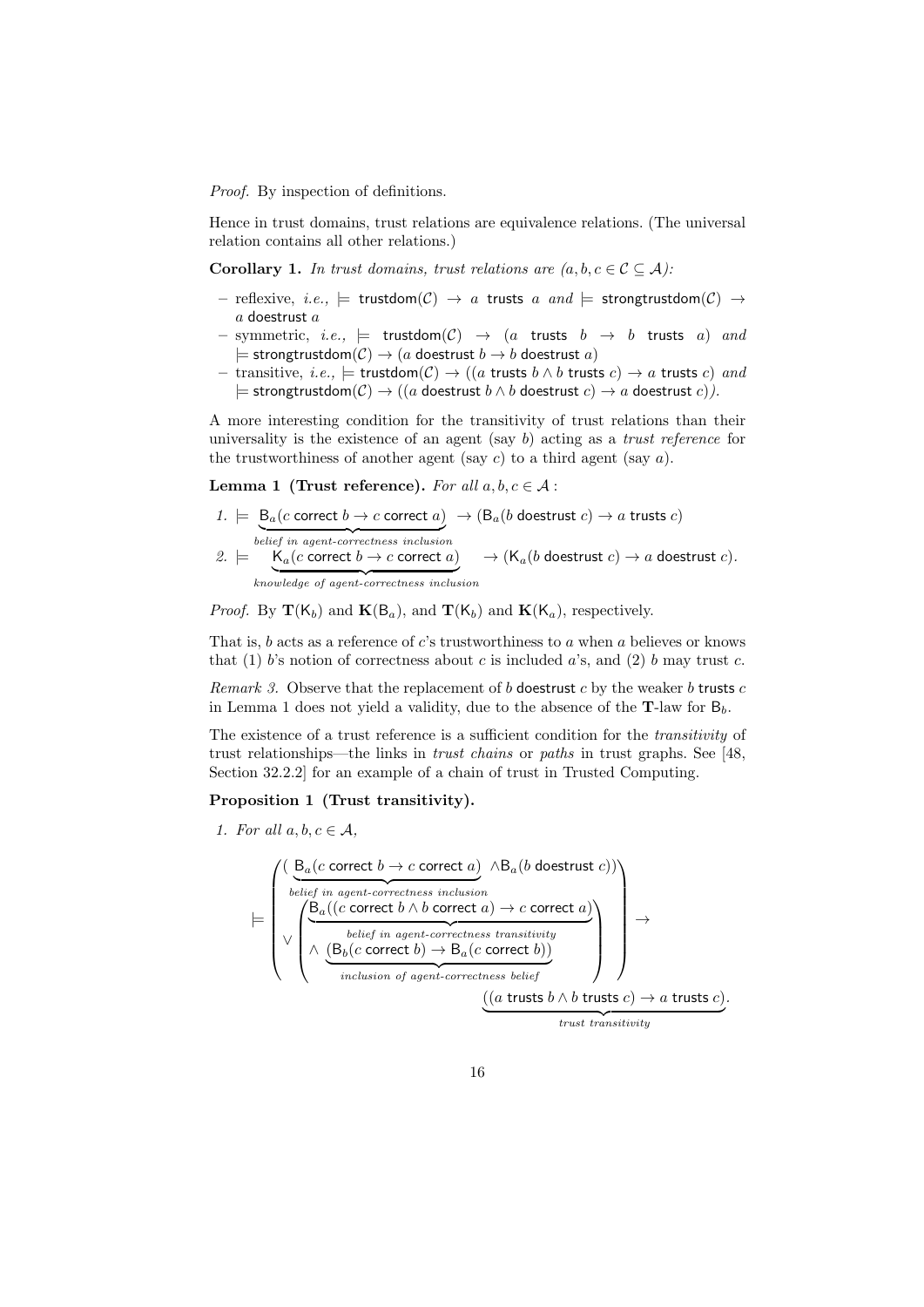2. For all  $a, b, c \in \mathcal{A}$ ,

|=



*Proof.* The sufficiency for trust transitivity of the condition  $B_a(c$  correct  $b \rightarrow$ c correct  $a) \wedge B_a(b$  doestrust  $c)$  and  $\mathsf{K}_a(c$  correct  $b \to c$  correct  $a) \wedge \mathsf{K}_a(b$  doestrust  $c)$ is a trivial consequence of Lemma 1; the sufficiency of the condition  $B_a((c \text{ correct}$  $b \wedge b$  correct  $a) \rightarrow c$  correct  $a) \wedge (B_b(c \text{ correct } b) \rightarrow B_a(c \text{ correct } b))$  and  $\mathsf{K}_a((c \text{ correct } b \land b \text{ correct } a) \to c \text{ correct } a) \land (\mathsf{K}_b(c \text{ correct } b) \to \mathsf{K}_a(c \text{ correct } b))$ follows from  $\mathbf{K}(\mathsf{B}_a)$  and  $\mathbf{K}(\mathsf{K}_a)$ , respectively; and the sufficiency of the condition  $((c \text{ correct } b \land b \text{ correct } a) \to c \text{ correct } a) \land (c \text{ correct } a \to \mathsf{K}_a(c \text{ correct } a)) \text{ follows}$ from  $\mathbf{T}(K_a)$  and  $\mathbf{T}(K_b)$ . (Recall that there is no **T**-law for belief.)

Note that trust relationships are not in general transitive. As a simple counterexample consider that if a trusts b and b trusts c but b's notion of correctness is not included in  $a$ 's then  $a$  need not trust  $c$  just because  $b$  trusts  $c$ .

Theorem 2 (Transitivity correspondence). For all  $a, b, c \in \mathcal{A}$ ,

 $\sqrt{ }$  $\overline{1}$ (c trustworthy  $b \to b$  doestrust c)  $\land$ (*b* trustworthy  $a \rightarrow a$  doestrust *b*) ∧ (c trustworthy  $a \rightarrow a$  doestrust c)  $\setminus$  $\rightarrow$  ${x}$   ${x}$   ${y}$   ${y}$   ${y}$   ${y}$   ${y}$   ${y}$   ${y}$   ${y}$   ${y}$   ${y}$   ${y}$   ${y}$   ${y}$   ${y}$   ${y}$   ${y}$   ${y}$   ${y}$   ${y}$   ${y}$   ${y}$   ${y}$   ${y}$   ${y}$   ${y}$   ${y}$   ${y}$   ${y}$   ${y}$   ${y}$   ${y}$   ${y}$   ${y}$   ${y}$   ${y}$ (perfect knowledge of agent correctness)  $\sqrt{ }$  $\overline{\phantom{a}}$  $((c \text{ trustworthy } b \land b \text{ trustworthy } a) \to c \text{ trustworthy } a)$  ${trustworthiness\ transitivity}$  $\leftrightarrow$  $((a \text{ docstrust } b \land b \text{ docstrust } c) \rightarrow a \text{ docstrust } c)$  ${strong-trust\ transitivity}$  $\setminus$  $\Big\}$ 

.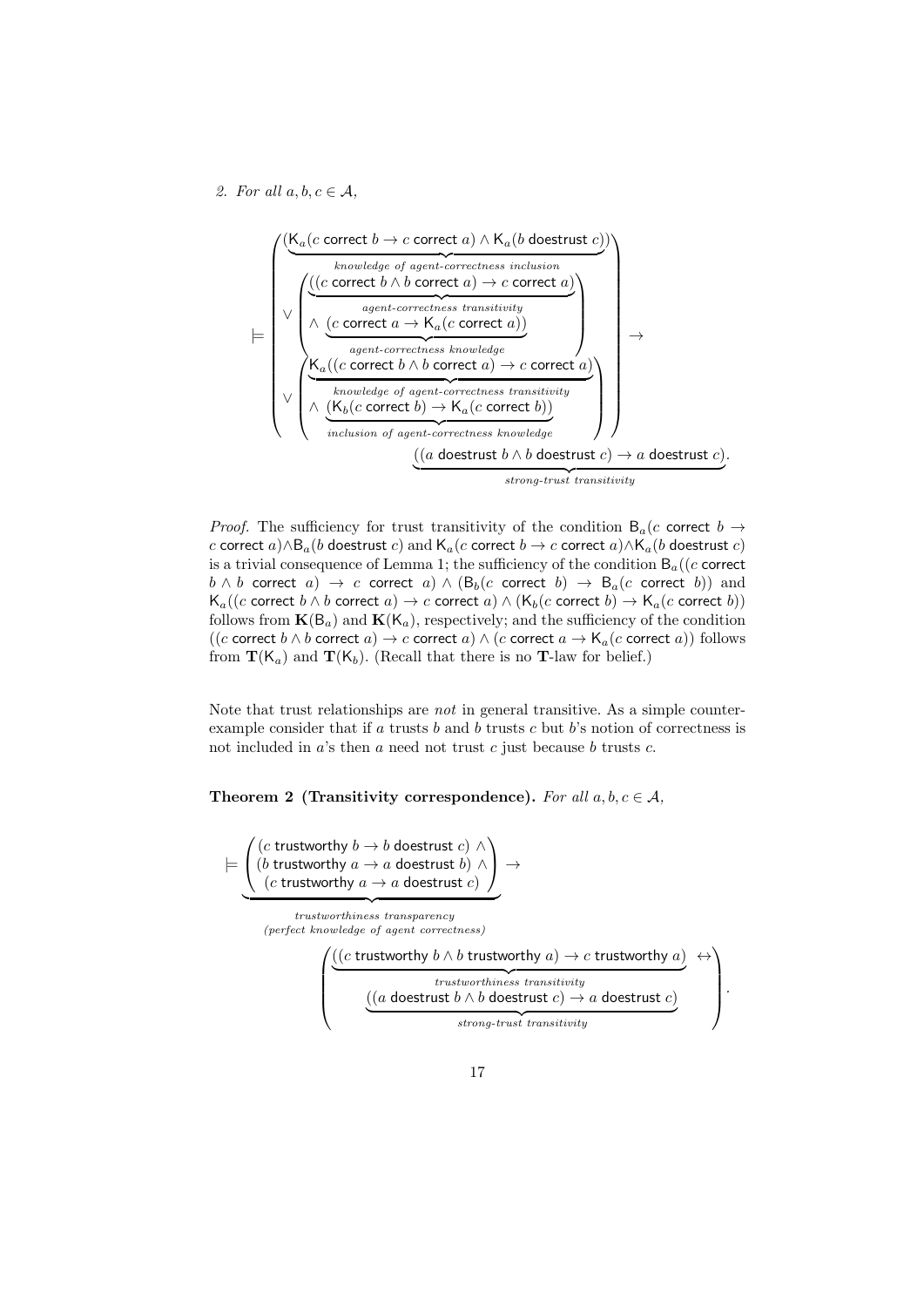Proof. By propositional logic jointly from the simply-to-prove fact that

$$
\models \left( \begin{array}{c} (c \text{ correct } b \to \mathsf{K}_b(c \text{ correct } b)) \land \\ (b \text{ correct } a \to \mathsf{K}_a(b \text{ correct } a)) \end{array} \right) \to \\ \left( \begin{array}{c} ((a \text{ desertust } b \land b \text{ desertust } c) \to a \text{ desertust } c) \\ \to & ((c \text{ correct } b \land b \text{ correct } a) \to c \text{ correct } a) \end{array} \right)
$$

and the already-proved fact that  $\models (c \text{ correct } a \rightarrow \mathsf{K}_a(c \text{ correct } a)) \rightarrow ((c \text{ correct } a \rightarrow \mathsf{K}_a(c \text{ correct } a)))$  $b \wedge b$  correct  $a) \rightarrow c$  correct  $a) \rightarrow ((a$  doestrust  $b \wedge b$  doestrust  $c) \rightarrow a$  doestrust  $c)$ ) (cf. Proposition 1.2).

Let us now turn to trust domains.

#### Proposition 2 (Trust domains).

- 0. Emptiness:  $\models$  trustdom(∅) and  $\models$  strongtrustdom(∅)
- 1. Decomposition:
	- $\models$  trustdom $(\mathcal{C}\cup\mathcal{C}')\rightarrow$  (trustdom $(\mathcal{C})\wedge$  trustdom $(\mathcal{C}'))$
	- $\models$  strongtrustdom $(\mathcal{C}\cup\mathcal{C}')\rightarrow$  (strongtrustdom $(\mathcal{C})\wedge$  strongtrustdom $(\mathcal{C}'))$
- 2. Intersection:
	- $\models$   $(\textsf{trustdom}(\mathcal{C}) \land \textsf{trustdom}(\mathcal{C}')) \rightarrow \textsf{trustdom}(\mathcal{C} \cap \mathcal{C}')$
	- $\models$   $(\textsf{strongtrustdom}(\mathcal{C}) \land \textsf{strongtrustdom}(\mathcal{C}')) \rightarrow \textsf{strongtrustdom}(\mathcal{C} \cap \mathcal{C}')$
- 3. Antitonicity:

*if*  $C \subseteq C'$  then  $\models$  trustdom( $C'$ )  $\rightarrow$  trustdom( $C$ ) and  $\models$  strongtrustdom( $C'$ )  $\rightarrow$ strongtrustdom $(C)$ 

- 4. Mutuality:
	- $\models$  trustdom $(\mathcal{C}\cup\mathcal{C}')\rightarrow(\mathcal{C}$  trusts  $\mathcal{C}'\wedge\mathcal{C}'$  trusts  $\mathcal{C})$

 $\models$  strongtrustdom $(\mathcal{C}\cup\mathcal{C}')\to(\mathcal{C}$  doestrust  $\mathcal{C}'\wedge\mathcal{C}'$  doestrust  $\mathcal{C})$ 

Proof. Straightforward from definitions.

The following theorem provides an insight into trust domains.

Theorem 3 (Strong trust domains). Merging two strong trust domains is conditionally compositional in the sense that if it is common knowledge in their union that they include each other's notions of agent correctness then a necessary and sufficient condition for their merger is that it be common knowledge in their union that each one is a strong trust domain. Formally, for all  $\mathcal{C}, \mathcal{C}' \subseteq \mathcal{A},$ 

$$
\models \mathsf{CK}_{\mathcal{C}\cup\mathcal{C}'}\left(\bigwedge_{a,b\in\mathcal{C},c\in\mathcal{C}}^{A} (b \text{ trustworthy } a \to b \text{ trustworthy } c) \land \atop (b \text{ trustworthy } a \to b \text{ trustworthy } c) \right) \to
$$

common knowledge of trustworthiness compatibility

 $(\mathsf{CK}_{\mathcal{C}\cup\mathcal{C}}/\mathsf{strongtrustdom}(\mathcal{C})\wedge \mathsf{strongtrustdom}(\mathcal{C}'))\leftrightarrow \mathsf{strongtrustdom}(\mathcal{C}\cup\mathcal{C}'))$  .

 ${trust-domain\ compositionality}$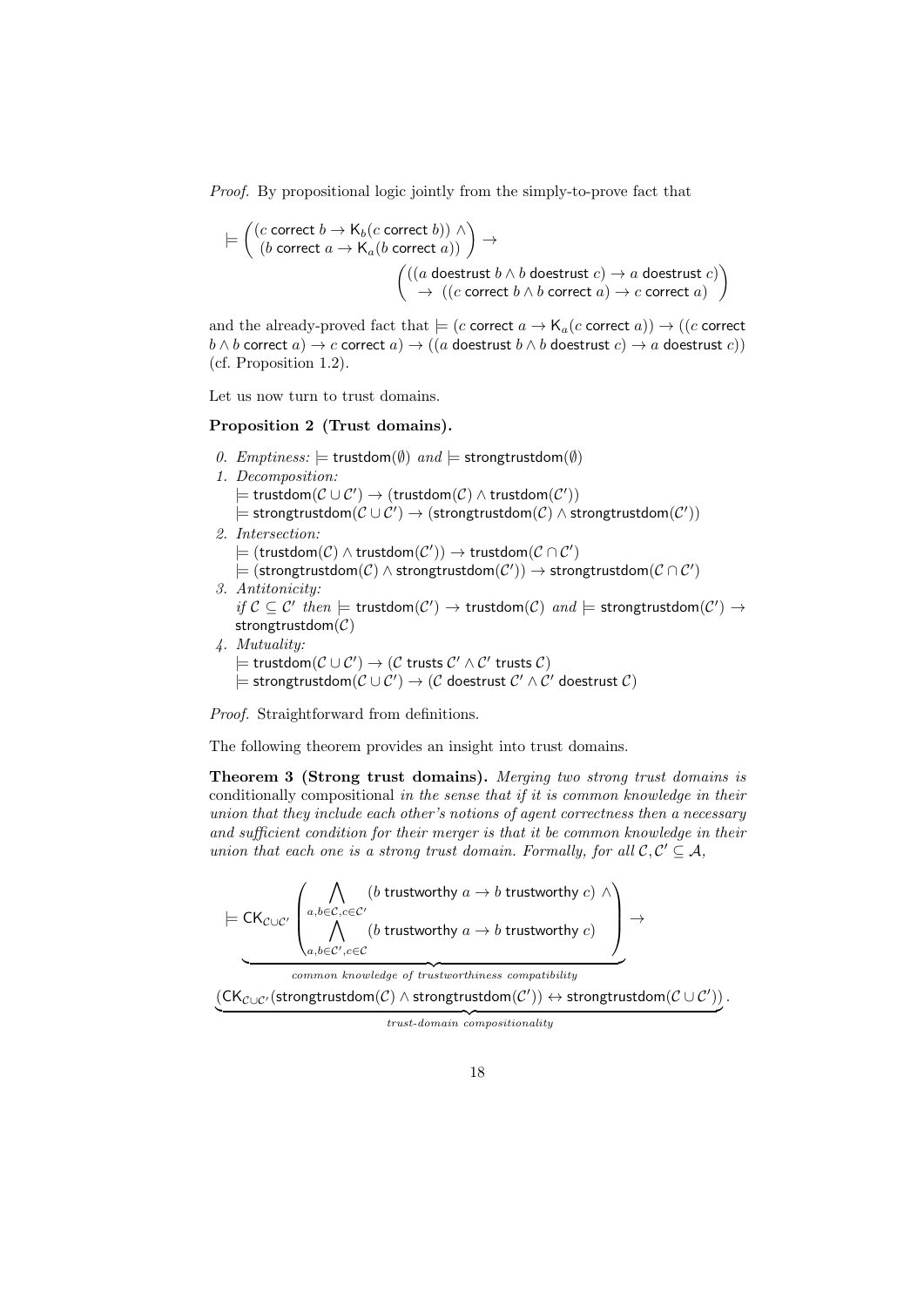Proof. See Appendix A. Lemma 1.2 is crucial for the composability part, which is expressed by the formula  $\mathsf{CK}_{\mathcal{C}\cup\mathcal{C}'}(\mathsf{strongtrustdom}(\mathcal{C}) \wedge \mathsf{strongtrustdom}(\mathcal{C}')) \rightarrow$ strongtrustdom $(\mathcal{C}\cup\mathcal{C}')$ .

Note that there is no analogous result for weak trust domains (cf. Remark 3). That is, merging weak trust domains is non-compositional in the sense that the result of merging two weak trust domains is not necessarily again a weak trust domain — not even when there is common knowledge (instead of only common belief) in the union of both domains that each domain is a weak trust domain. Nevertheless, we can salvage the following corollary result.

Corollary 2 (Weak and strong trust domains).

$$
\vdash \underline{\text{CB}_{\mathcal{C}\cup\mathcal{C}'}}\left(\bigwedge_{a,b\in\mathcal{C},c\in\mathcal{C}}^{(b\; \text{trustworthy}\; a\;\to\; b\; \text{trustworthy}\; c)}(b\; \text{trustworthy}\; a\;\to\; b\; \text{trustworthy}\; c)\right)\rightarrow \\ \underline{\hspace{1cm}}\underbrace{\left(\bigwedge_{a,b\in\mathcal{C}',c\in\mathcal{C}}^{(b\; \text{trustworthy}\; a\;\to\; b\; \text{trustworthy}\; c)}(b\; \text{trustworthy}\; c)\right)}_{common\; \text{belief}\; in\; trustworthiness\; compatibility} \\\underline{\hspace{1cm}}(\underline{\text{CB}_{\mathcal{C}\cup\mathcal{C}'}(\text{strongtrustdom}(\mathcal{C})\land \text{strongtrustdom}(\mathcal{C}'))}\;.\nonumber
$$

 ${strong}\label{thm:strom} \begin{minipage}[t]{0.9\linewidth} \centering \begin{minipage}[t]{0.9\linewidth} \end{minipage} \begin{minipage}[t]{0.9\linewidth} \centering \begin{minipage}[t]{0.9\linewidth} \end{minipage} \end{minipage} \begin{minipage}[t]{0.9\linewidth} \centering \begin{minipage}[t]{0.9\linewidth} \end{minipage} \end{minipage} \begin{minipage}[t]{0.9\linewidth} \centering \begin{minipage}[t]{0.9\linewidth} \centering \end{minipage} \end{minipage} \begin{minipage}[t]{0.9\linewidth} \centering \begin{minipage}[t$ 

Proof. Similarly to the proof in Table 10 of Appendix A, by invoking Lemma 1.1 in lieu of Lemma 1.2.

Theorem 3 yields a simple, though computationally intrinsically costly design pattern for recursively building up strong trust domains (cf. Section 5). Again due to the absence of an analogous theorem for weak trust domains, there is no analogous design pattern either. Hence, there really is a strong practical interest in strong trust domains. As a matter of fact, this practical interest is even stronger because checking membership in strong trust domains will turn out to be computationally no more complex (up to a constant) than checking membership in weak trust domains (cf. Section 3).

We continue to define *potential* trust between two agents a, called *potential* truster, and b, called *potential trustee*, and within communities  $\mathcal{C}$ . The idea is to define potentiality as satisfiability.

#### Definition 3 (Potential trust).

- There is a potential weak (strong) trust relationship between a and b in the system S :iff a trusts b (a doestrust b) is satisfiable in the model  $(\mathfrak{S}, \mathcal{V})$ induced by S.
- The community  $\mathcal C$  is a potential weak (strong) trust domain in the system  $S$ :iff trustdom(C) (strongtrustdom(C)) is satisfiable in the model  $(\mathfrak{S}, \mathcal{V})$  induced by S.

Similarly, we define *actual* trust between two agents  $a$ , called *truster*, and  $b$ , called *trustee*, and within communities  $\mathcal{C}$ . The idea is to define (two degrees of) actuality as (two degrees of) satisfaction.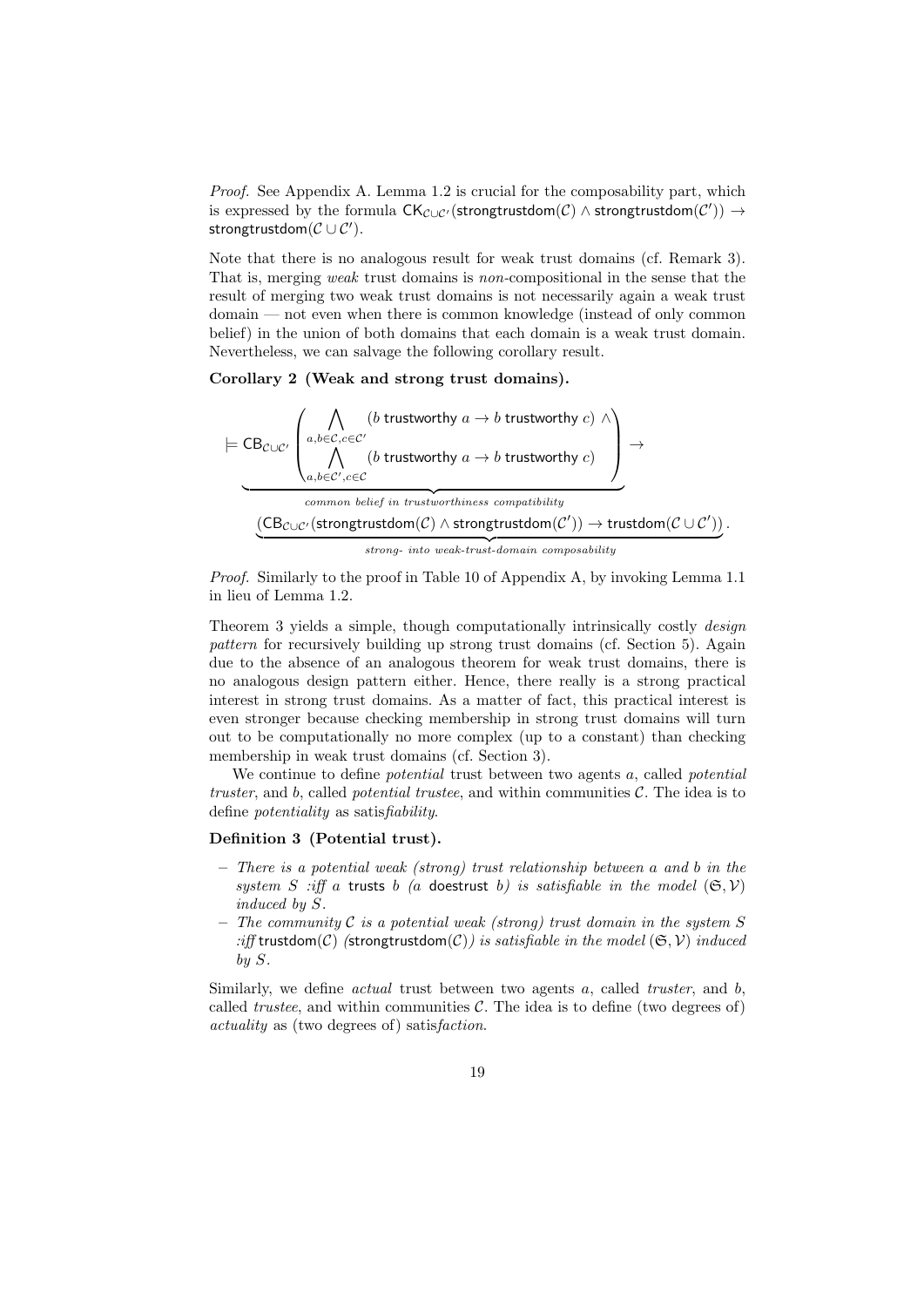#### Definition 4 (Actual trust).

- $-$  There is a weak (strong) trust relationship between a and b in the model  $(\mathfrak{S}, \mathcal{V})$  at the state  $s \in \mathcal{S}$  :iff a trusts b (a doestrust b) is satisfied in  $(\mathfrak{S}, \mathcal{V})$ at s.
- There is a weak (strong) trust relationship between a and b in the model  $(\mathfrak{S}, \mathcal{V})$  :iff a trusts b (a doestrust b) is globally satisfied in  $(\mathfrak{S}, \mathcal{V})$ .
- The community C is a weak (strong) trust domain in the model  $(\mathfrak{S}, \mathcal{V})$  at the state  $s \in S$  :iff trustdom(C) (strongtrustdom(C)) is satisfied in  $(\mathfrak{S}, V)$  at s.
- The community C is a weak (strong) trust domain in the model  $(\mathfrak{S}, \mathcal{V})$  :iff trustdom(C) (strongtrustdom(C)) is globally satisfied in  $(\mathfrak{S}, \mathcal{V})$ .

Since satisfaction implies satisfiability, but not vice versa, actual trust implies potential trust, but not vice versa. For example, if two agents do not even know each other then they can not be in an actual trust relationship. However, they may be in a potential trust relationship: maybe in another system state, their trust potential can become actualised. On the other hand, in a given system two agents may well know each other but not be in a potential trust relationship: the system design might be such that trust between them is impossible. In any case, our complexity results in the next section open the possibility of automated discovery (detection) of potential trustees (actual mistrustees), by exploiting our previous results about trust transitivity and trust references in this section.

## 3 Complexity results

We obtain our complexity results for deciding trust relationships and membership in trust domains by reduction to known results for the complexity of common belief and knowledge (cf. [33] and [32]). As usual for logics, the valuation function (here  $V$ ) acts as an oracle, which is assumed to decide in a single step whether or not an atomic proposition is true at the current state in the model induced by the considered distributed system  $S$ . However, deciding agent correctness is non-trivial and depends on S. For example, in our applications (cf. Section 4), deciding agent correctness can be at least polynomial in the size of the current state, which depending on the system modelling, may contain the history of system events. Another example is the case study in [43], where deterministically deciding agent correctness is quadratic in the size of the current state (containing the history of system events). That is, state size is system-specific. For example, when states contain the history of system events, state size can be defined as history length. Hence, we may have to account for the complexity of deciding agent correctness in the complexity of deciding trust relationships and membership in trust domains.

So, suppose that the truth of each atomic proposition can be deterministically decided in a polynomial number  $f_S(|s|)$  of steps in the size  $|s|$  of the state s of the model  $(\mathfrak{S}, \mathcal{V})$  induced by S. The ideal case is when an agent produces its own, formal proof of correctness whenever requested to do so. (Proof-checking is tractable, whereas proof-finding is intractable.) We recall that since potential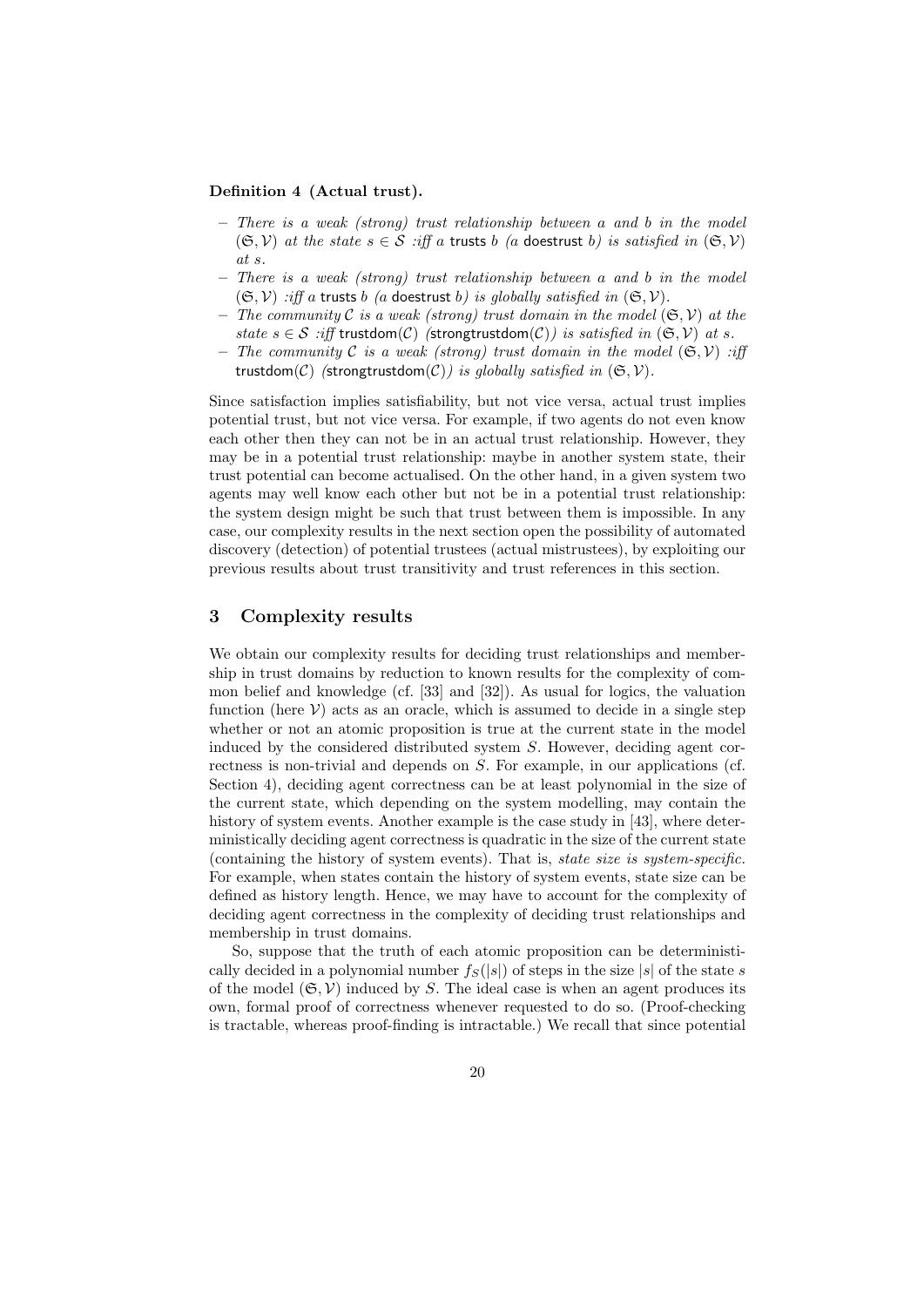Table 4. Computational time complexities

|                                                                                                                            |                                                                         | Trust relations |        |                                                 | Trust domains                                                         |  |
|----------------------------------------------------------------------------------------------------------------------------|-------------------------------------------------------------------------|-----------------|--------|-------------------------------------------------|-----------------------------------------------------------------------|--|
|                                                                                                                            |                                                                         | weak            | strong | weak                                            | strong                                                                |  |
|                                                                                                                            |                                                                         |                 |        |                                                 | $degree _a$ trusts $b _a$ doestrust $b$ trustdom(C) strongtrustdom(C) |  |
| actual                                                                                                                     | local satisfaction in models $(\mathfrak{S}, \mathcal{V})$ and states s | $O(f_S( s ))$   |        |                                                 |                                                                       |  |
|                                                                                                                            | global satisfaction in models $(\mathfrak{S}, \mathcal{V})$             |                 |        | $\mathcal{O}(f_S( s ) \cdot 2^{ \mathcal{C} })$ |                                                                       |  |
| potential                                                                                                                  | satisfiability in models $(\mathfrak{S}, \mathcal{V})$                  |                 |        |                                                 |                                                                       |  |
| Recall that there is a universal quantification over states s in the definition of global satisfaction, and an existential |                                                                         |                 |        |                                                 |                                                                       |  |
| quantification over states $s$ in the definitions of satisfiability in models.                                             |                                                                         |                 |        |                                                 |                                                                       |  |

trust is defined in terms of satisfiability, and actual trust in terms of satisfaction, and since decidability of satisfiability implies decidability of satisfaction, decidability of potential trust implies decidability of actual trust, and complexities of potential trust are upper bounds for complexities of actual trust. Furthermore, satisfiability and validity are inter-solvable ( $\phi$  is valid iff  $\neg \phi$  is not satisfiable), and satisfiability complexities yield satisfaction (model-checking) complexities.

Theorem 4. The computational time complexities of deterministically deciding trust relations is  $O(f_S(|s|))$  for potential and actual, weak and strong trust (cf. Table 4).

Proof. Notice that our definitions of trust relations refer to a finite number (i.e.,  $|\mathcal{P}|$  of atomic propositions P, and that each definition uses exactly one atomic proposition (e.g., b correct a) and exactly one modal operator (e.g.,  $B_a$  or  $K_a$ ). Now according to [33], the complexity of the satisfiability of formulae  $B_a(\phi)$ and  $\mathsf{K}_a(\phi)$  in a language with a finite number of atomic propositions and a bounded nesting depth of modal operators  $B_a$  and  $K_a$  is in (oracle) linear time in the length (here constantly 1) of the formula. Hence, the complexity of the satisfiability of formulae expressing weak and strong trust relations is even in (oracle) constant time, and thus  $\mathcal{O}(f_S(|s|))$  without oracle. Yet  $\mathcal{O}(f_S(|s|))$  is an absolute lower bound and thus the complexity of all trust relationships.

We can learn at least two lessons from these results. The first lesson is that we do have to account for the complexity of deciding agent correctness in the complexity of deciding trust relationships. The second lesson is that, surprisingly, deciding agent correctness is, up to a constant, equionerous to deciding potential and actual as well as weak and strong trust relationships.

Theorem 5. The computational time complexities of deterministically deciding trust domains is  $\mathcal{O}(f_S(|s|) \cdot 2^{|\mathcal{C}|})$  for potential and actual, weak and strong trust  $(cf. Table 4).$ 

*Proof.* According to [32], the complexity of the satisfiability of formulae  $CB<sub>C</sub>(\phi)$ and  $CK_{\mathcal{C}}(\phi)$  is in (oracle) deterministic single exponential time in the length of the sub-formula  $\phi$ . The intuition is that formulae  $CB_{\mathcal{C}}(\phi)$  and  $CK_{\mathcal{C}}(\phi)$  correspond to formulae of infinitely deeply nested operators  $B_a$  and  $K_a$  with  $a \in \mathcal{C}$ , respectively, and that in that case, a finite number of atomic propositions does not help. In our case, the length of the conjunctive sub-formula in trustdom $(C)$  and strongtrustdom( $\mathcal{C}$ ) is polynomial in the size  $|\mathcal{C}|$  of the community  $\mathcal{C}$ . Further, the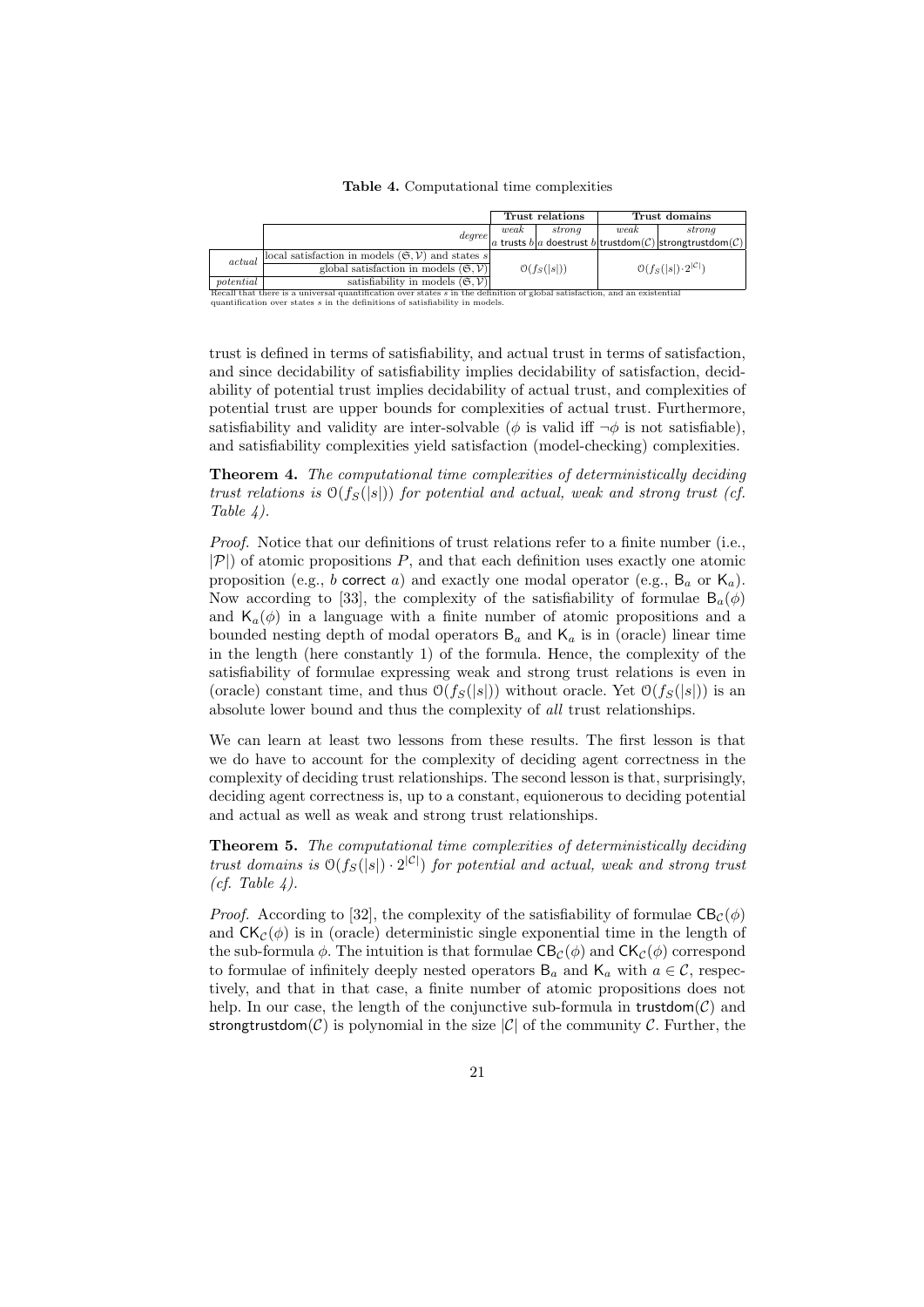complexity of each conjunct is  $\mathcal{O}(f_S(|s|))$ , which we assumed to be polynomial. Yet a single exponential of a polynomial cost is still "only" a single exponential cost. Hence, the complexity of the satisfiability of formulae trustdom $(C)$  and strongtrustdom( $\mathcal{C}$ ) is deterministic single exponential time in the size of  $\mathcal{C}$  times  $f_S(|s|)$ . That is, the complexity of membership in potential weak and strong trust domains is  $\mathcal{O}(f_S(|s|) \cdot 2^{|\mathcal{C}|})$ . Finally according to [32], the operators  $\mathsf{CB}_\mathcal{C}$  and  $\mathsf{CK}_\mathcal{C}$ force satisfying models of a size that is exponential in  $|\mathcal{C}|$ . Hence,  $\mathcal{O}(f_S(|s|) \cdot 2^{|\mathcal{C}|})$ is the complexity of all, potential or actual, membership problems.

Corollary 3. Computationally, composition of trust domains does not scale.

Proof. By Theorem 3 and 5.

## 4 Application to cryptographic-key management

We instantiate our generic trust concepts in five major cryptographic applications of trust, namely: Access Control (cf. Table 2), Trusted Third Parties (TTPs), the Web of Trust, Public-Key Infrastructures (PKIs), and ID-Based Cryptography. For the latter three, we will have to define the valuation function  $V$  on the atomic propositions a correct b about agent correctness (cf. Definition 1). (We will also have to refine the definition of trust domains for the latter two.) That is, each notion of agent correctness is  $10^{\circ}$  specific to each system rather than general to all systems. (Thus, trust is system-specific to some extent.) However, we can define agent correctness *generically* for the Web of Trust and PKIs, with the aid of the following, common auxiliary logic, called AuxLog. The logic is a modal fixpoint logic [13] operating on points that are agents  $a \in \mathcal{A}$  rather than states  $s \in \mathcal{S}$ . (The definition of agent correctness requires fixing the current state and varying the agents.) AuxLog is *parametric* in a binary relation  $R \subseteq A \times A$  to be fixed separately for the Web of Trust and PKIs, but with the commonality of depending on a fixed state  $s$  ( $R \in \{DTI<sub>s</sub>, CERT<sub>s</sub>\}$ ). In other words, we define:

- 1. trust relations from belief in or even knowledge of agent correctness;
- 2. agent correctness in the Web of Trust and PKIs with the aid of AuxLog as

the existence of reliable designated-trusted-introducer and certification relationships, respectively, whose reliability is grounded in the actual secrecy of the related agents' private keys (the *root* or *anchor of trust*).

That is, we define trust relations (and domains) from the (common) knowledge of the existence of certain other, application-specific reliable relationships.

**Definition 5 (Auxiliary Logic).** Let  $X$  designate a countable set of propositional variables C, and let

 $\mathcal{L}' \ni \alpha ::= \mathsf{OK} \mid \mathsf{k}_b \mid C \mid \neg \alpha \mid \alpha \wedge \alpha \mid \overline{\Box} \alpha \mid \nu C(\alpha)$ 

 $^{\rm 10}$  like policies, which induce notions of agent correctness, as mentioned in Section 1.1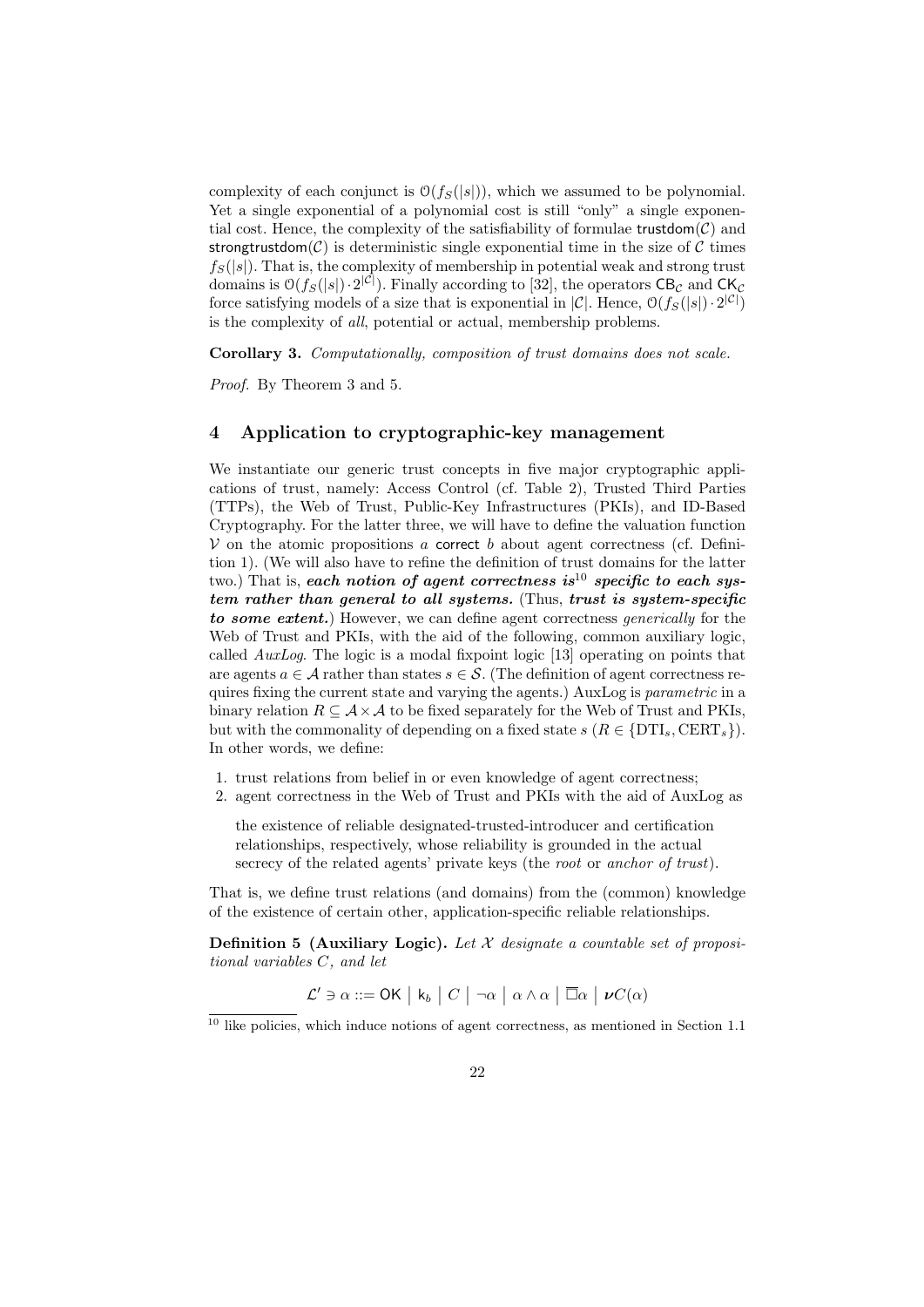designate the language  $\mathcal{L}'$  of AuxLog, where  $b \in \mathcal{A}$  and all free occurrences of C in  $\alpha$  of  $\nu C(\alpha)$  are assumed to occur within an even number of occurrences of  $\neg$  to guarantee the existence of (greatest) fixpoints (expressed by  $\nu C(\alpha)$ ) [13]. Then, given a relation  $R \subseteq A \times A$ , decidable in deterministic constant time, but structurally arbitrary, and an auxiliary interpretation  $[\![\cdot]\!] : \mathcal{X} \cup \{ \mathsf{OK}, \mathsf{k}_b \} \to 2^{\mathcal{A}}$ partially pre-defined  $as^{11}$ 

$$
\llbracket \mathsf{OK} \rrbracket := \{ a \in \mathcal{A} \mid at most a can access a's private key \}
$$

$$
\llbracket \mathsf{k}_b \rrbracket := \{ a \in \mathcal{A} \mid at least a's address is known to b \},
$$

the interpretation  $\|\cdot\|_{\llbracket\cdot\rrbracket} : \mathcal{L}' \to 2^{\mathcal{A}}$  of AuxLog-propositions is as follows:

$$
\|OK\|_{\mathbb{L}^1} := \|OK\|
$$
  
\n
$$
\|k_b\|_{\mathbb{L}^1} := [k_b]
$$
  
\n
$$
\|C\|_{\mathbb{L}^1} := [C]
$$
  
\n
$$
\|\neg \alpha\|_{\mathbb{L}^1} := \mathcal{A} \setminus \|\alpha\|_{\mathbb{L}^1}
$$
  
\n
$$
\|\alpha \wedge \alpha'\|_{\mathbb{L}^1} := \|\alpha\|_{\mathbb{L}^1} \cap \|\alpha'\|_{\mathbb{L}^1}
$$
  
\n
$$
\|\overline{\Box}\alpha\|_{\mathbb{L}^1} := \{ a \in \mathcal{A} \mid \text{for all } b \in \mathcal{A}, \text{ if } b \in \mathcal{A} \text{ then } b \in \|\alpha\|_{\mathbb{L}^1} \}
$$
  
\n
$$
\|\nu C(\alpha)\|_{\mathbb{L}^1} := \bigcup \{ A \subseteq \mathcal{A} \mid A \subseteq \|\alpha\|_{\mathbb{L}^1(\mathbb{C} \mapsto A)}} \},
$$

where  $\llbracket \cdot \rrbracket_{[C \mapsto A]}$  maps C to A and otherwise agrees with  $\llbracket \cdot \rrbracket$ .

Further,  $\alpha \vee \alpha' := \neg(\neg \alpha \wedge \neg \alpha'), \top := \alpha \vee \neg \alpha, \bot := \neg \top, \alpha \rightarrow \alpha' := \neg \alpha \vee \alpha',$  $\alpha \leftrightarrow \alpha' := (\alpha \to \alpha') \land (\alpha' \to \alpha), \overline{\Diamond} \alpha := \neg \overline{\Box}(\neg \alpha)$ , and, notably,  $\mu C(\alpha(C)) :=$  $\neg\nu C(\neg\alpha(\neg C)).$ 

Finally, for all  $a \in \mathcal{A}$  and  $\alpha \in \mathcal{L}'$ ,

$$
\langle (\mathcal{A}, R), [\![\cdot]\!] \rangle, a \vDash \alpha \quad \text{ iff } \quad a \in ||\alpha||_{[\![\cdot]\!]},
$$

and for all  $\alpha \in \mathcal{L}'$ ,

$$
\vDash \alpha \quad \text{ iff } \text{ for all } [\![\cdot]\!] \text{ and } a \in \mathcal{A}, \ \langle (\mathcal{A}, R), [\![\cdot]\!] \rangle, a \vDash \alpha.
$$

The reader is invited not to confuse the auxiliary satisfaction relation  $\models$  of AuxLog with  $\models$ , the main one from Definition 1. Further note that AuxLog is a member of the family of  $\mu$ -calculi over the modal system **K**, which is characterised by the laws of propositional logic and the modal laws  $\models \overline{\Box}(\alpha \rightarrow$  $\alpha'$   $\rightarrow$   $(\overline{\Box}\alpha \rightarrow \overline{\Box}\alpha')$  and "if  $\vdash \alpha$  then  $\dashv \overline{\Box}\alpha$ ". The reason is that, as mentioned,

<sup>&</sup>lt;sup>11</sup> The phrasing of OK can be made formal provided that a notion of data space  $\mathcal D$ (including keys) and data derivation for agents is fixed, e.g., à la Dolev-Yao [22]. Then data derivation can be formalised as a relation  $\vdash \subseteq 2^{\mathcal{D}} \times \mathcal{D}$  (the first formalisation was in terms of closure operators  $[61]$ ), and the phrase "at most  $a$  can access  $a$ 's private key" as "for all  $b \in \mathcal{A}$ , if k is the private key of a and  $m_b(s) \vdash k$  then  $b = a$ ", where  $m_b(s)$  returns the set of data that b generated or received as such in s. Note however that depending on the structure of  $D$ , the computability of  $\vdash$  may range from polynomial time to undecidability [72].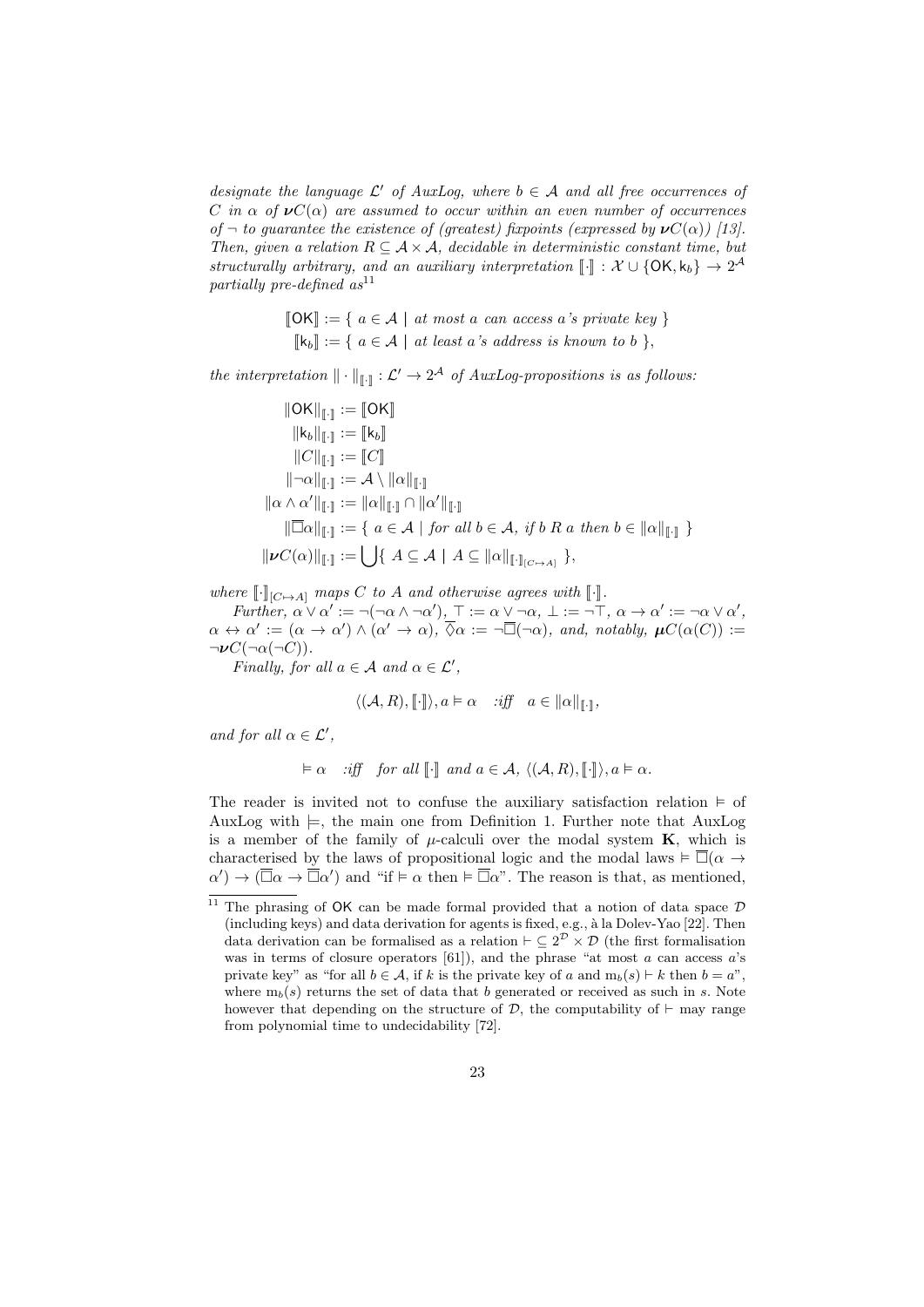Table 5. (Trustworthy) Trusted Third Parties

| wTTP $(c, a, b) := CB_{\{a, b, c\}}(a$ trustindecisive $c \wedge b$ trustindecisive $c)$                                              | $c$ is a weak TTP of $a$ and $b$           |
|---------------------------------------------------------------------------------------------------------------------------------------|--------------------------------------------|
| $\mathsf{sTTP}(c, a, b) := \mathsf{CK}_{\{a, b, c\}}(a \text{ trust indecisive } c \wedge b \text{ trustindecisive } c)$              | $c$ is a strong TTP of $a$ and $b$         |
| $\vert \text{wtTTP}(c, a, b) \vert := \text{CB}_{\{a, b, c\}}(\text{trustdom}(\{c, a\}) \wedge \text{trustdom}(\{c, b\}))$            | c is a weakly trustworthy TTP of a and $b$ |
| stTTP(c, a, b) := $CK_{\{a,b,c\}}$ (strongtrustdom({c, a}) $\land$ strongtrustdom({c, b})) c is a strongly trustworthy TTP of a and b |                                            |

 $R \subseteq A \times A$  is structurally arbitrary. Hence, no more structural properties than those of the modal system  $K$ , i.e., none, can generally be assumed to hold for  $\overline{\Box}$ . As a corollary, the model-checking problem, i.e., "Given  $a \in \mathcal{A}$  and  $\alpha \in \mathcal{L}'$ , is it the case that  $\langle (A, R), \lceil \cdot \rceil \rangle, a \models \alpha$ ?" is decidable in deterministic polynomial time in the size of  $\alpha$ . See [13] for details.

#### 4.1 Trusted Third Parties

The concept of a Trusted Third Party (TTP) is a folklore concept for much of information security, e.g., in PKIs as registration (e.g., the town hall or the local post office, the HR department of a company), certification (e.g., a company, the IT department of a company), and key-escrow authorities [21], for many protocols for authentication and key establishment [12], as well as for secure multiparty computation [77]. Recall that "a secure multiparty computation for function  $f$  can be viewed as an implementation of a trusted third party  $T$ , which, upon receipt of the input values  $x_1, \ldots, x_n$  from parties  $P_1, \ldots, P_n$ , respectively, produces the output value  $y = f(x_1, \ldots, x_n)$ . Party T is trusted for (i) providing the correct value for y and (ii)  $[n]$  ot revealing any further information to parties  $P_1, \ldots, P_n$ " [74]. In our terminology of agent correctness, the conjunction of Condition (i) and (ii) informally stipulates what it means for  $T$  to be correct. Notice that the above definition of secure multiparty computation merely defines the object of trust (i.e., agent correctness), but not trust itself (which, in our definition, is belief in or even knowledge of agent correctness). To the best of our knowledge, the concept of a TTP has never been formally defined, i.e., mathematically analysed into its conceptual constituents. Here, we are able to define the TTP-concept in terms of our trust concepts (cf. Table 5), and instantiate TTPs in the Web of Trust (cf. Section 4.2) and Public-Key Infrastructures (PKIs) (cf. Section 4.3). More precisely, we define the concepts of weak and strong as well as weakly and strongly trustworthy TTPs. Trustworthy TTPs are TTPs that may or even must deserve the trust of their trusters—and vice versa. Note that the trustworthiness of TTPs (e.g., the certification authorities in a PKI) is absolutely crucial, without which whole security architectures (e.g., an international PKI for ePassports [45]) can break down. Observe that thanks to Theorem 3, the two sides, e.g.,  $\{c, a\}$  and  $\{c, b\}$ , in a strongly (but not in a weakly) trustworthy TTP constitute a (strong) trust domain as a whole, i.e., as  ${c, a} \cup {c, b}$  on the sufficient condition  $CK_{\{c,a\}\cup{\{c,b\}}}(\bigwedge_{x,y\in{\{c,a\}},z\in{\{c,b\}}}(y)$  correct  $x \to y$  correct  $z) \wedge \bigwedge_{x,y \in \{c,b\}, z \in \{c,a\}} (y$  correct  $x \to y$  correct  $z)).$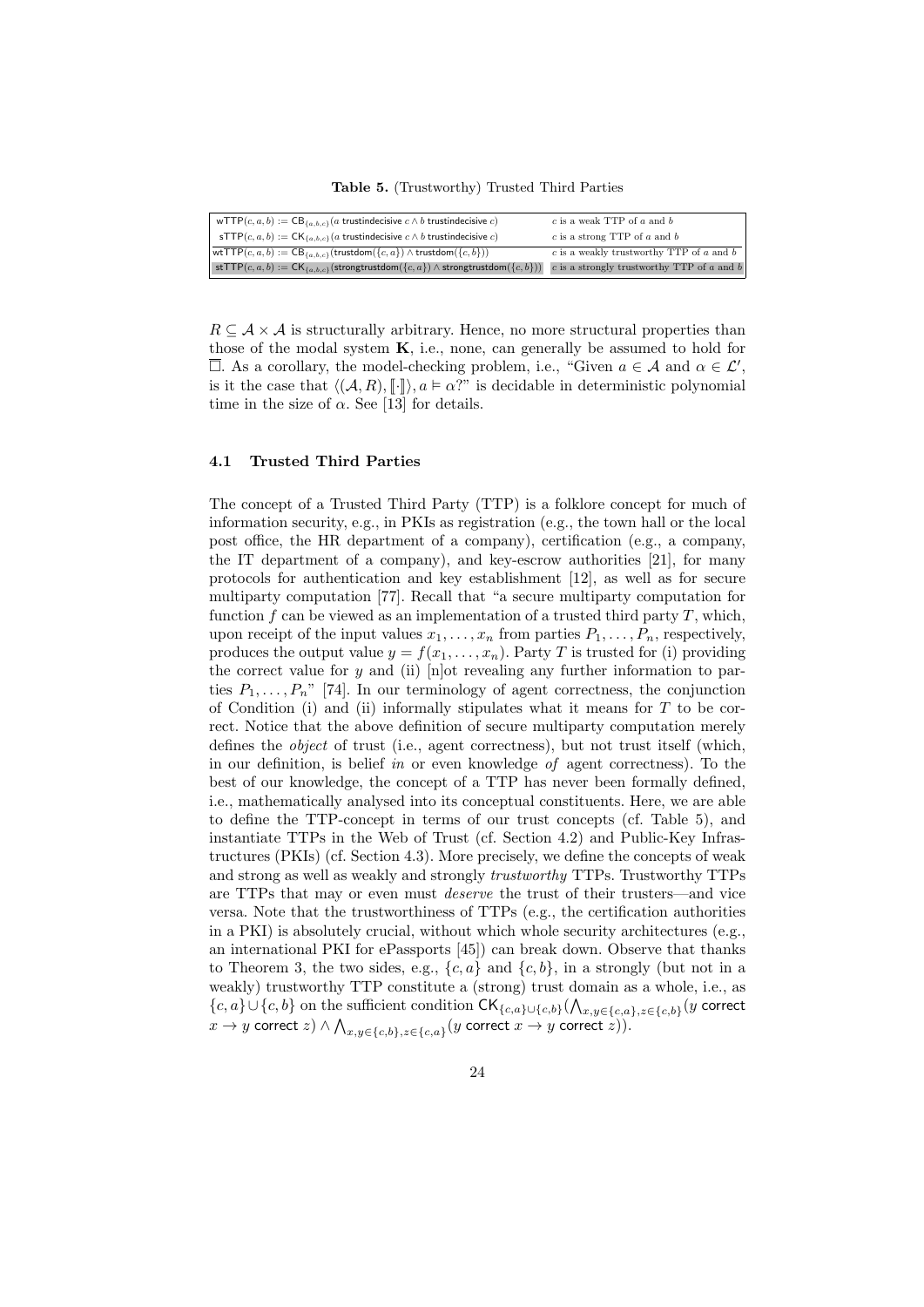#### 4.2 The Web of Trust

In the (decentralised) Web of Trust, as defined by Philip Zimmermann (cf. [80], [30], and [21]) for PGP in 1992, any agent can independently establish its own domain of trusted correspondents by publicly designating (e.g., on their homepage) so-called *trusted introducers*, who by this very act become commonly known as such. In PGP, the designation of a trusted introducer is implemented as the (publicly exportable) signing of the designated trusted introducer's public key with the designator's private key. Additional assurance can be provided by [5]. The role of an agent  $a$ 's trusted introducer  $b$  is to act as a *quarantor* for the trustworthiness of  $a$ , and by that, to catalyse the building up of trust relationships between  $a$  and those agents  $c$  who are only potential (not yet actual) trustees of  $a$ but who are (already) actual trustees of b. Notice the importance of distinguishing between potential and actual trust (cf. Definition 3 and 4). Thus, the more guarantors (actual trustees) an agent (as an actual truster) has, the more potential trustees the agent (as a potential truster) has. In the Web of Trust, agents are (socially speaking) trustworthy, or (technically speaking) correct if and only if all their designated trusted introducers are, and at most they (the correct agents) can access their (own) private key. (Agents with untrustworthy introducers or a corrupt private key are untrustworthy.) Notice the possible mutuality in this social notion of agent correctness.

We model the designated-trusted-introducer relationships between agents in system states  $s \in \mathcal{S}$  with a family of relations (a kind of data base)  $DTI_s \subseteq \mathcal{A} \times \mathcal{A}$ such that

#### $b$  DTI<sub>s</sub>  $a$  :iff  $b$  is a designated trusted introducer of  $a$  in  $s$ .

The valuation function  $V$  on the propositions a correct b can then be formally defined with the aid of AuxLog as follows:

| $\mathcal{V}(a \text{ correct } b) := \{ s \mid \langle (A, \text{DTI}_s), \emptyset \rangle, a \models \nu C(\mathsf{k}_b \to (\text{OK } \wedge \overline{\Box} C)) \}$ |  |  |  |  |
|---------------------------------------------------------------------------------------------------------------------------------------------------------------------------|--|--|--|--|
|---------------------------------------------------------------------------------------------------------------------------------------------------------------------------|--|--|--|--|

where  $\emptyset$  designates the empty auxiliary interpretation (C is bound!). The greatestfixpoint assertion  $\langle (A, DTI<sub>s</sub>), \emptyset \rangle$ ,  $a \models \nu C(k_b \rightarrow (OK \land \Box C))$  says that a is in the greatest fixpoint of the interpretation of the property  $C$  such that:

if a satisfies C (i.e., a is in the interpretation of C) then a satisfies  $k_b \to (OK \wedge \Box C)$ , which in turn says that if a is known to b then at most a can access a's private key and for all  $b \in \mathcal{A}$ , if b is a designated trusted introducer of  $a$  in the state  $s$  then  $b$  satisfies  $C$ .

Observe that all (=1) free occurrences of C in  $k_b \to (OK \wedge \overline{\Box} C)$  of  $\nu C(k_b \to \overline{C})$  $(OK \wedge \overline{\Box} C)$  occur within an even  $(=0)$  number of occurrences of  $\neg$ . Hence, our definition is formally well-defined. Further observe that the possible mutuality in our notion of agent correctness corresponds to the co-inductiveness of the greatest fixpoint, which allows direct (self-designation) and indirect (mutual designation) loops in the designated-trusted-introducer relationships. The interpretation of the corresponding (inductive) least-fixpoint formula would wrongly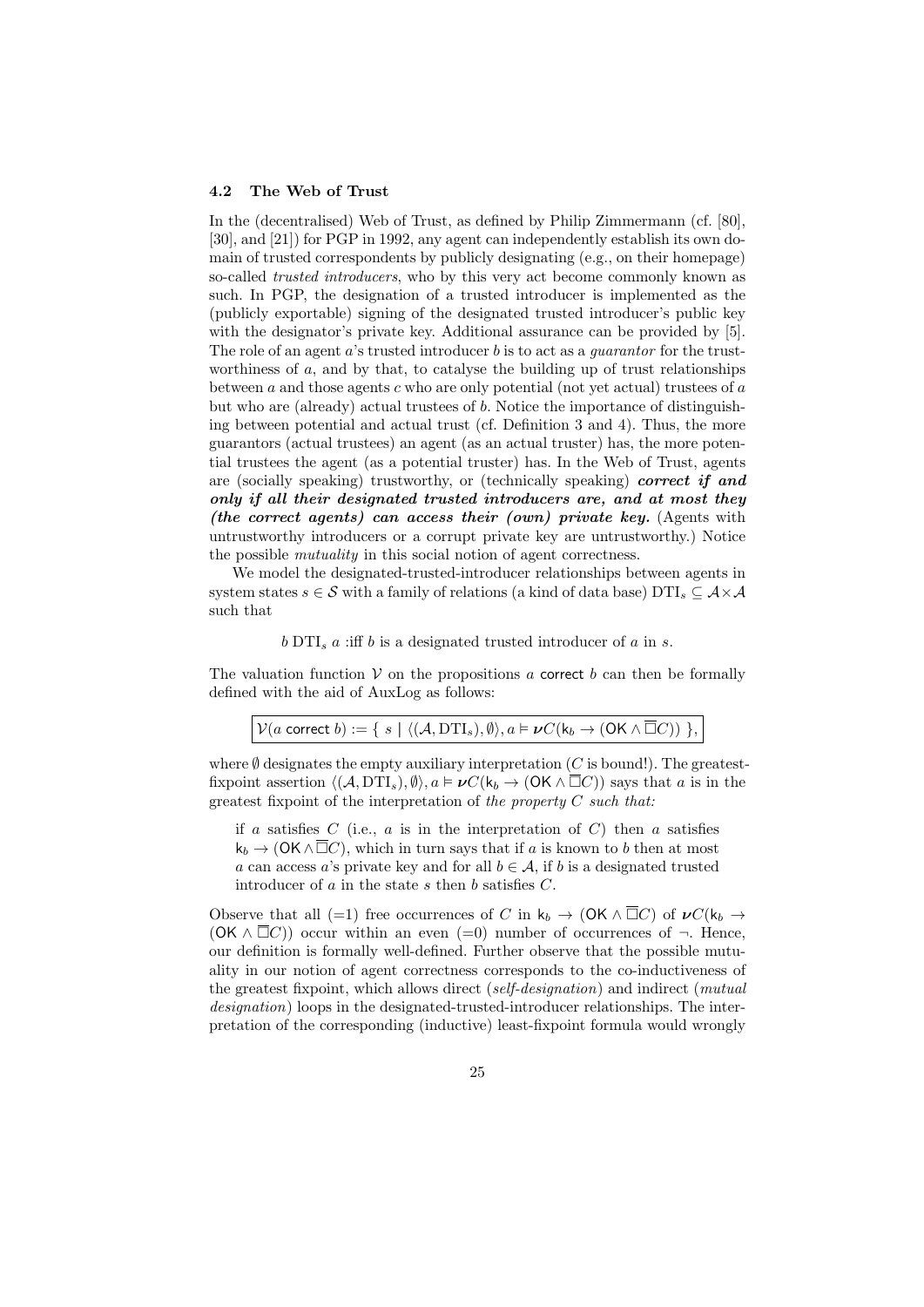not allow such loops. Of course, the language of AuxLog allows for other, more complex definitions of agent correctness, e.g., ones disallowing self-designation,<sup>12</sup> and/or ones with a more complex notion of being OK. Our present definition is just an inceptive example proposal. The co-inductive definition has the following iterative paraphrase from above (iterated deconstruction).

Everybody is correct (the Web of Trust is born in the plenum, so to say); except for the following agents (exclude those which are clearly not OK):

- 0. agents with a corrupt private key (Type 0 agents);
- 1. agents with a designated trusted introducer of Type 0 (Type 1 agents);
- 2. agents with a designated trusted introducer of Type 1 (Type 2 agents);
- 3. etc.

Clearly, weak or strong trust relations in the Web of Trust must be universal within an agent's domain of correspondents in the sense of Fact 4: designated trusted introducers are trusted; and they would not act as such, if they did not trust their designator and their designator's other designated trusted introducers, etc. Hence, our trust relations and trust domains from Figure 1–3 as well as our weakly and strongly trustworthy TTPs from Table 5 are fit for the Web of Trust without further adaptation.

### 4.3 Public-Key Infrastructures

In Public-Key Infrastructures (PKIs), centralised certificate authorities (CAs) act as guarantors for the trustworthiness of the public key of their clients by issuing certificates that bind the public key of each client (the legitimate key owner) to the client's (unique) name (cf. [25, Chapters 18–20], [62], [23], [47], [21], and  $[1-3]$ ). (The legitimacy of a key ownership is warranted by the *registration* authority with which the key owner authenticated in person, i.e., validated the correspondence of her name to her person.) According to [25, Page 284]:

Key management is the most difficult problem in cryptography, and a PKI system is one of the best tools that we have to solve it with. But everything depends on the security of the PKI, and therefore on the trustworthiness of the CA.

In PKIs, agents are (socially speaking) trustworthy, or (technically speaking) correct if and only if all their certified agents are, and at most they (the correct agents) can access their (own) private key. (Agents who certify incorrect agents or agents with a corrupt private key are incorrect.) Notice the absence of mutuality in this notion of agent correctness; it is intrinsically

<sup>&</sup>lt;sup>12</sup> Yet whether or not you declare yourself as trustworthy may well be legally critical (cf. for example such hand-written self-declarations in certain immigration procedures). Anyway, the disallowance of self-designation could be implemented by introducing a binding operator  $\downarrow$  à la hybrid logic [6] into the language of AuxLog, such

that  $\langle (A, R), [\![\cdot]\!] \rangle, a \models \downarrow C(\alpha)$  :iff  $\langle (A, R), [\![\cdot]\!]_{[C \mapsto \{a\}]}$ ,  $a \models \alpha$ , and stipulating that  $\mathcal{V}(a \text{ correct } b) := \{ s \mid \langle (A, \text{DTI}_s), \emptyset \rangle, a \models \boldsymbol{\mu} C(\mathsf{k}_b \to (\mathsf{OK} \land \neg \downarrow C'(\overline{\lozenge} C') \land \overline{\Box} C)) \}$ .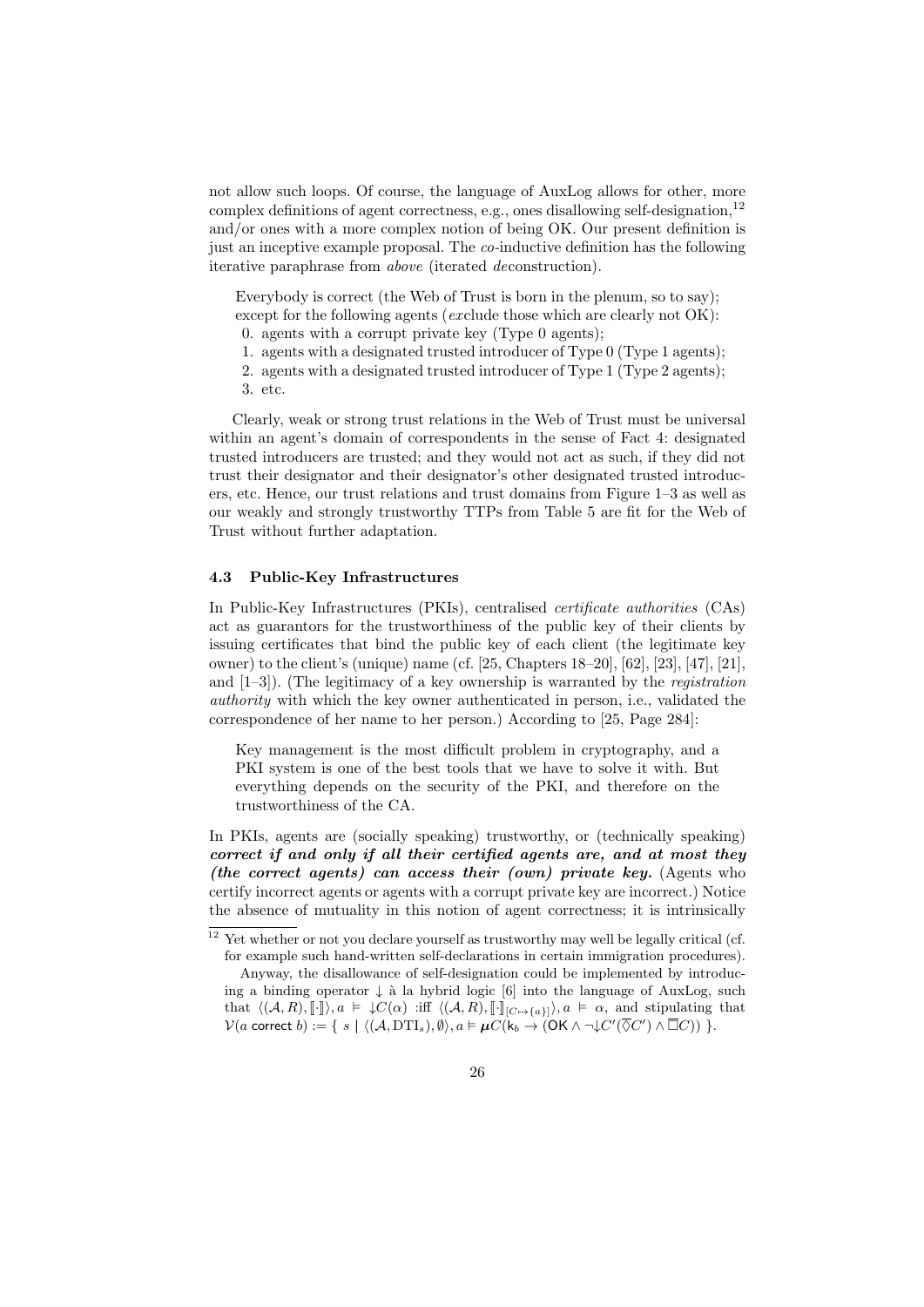unilateral. However, the notion of PKI-trust to be built from this notion of agent correctness will be again bilateral (i.e., mutual, and thus symmetric): the certifying correct agent trusts the certified correct agent, and vice versa.

We model the relationships from certifying agents to certified agents (which may themselves be certifying agents to agents certified by them, etc.) in system states s  $\in$  S with a family of relations (again a kind of data base) CRT<sub>s</sub>  $\subseteq$  A  $\times$  A such that

$$
b
$$
 CRT<sub>s</sub>  $a$  iff  $b$  is certified by  $a$  in  $s$ ,

where "b is certified by  $a$  in  $s$ " means "a has issued a valid certificate for b in  $s$ ", i.e., a certificate that is non-revoked and non-suspended in  $s$  and signed by a with the private key of a. The valuation function  $V$  on the propositions  $a$  correct  $b$  can then be formally defined with the aid of AuxLog as follows:

| $\mathcal{V}(a \text{ correct } b) := \{ s \mid \langle (A, \text{CRT}_s), \emptyset \rangle, a \models \boldsymbol{\mu} C(\mathsf{k}_b \to (\mathsf{OK} \land \overline{\Box} C)) \}$ . |  |  |  |  |  |
|------------------------------------------------------------------------------------------------------------------------------------------------------------------------------------------|--|--|--|--|--|
|------------------------------------------------------------------------------------------------------------------------------------------------------------------------------------------|--|--|--|--|--|

The least-fixpoint assertion  $\langle (A, \text{CRT}_s), \emptyset \rangle, a \models \mu C(k_b \rightarrow (\text{OK} \land \overline{\Box} C))$  says that  $a$  is in the least fixpoint of the interpretation of the property  $C$  such that:

if a satisfies  $k_b \to (OK \wedge \overline{\Box} C)$  (i.e., a is in the interpretation of  $k_b \to$  $(OK \wedge \overline{\square} C)$ —which in turn says that if a is known to b then at most a can access a's private key and for all  $b \in \mathcal{A}$ , if b is certified by a in the state s then b satisfies  $C$ —then a satisfies  $C$ .

Observe that certification is unilateral (i.e., non-mutual, and thus not symmetric) in the sense that certification relationships must not be directly (selfcertification) nor indirectly (mutual certification) looping, which forces a leastfixpoint formulation. The PKI-approach to trustworthiness is thus diametrically opposed to the approach of the Web of Trust. This opposition is reflected first, in the least/greatest fixpoint "duality" of the two paradigms; and second, in the fact that PKIs are based on (ultimately national) authority (hierarchical CAs), whereas the Web of Trust is based on (borderless) *peership* (peer-guarantors). (At the international level, it makes sense to link two national [root] CAs via the bona officia of a trustworthy trusted third party [a national bridge CA], or to organise a group of national CAs as a Web of Trust [cross or mesh certification] such as the PKIs required by ePassports [45].) Yet again of course, as with the Web of Trust, the language of AuxLog allows for other, more complex definitions of agent correctness, e.g., ones with self-certification for the root- $CA^{13}$ (the *trust anchor*), and/or ones with a more complex notion of being OK (e.g., including the possibility of key escrow). Again, our present definition is just an inceptive example proposal. The inductive definition has the following iterative paraphrase from below (iterated construction).

<sup>&</sup>lt;sup>13</sup> Self-certification for the root-CA could be implemented by introducing an atomic proposition root true at and only at the root-CA agent, and stipulating that  $\mathcal{V}(a \text{ correct } a) := \{ s \mid \langle (A, \text{CRT}_s), \emptyset \rangle, a \models (\text{root } \rightarrow \overline{\lozenge} \text{root}) \land \boldsymbol{\mu} C(\mathsf{OK} \land \overline{\Box} C) \}$ .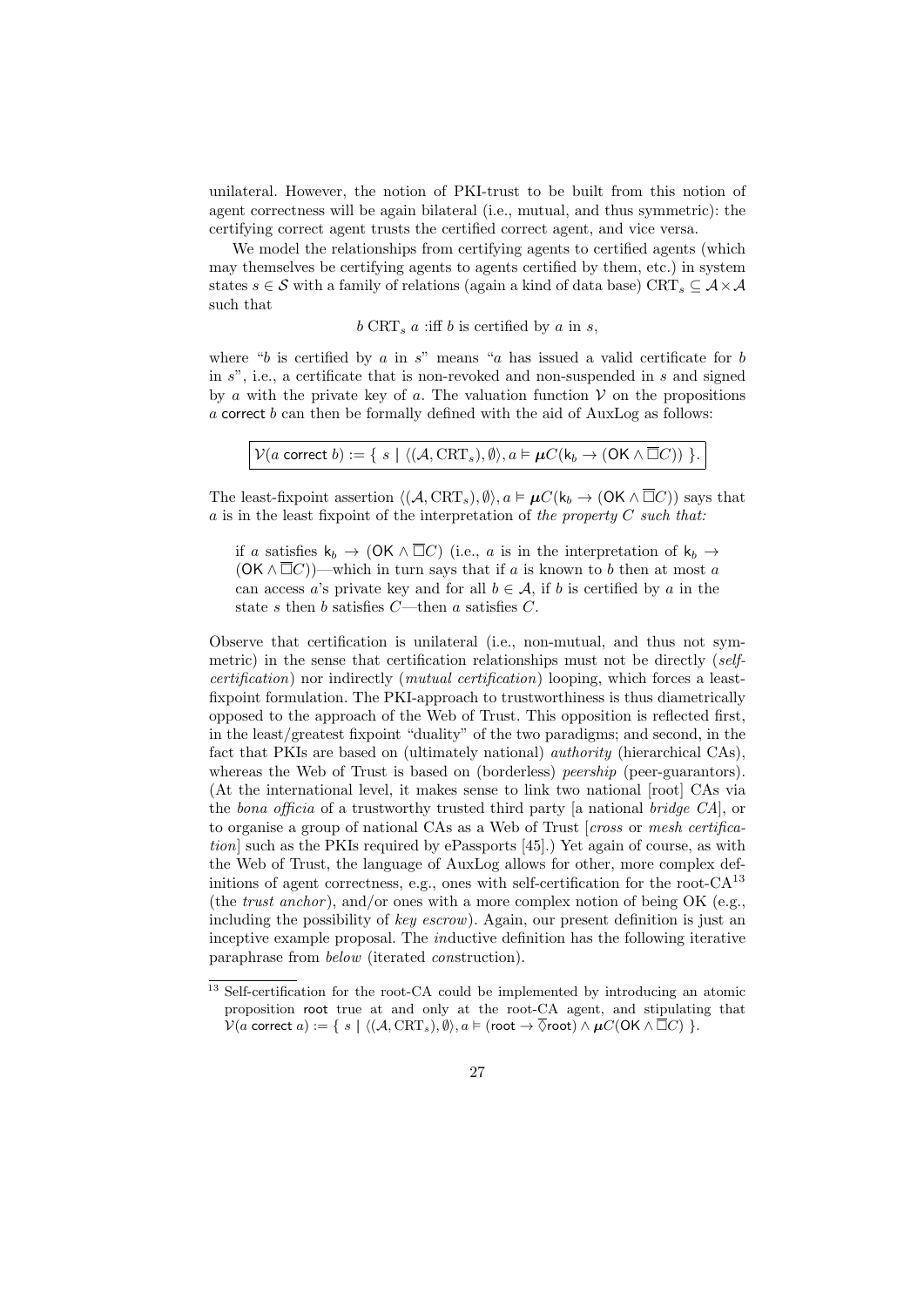Table 6. Public-Key Infrastructure trust domains

| $\big $ wPKI(C) := $\text{CB}_{\mathcal{C}}(\bigwedge_{a,b \in \mathcal{C}} \big _{\text{and } (a \leq b \text{ or } b \leq a)} a \text{ trusts } b)$                                                      | $\mathcal C$ is a weak PKI trust domain |
|------------------------------------------------------------------------------------------------------------------------------------------------------------------------------------------------------------|-----------------------------------------|
| $\Big \sup KI(\mathcal{C}) := \mathsf{CK}_{\mathcal{C}}(\bigwedge_{a,b \in \mathcal{C}} \underline{\otimes}_{\text{and } (a \leq b \text{ or } b \leq a)} a \text{ does.}$ C is a strong PKI trust domain. |                                         |

Nobody is correct (PKIs are born ex nihilo, so to say); except for the following agents (include those which are clearly OK): agents without a corrupt private key (Type 0 agents), whose certified agents are also of Type 0 (Type 1 agents), whose certified agents are again also of Type 0 (Type 2 agents), etc. (In other words, being of Type 0 is an invariant in the transitive closure of certification relationships.)

Notice the structural difference between this paraphrase for agent correctness in PKIs and the previous one for agent correctness in the Web of Trust. The "duality" is not pure.

As suggested, CAs are commonly organised in a hierarchy, which induces structured trust domains in the form of finite trees. Recall that a finite tree is a partially-ordered set (here say  $\langle \mathcal{C}, \leq \rangle$ ) with a bottom (top) element such that for each element in the set, the down-set (up-set) of the element is a finite chain [19]. In PKI trust domains, trust relations are symmetric (up- and downwards the tree branches) and transitive (along the tree branches) but not universal (after all, a tree is a tree and not felt fabric), and the root CA corresponds to the tree root, the intermediate CA's correspond to the intermediate tree nodes, and the clients to the tree leafs. Hence we can fit our weak and strong trust domains to PKI trust domains  $\langle \mathcal{C}, \leq \rangle$  by simply stipulating that the conjunction in the respective definition respect the finite-tree structure  $\leq$  of C, and reflect the symmetry and transitivity of the trust relations. And that is all: see Table 6. We can now instantiate our weakly and strongly trustworthy TTPs from Table 5 for PKIs as

wtTTPPKI(c, a, b) := CB{a,b,c}(wPKI({c, a}) ∧ wPKI({c, b})) stTTPPKI(c, a, b) := CK{a,b,c}(sPKI({c, a}) ∧ sPKI({c, b})),

respectively, with  $\leq := \{(c, a), (c, b)\}\$ as (tree) domain structure. Fits for trust domains with other structures (e.g., buses, chains, rings, stars, etc.) can be made by similarly simple stipulations (e.g., for computing clouds, which have not a fixed but a dynamic, i.e., an evolving structure).

In sum, a weak or strong PKI trust domain  $\mathcal C$  is built from a *certification* hierarchy  $\leq$  of certifying (CAs) and certifiable agents  $a \in \mathcal{C}$  such that for all states  $s \in \mathcal{S}$  there is a (possibly empty) *certification record* {  $b \in \mathcal{C}$  |  $b$  CRT<sub>s</sub>  $a$  }. Thereby, the certification hierarchy acts as a constraining skeleton (there is no such skeleton in the Web of Trust; it is free) for the potential and the actual trust relationships in  $\mathcal{C}$ , and, by that, the respective memberships in the trust domain  $\mathcal C$  itself. And the certification records act as evidential support for the actuality of the trust relationships and the memberships in the trust domain.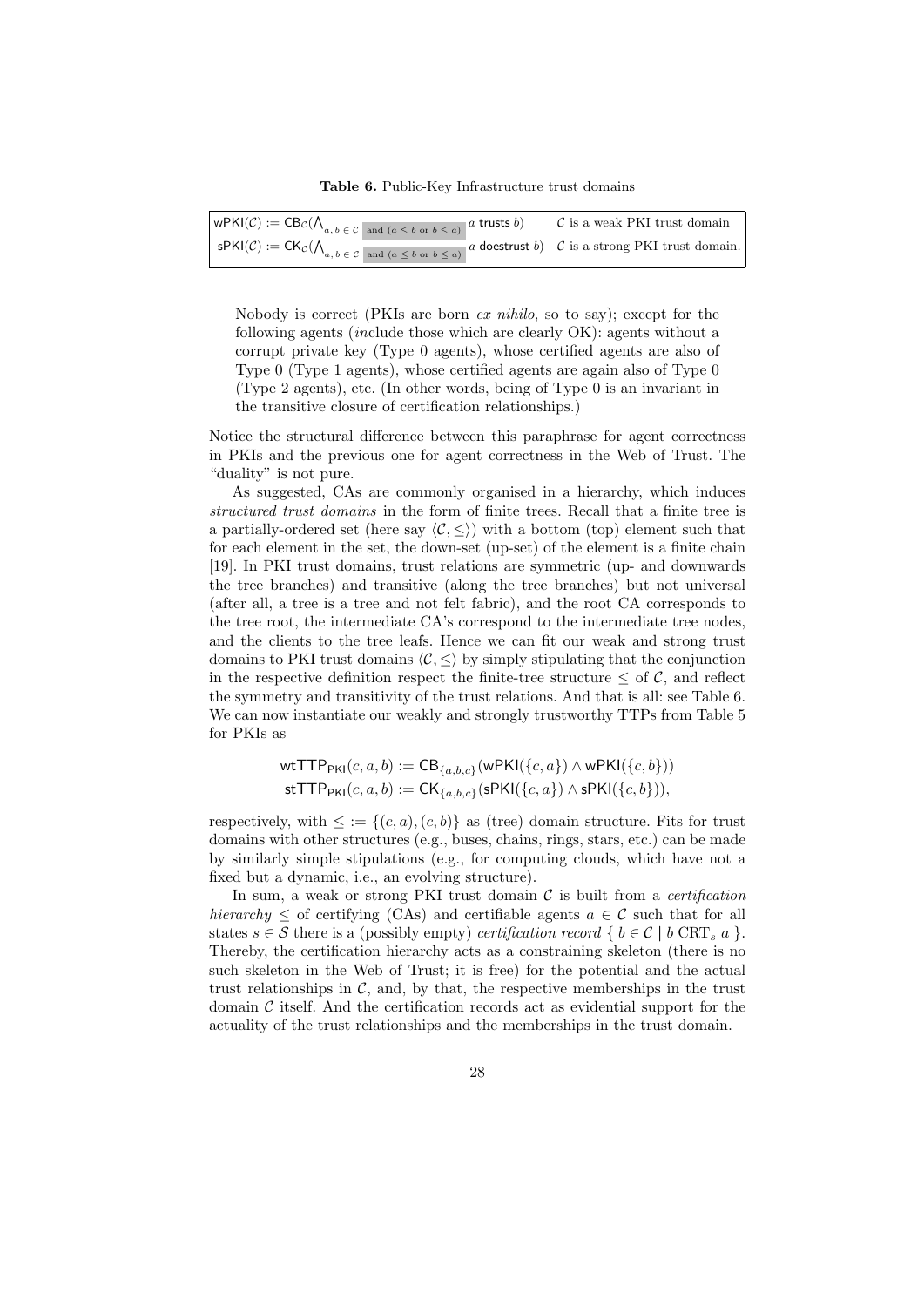Table 7. Generic definition of accountability

```
Accountability := Abusefreeness \wedge AuditabilityAbusefreeness := \forall a \forall b \Box (a \text{ correct } b \rightarrow \exists/\forall c \mathsf{P}_{(a,c)}(a \text{ correct } b))Auditability := \forall a \forall b \Box (\neg (a \text{ correct } b) \rightarrow \exists/\forall c \Diamond \Box P_{(b,c)}(\neg (a \text{ correct } b)))
```
#### 4.4 Identity-Based Cryptography

Identity-Based Cryptography is a variation of Public-Key Cryptography in which the intending sender of a message derives the (public) encryption key from the public identity (e.g., a telephone number, an email address, etc., or a combination thereof) of the intended recipient [36]. In our setting, we abstractly model an agent  $a$ 's public identity with the symbol  $a$ '. For the sake of the security of ID-based encryption, an ID-based private key must not be derivable from its corresponding public counterpart without an additional trap-door information. This trap-door information is owned by a central CA (cCA  $\in \mathcal{A}$ ), which therefore can derive the private keys of all its certified agents! (Thus ID-based domains have a star structure:  $\leq$  is an *n*-ary tree of depth 1 with as root cCA and as leaves the  $n$  agents certified by cCA.) Hence for ID-Based Cryptography, the definition of an agent being OK (cf. Section 4) must be weakened, e.g.,

 $\llbracket \mathsf{OK} \rrbracket := \{ a \in \mathcal{A} \mid \text{at most } a \text{ and } cCA \text{ can access } a \text{'s private key } \}.$ 

Note that as a consequence, the notion of trust (and thus the value of the trustworthiness of cCA) is weakened! Of course, a restrengthening is possible, e.g., by stipulating that cCA has not used the private keys of its certified agents (except possibly for key escrow). In sum, the flexibility of ID-Based Cryptography for its users (the certified agents) is paid with a devaluation of the trustworthiness of its provider (cCA).

#### 4.5 Accountable access control and cryptographic-key management

In [43], a generic definition of accountability is given, which can be instantiated in one fell swoop with our present notions of agent correctness for access control from Section 1.1 and cryptographic-key management from Sections 4.2–4.4 as displayed in Table 7. There,  $\Box$  means "henceforth" and  $\Diamond$  "eventually" in the sense of standard temporal logic, and  $P_{(a,b)}$  "a can prove to b that" in the sense of a standard (though even interactive) S4 notion of Gödel-style provability [39]. For accountability, abusefreeness means that correct agents can defend themselves against false accusations of incorrectness, and auditability that incorrect agents can eventually be found out. The connection to trust is that if b knows a's proof of a correct b then b knows that  $a$  is correct as far as b is concerned, and so abusefreeness induces strong trust in the sense of Figure 1 (cf. [43] for details).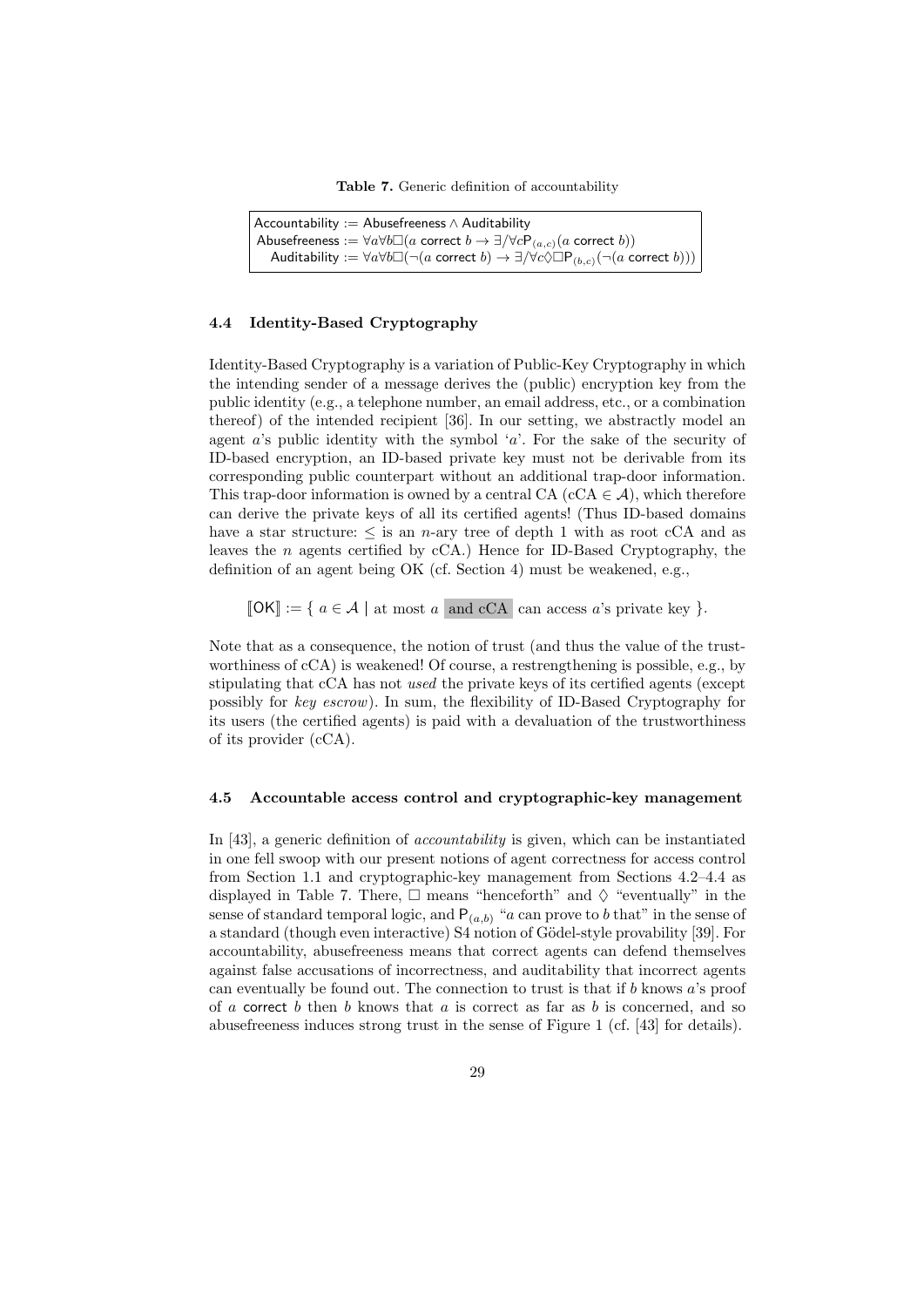## 5 Trust building

Building trust in the sense of building *from absence of trust* (as opposed to rebuilding from distrust, cf. 2nd paragraph after Definition 1) is possible if and only if there is at least *potential* trust in the sense of Definition 3. That is, given  $a, b \in A$  and  $C \subseteq A$ , the formulae a trusts b or a doestrust b, and trustdom(C) or strongtrustdom $(C)$  must at least be *satisfiable in the model induced by the* considered system, in order for a weak or strong trust relationship from a to b to possibly exist, and in order for  $\mathcal C$  to possibly be a weak or strong trust domain, respectively. Yet thanks to the computability of our notions of trust, a computer can aid us in our decision of whether or not building trust from a current absence of trust in a given system, and between a given pair of agents, or within a given (small) group of agents is actually possible.

When it is indeed possible to actualise a certain potential trust, the next question is how to actually *build up* the trust. Consider that a potential trustee (say a) has at least two non-mutally-exclusive possibilities of earning the trust of a potential truster (say  $b$ ):

- 1. by behaving correctly according to the notion of agent correctness  $a$  correct  $b$ in the system where the computer has found the considered kind of trust to be actually possible. (Behaving correctly can include doing nothing, when the considered notion of agent correctness does not exclude such inactivity.)
- 2. by producing evidence (e.g., a recommendation) for or proof (e.g., a signed log file: [17], [43]) of behavioural correctness, whenever requested to do so by the potential truster (here in the role of an auditor).

The potential truster may then decide to trust the potential trustee based on the observation of the potential trustee's behaviour, and/or based on the knowledge of certain data, i.e., evidence or even proof produced by the potential trustee. Depending on the value of the information obtained, a relationship of weak or strong trust is established from the potential truster to the potential trustee, who have now become *de facto* an actual truster and trustee, respectively. This process of building up oriented trust relations can be extended to building up symmetric trust relationships, and trust domains of agents in such relationships. As a matter of fact, Theorem 3 yields a *design pattern*, called RD (cf. Table 8), for building up strong trust domains from a possible absence of trust in a given system via recursive descent. RD relies on the communication abstraction of public announcement (cf. 3rd paragraph after Definition 1), which we use as a black-box plug-in. We recall that the effect of a public announcement of a fact is to induce the common knowledge of that fact with the addressed public by minimally changing the epistemic state of each member (cf. [73] for details). Depending on the communication context, the mechanism ranges from trivial (e.g., in a public assembly) to difficult (e.g., with communication asynchrony), possibly requiring implementation as a full-fledged communication protocol. So, although 'announcement' may suggest triviality rather than difficulty, public announcements may well be non-trivial to implement in a given context, which is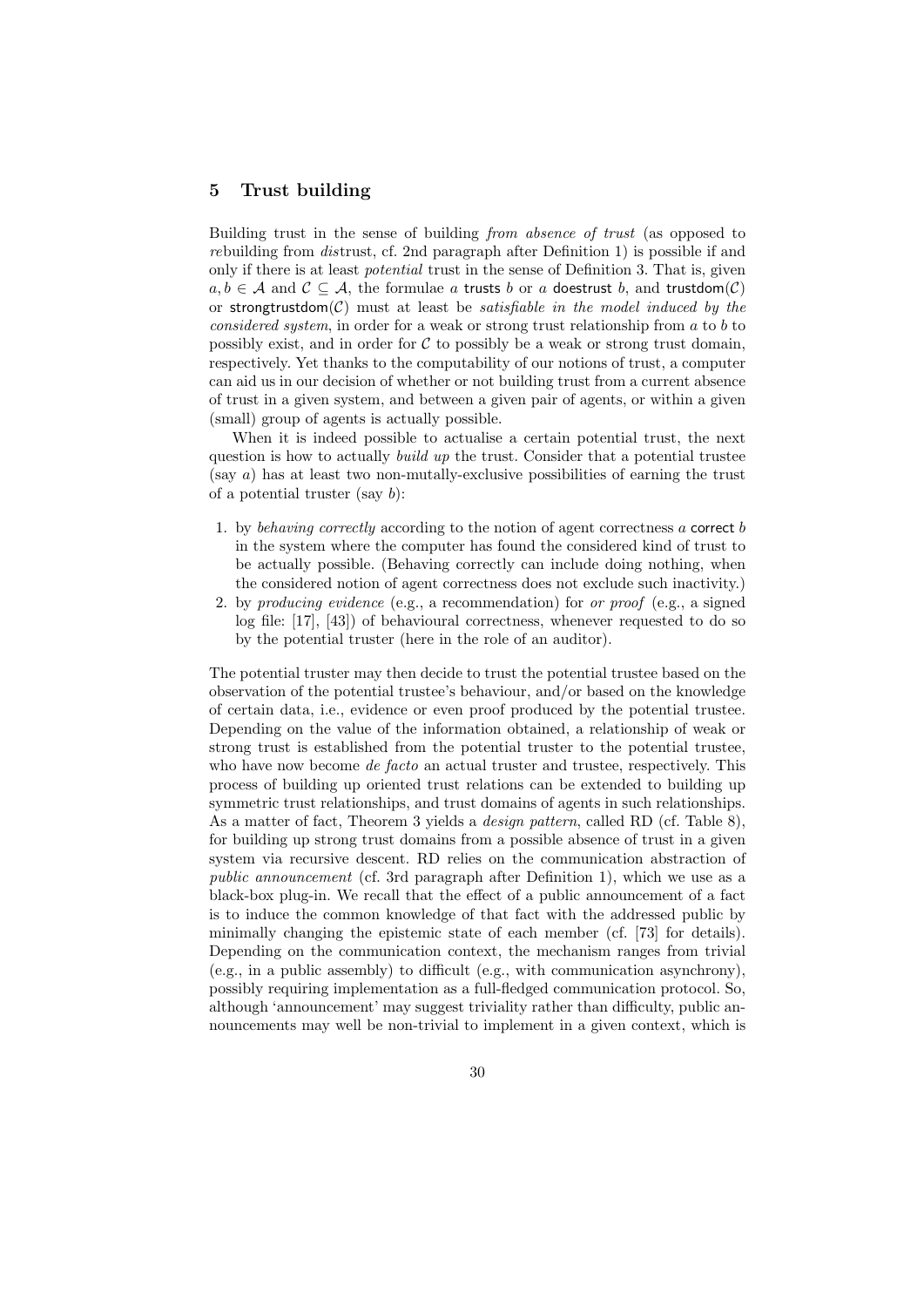1. **Input:** a pointed model  $(\mathfrak{S}, \mathcal{V})$ , s and  $\mathcal{C}_1, \mathcal{C}_2 \subseteq \mathcal{A}$  such that  $(\mathfrak{S}, \mathcal{V}), s \models \mathsf{CK}_{\mathcal{C}_1 \cup \mathcal{C}_2} \left( \bigwedge_{a,b \in \mathcal{C}_1, c \in \mathcal{C}_2}^{n} (b \text{ correct } a \rightarrow b \text{ correct } c) \land b \text{ correct } a \rightarrow b \text{ correct } c \right)$  $\bigwedge_{a,b\in \mathcal{C}_2, c\in \mathcal{C}_1} (b \text{ correct } a\rightarrow b \text{ correct } c)$  $\bigg)$  ; 2. Divide: for  $i \in \{1,2\}$  do { when  $(\mathfrak{S}, \mathcal{V})$ ,  $s \models \neg$ strongtrustdom $(\mathcal{C}_i)$ : (a) divide  $\mathcal{C}_i$  freely into  $\mathcal{C}_{i,1}$  and  $\mathcal{C}_{i,2}$ ; (b)  $s := \text{RD}((\mathfrak{S}, \mathcal{V}), s, \mathcal{C}_{i,1}, \mathcal{C}_{i,2});$ 3. **Conquer:** announce to the community  $C_1 \cup C_2$  that strongtrustdom( $C_1$ ) ∧ strongtrustdom( $C_2$ ) is true (choose appropriate communication channels and an appropriate protocol), which takes the system from s to some  $s' \in S$  such that  $s'$  is reachable (cf. Footnote 7) from  $s$  and  $(\mathfrak{S}, \mathcal{V}), s' \models \mathsf{CK}_{\mathcal{C} \cup \mathcal{C}'}(\mathsf{strongtrustdom}(\mathcal{C}) \land \mathsf{strongtrustdom}(\mathcal{C}'));$ 4. Output:  $s' \in \mathcal{S}$ ; 5. Effect:  $(\mathfrak{S}, \mathcal{V}), s' \models$  strongtrustdom $(\mathcal{C}_1 \cup \mathcal{C}_2)$ .

why we call RD just a *design pattern* rather than a full-fledged algorithm: Building up trust domains from possible absence of trust generally is computationally costly, in particular when made by means of the recursive-descent design pattern RD.

Theorem 6. The complexity of building up trust domains is exponential in the number of potential members.

Proof. By the fact that membership in trust domains has to be checked for each potential new member anew, which is exponential in the size of the trust domain being checked in a given model and at a given state (cf. Table 4).

In contrast, it is common knowledge (among humans) that for *destroying* actual trust relationships, and thus also trust domains, a single (side) step is sufficient metaphorically speaking. And rebuilding trust from distrust is difficult. It might require forgiving in the sense of forgetting past violations of agent correctness, which would actually reduce rebuilding trust from distrust to building trust from absence of trust in a blank memory—after wiping the bad memories so to say.

## 6 Related work

There is a huge literature on notions of trust that are not formal in the sense of formal languages and semantics, and also on trust management, which however is not the subject matter of this paper.

We are aware of the following formal work related to ours.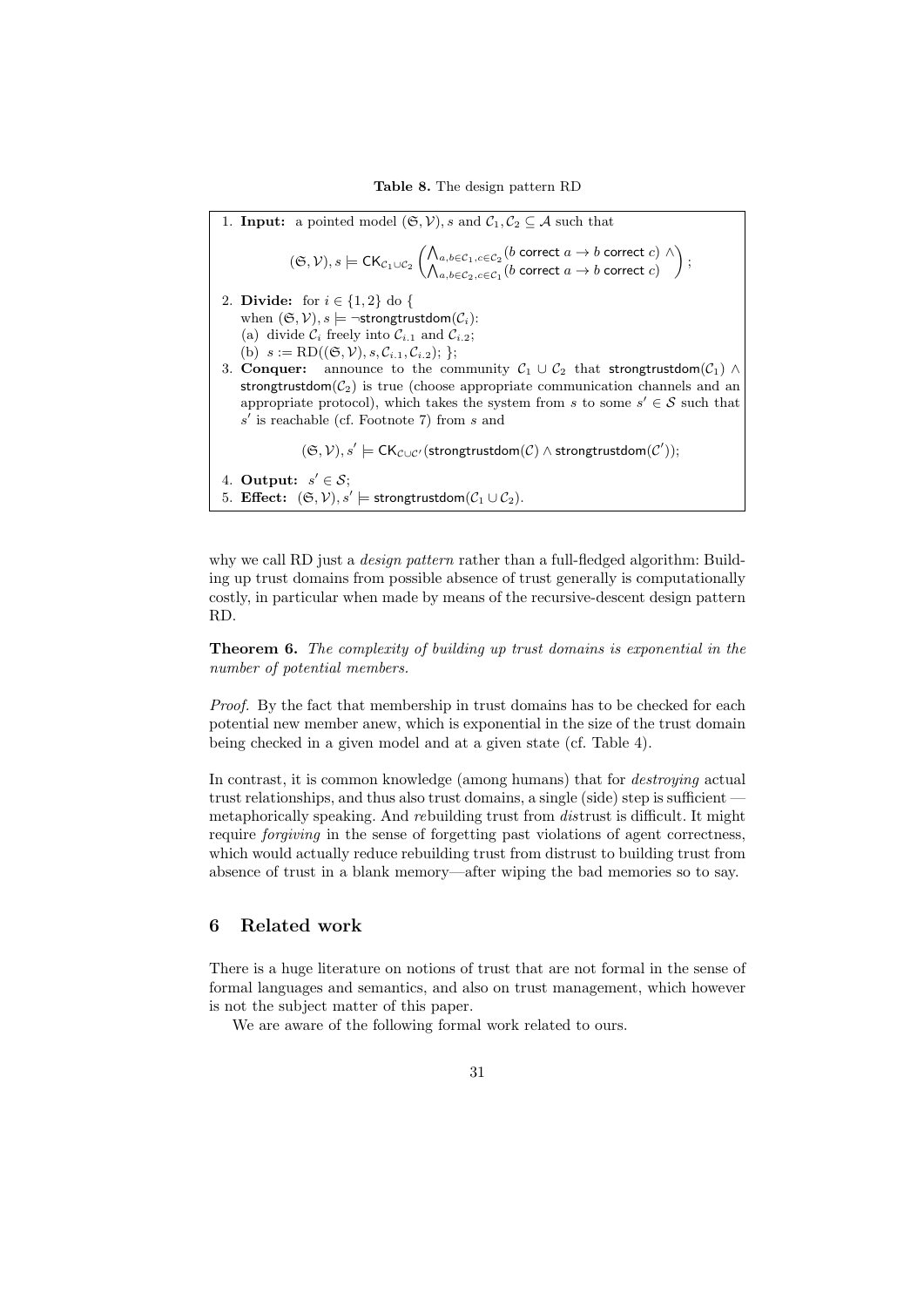#### 6.1 Trust relations

As explained in the introduction, [20] presents various kinds of trust relations based on belief in and knowledge of mental attitudes behind agent behaviour, which is less general than belief in or knowledge of agent behaviour *simpliciter*.

In [79], trust relationships are defined as four-tuples of a set  $R$  of trusters, a set  $E$  of trustees, a set  $C$  of conditions, and a set  $P$  of properties (the actions or attributes of the trustees). Thereby, conditions and properties are fully abstract, i.e., without pre-determined form. According to the authors, "Trust relationship T means that under the condition set C, truster set R trust that trustee set  $E$  have the properties in set  $P$ .", where the meaning of "trust that" is formally primitive and thus left to interpretation. Given that trust can possibly be wrong, a plausible interpretation of "trust that" could be "believe that" (rather than "know that"). The authors then define operations on trust relationships in terms of set-theoretic operations on the projections of their tuples. We attempt to relate the authors' notion of trust relationship to our notion of weak trust relation (based on belief rather than knowledge) by coercing their definition of  $T$  in the following macro-definition of our logic, assuming their  $P$  is included in our  $\mathcal{P}$ :

$$
T(C, R, E, P) := (\bigwedge_{c \in C} c) \to \bigwedge_{r \in R} \mathsf{B}_r(\bigwedge_{e \in E} \bigwedge_{p \in P} p(e)).
$$

If the authors agree with this coercion, we have the following definability result:

 $= T(\{\top\}, \{a\}, \{b\}, \{\cdot \text{ correct } a\}) \leftrightarrow a \text{ trusts } b,$ 

where  $\cdot$  correct  $a$  is an attribute in the authors' sense.

In [76], "trust is a state at which the host believes, expects, or accepts that the effects from the cleint are the positive", although belief is not formal in the sense of modal logic. The authors' idea is that "the host's trust on a client is obtained based on the trust evaluation of the client by the host. When the host trusts a client, the host will believe, expect or accept that the client will do no harm to the host in the given context". Hence, this notion of trust is agentcentric in the sense of being defined in terms of specific, (local) effects at an agent's location. This is a less general notion of trust than ours, which is generic in the sense of being defined in terms of correct agent behaviour within arbitrary systems. Also, we recall again that agent correctness is a standard primitive in the distributed-systems community [50].

In [15], a domain-theoretic model of trust relations between agents is presented. In that model, a given directed trust relation from a truster to a trustee is abstracted as a value reflecting the truster's degree of trust in the trustee. Thus, [15]'s notion of trust is, as opposed to ours, quantitative, but, as opposed to ours, lacks a behavioural (e.g., in terms of agent correctness) and doxastic/epistemic explication (in terms of belief/knowledge). The purpose of the model is the definition of a unique global trust state arising from the trust relations between the agents via trust policies. Complexities for computing portions of that global state are given in [44].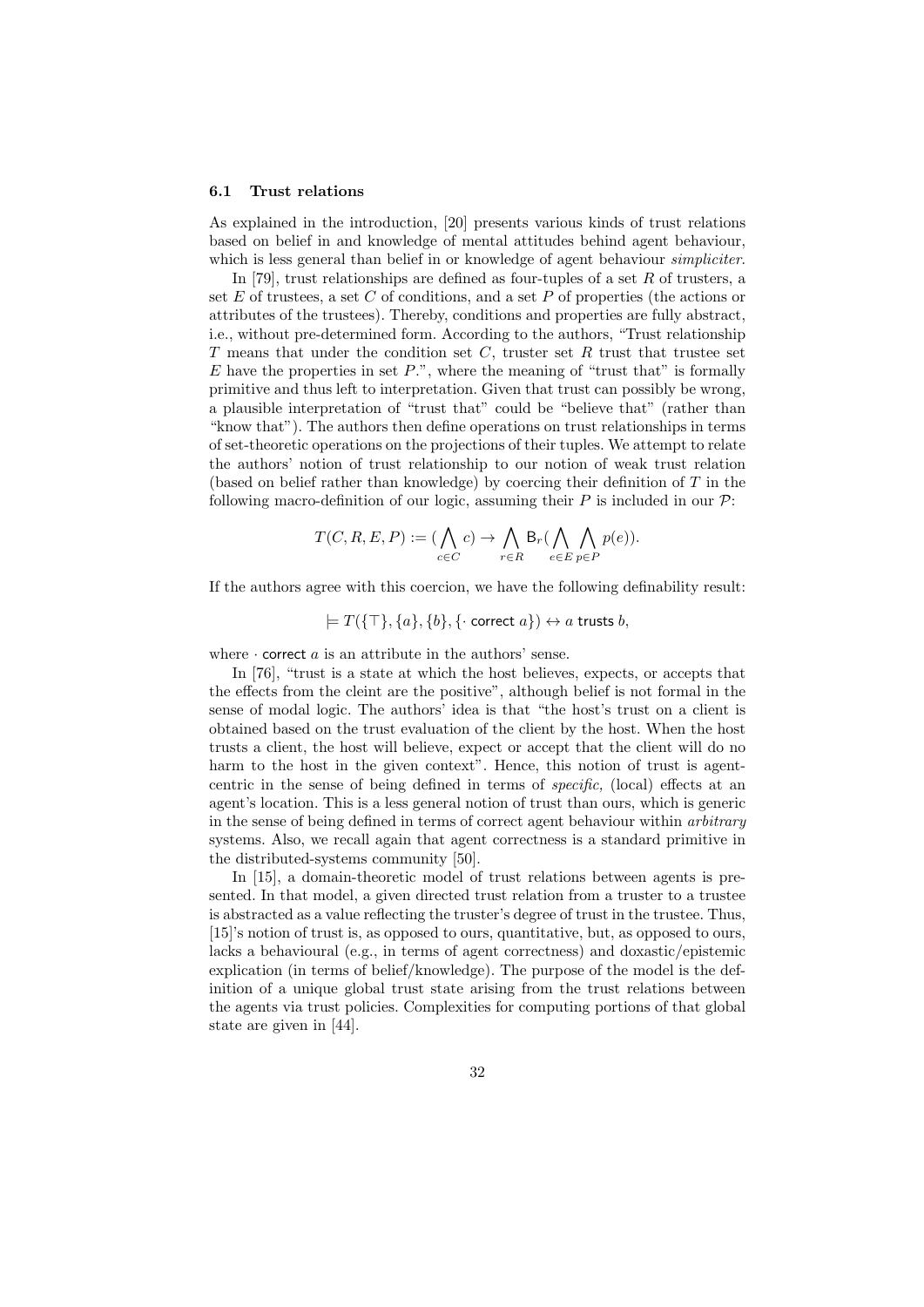In [52] and [49], axiomatic frameworks for the special purpose of modelling PKIs with the relevant trust relationships are presented. However, the authors do not attempt to actually explicate what trust is. In fact, their respective framework is restricted to the mere *declaration* of the involved trust relationships. The frameworks also ignore that PKIs involve in addition to the trust relations themselves the belief in or even knowledge of these relations.

After the appearance of our work in [41] and [40], appeared [57], in which the author proposes an epistemic semantics for what we would call individual trust relations. The author's interpretation of trust is: "If agents know that a target is trustworthy under an interpretation, that agent trusts the target." In comparison, being trustworthy means being correct (behaving correctly) in our interpretation (cf. Figure 1). The author then also applies his trust definitions to PKIs and the Web of Trust.

#### 6.2 Trust domains

To the best of our knowledge, the only formal piece of work on trust domains is [78], based on description logic. However, the authors' definition remains a conceptual modelling, and moreover one that is limited to PKIs.

#### 6.3 Trust in statements

Five formal notions of trust loosely related to ours are the following. In [34], so-called *trust in belief* and *trust in performance* are formalised in the situation calculus, such that "axioms and theorems can be used to infer whether a thing can be believed". Whereas we define (weak) trust in agents, and moreover in terms of belief taken off-the-shelf as a standard primitive. In [35], the ideas of trust in belief and trust in performance are taken up again similarly. In [64], trust in a distributed system is captured as the trusted statements about the system, which are added as axioms to the axiomatics of a standard logic of belief. Then in [46], trust in the judgement about the truth of a statement about a distributed system is captured by means of a modal operator  $T_{ij}(\phi)$  with the intended meaning "that agent i trusts the judgement of j on the truth of  $\phi$ ." Finally, the authors of [63] view "trust as second-order property qualifying firstorder relations." That is, "trust is not a relation occurring among the agents of a system. Rather it is a way in which such relations may occur." Their view leads the authors to conceive the following sophisticated definition of trust:

Assume a set of first-order relations functional to the achievement of a goal. Assume that one such relation holds between two agents, such that one of them (the trustor) has to achieve the given goal while the other (the trustee) is able to perform some tasks in order to achieve that goal. If the trustor chooses to achieve his goal through the task performed by the trustee, and if the trustor considers the trustee a trustworthy agent, then the relation has the property of being advantageous for the trustor. Such a property is a second-order property called trust that affects the first-order relations occurring between agents.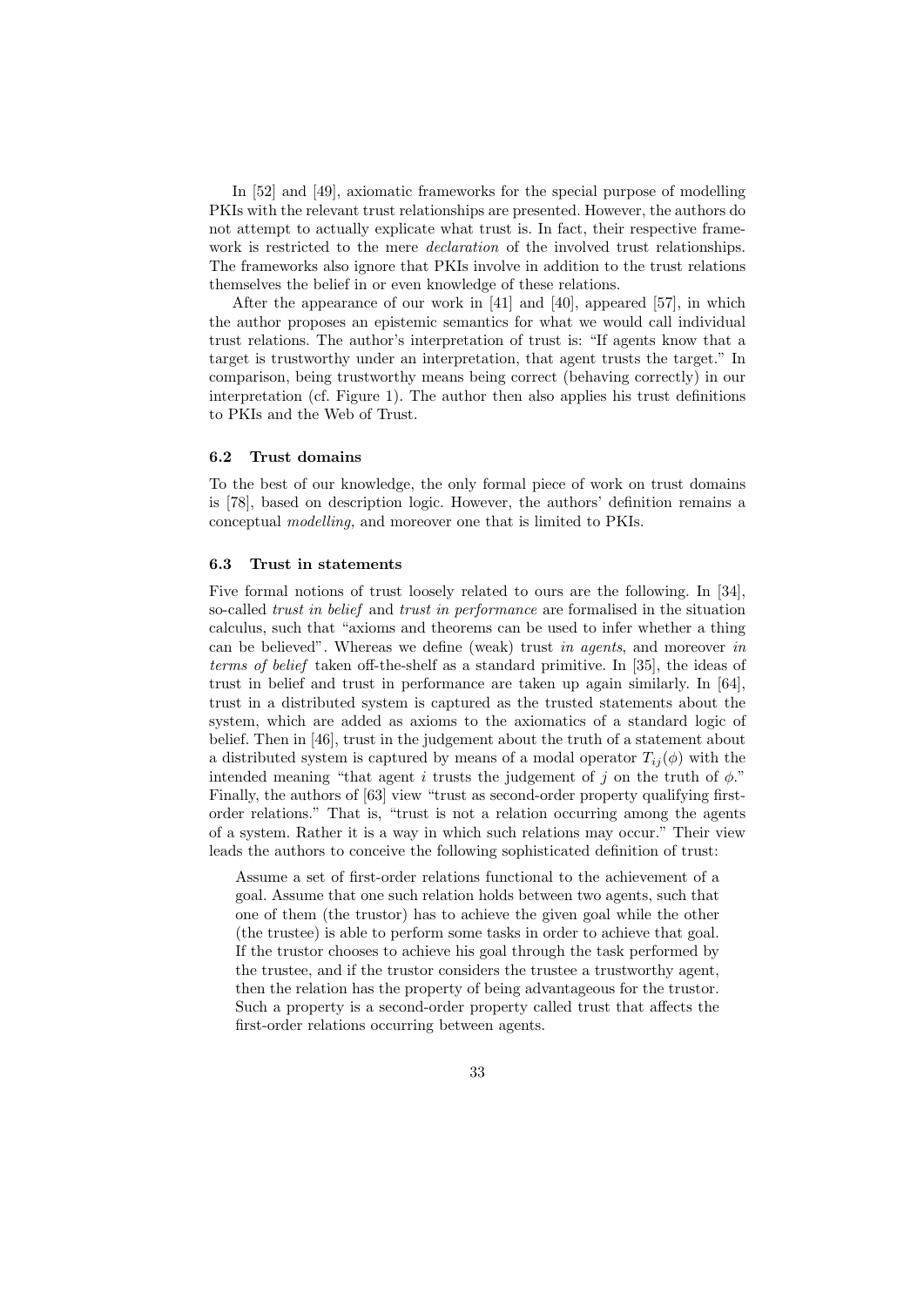While trust may well have second-order character, we beg to disagree with the authors that trust should not be a relation occurring among agents of a system. In our, and most other authors' views, trust is *also* a relation between agents.

## 7 Conclusion

Assessment We have delivered simple smooth definitions and revealed the logical structure of weak and strong trust relations and trust domains, and potential and actual trust relationships and membership in trust domains, as well as practical complexity, compositionality, scalability, and transitivity results—and all that in a single standard minimal framework. Moreover, we have provided a design pattern for building up strong trust domains. All our definitions have the advantage of being both declarative and computational, as well as parametric in the notion of agent correctness. Thanks to being declarative, our definitions are independent of the manifold manifestations of trust establishment (e.g., via recommendations and/or reputation). They are meaningful in any concrete distributed system with a notion of agent correctness and state space. We recall that agent correctness is a primitive in the distributed-systems community [50], and that state space is forced in a world of digital computers. A surprising insight gained from our computational analysis of trust is that given weak trust, strong trust is for free (up to a constant) from the point of view of complexity theory. A further insight gained from our analysis is that trust can be related to accountability so that accountability induces trust. Finally, we have shown that our trust domains are fit as such for TTPs and the Web of Trust, and that with a minor modification in the form of a constraint, they can be made to fit PKIs, ID-Based Cryptography, and others.

Future work We could unify our notions of weak and strong trust relation (domain) in a notion of graded trust relation (domain) defined in terms of graded (common) belief instead of plain (common) belief and plain (common) knowledge, respectively [42]. Informally, knowledge is belief with 100% certitude. And with the additional introduction of *temporal* modalities, it becomes possible to study the evolution of the quality and quantity of trust in a given distributed system, by observing the evolution of the grade of each trust relation and trust domain in the system. This could be especially interesting for cryptographic protocols, whose function is, according to [25, Section 13.4, Page 217],

 $[\dots]$  to minimize the amount of trust required. This is important enough to repeat. The function of cryptographic protocols is to minimize the amount of trust required.

Finally, we could build actual trust-management systems for trust relations and trust domains in our present sense of building trust from absence of trust and in a future sense of rebuilding trust from distrust.

Acknowledgements The first author thanks R. Ramanujam and S.P. Suresh, and S. Arun-Kumar and S. Prasad, as well as their respective students for delightful discussions on agent correctness and trust.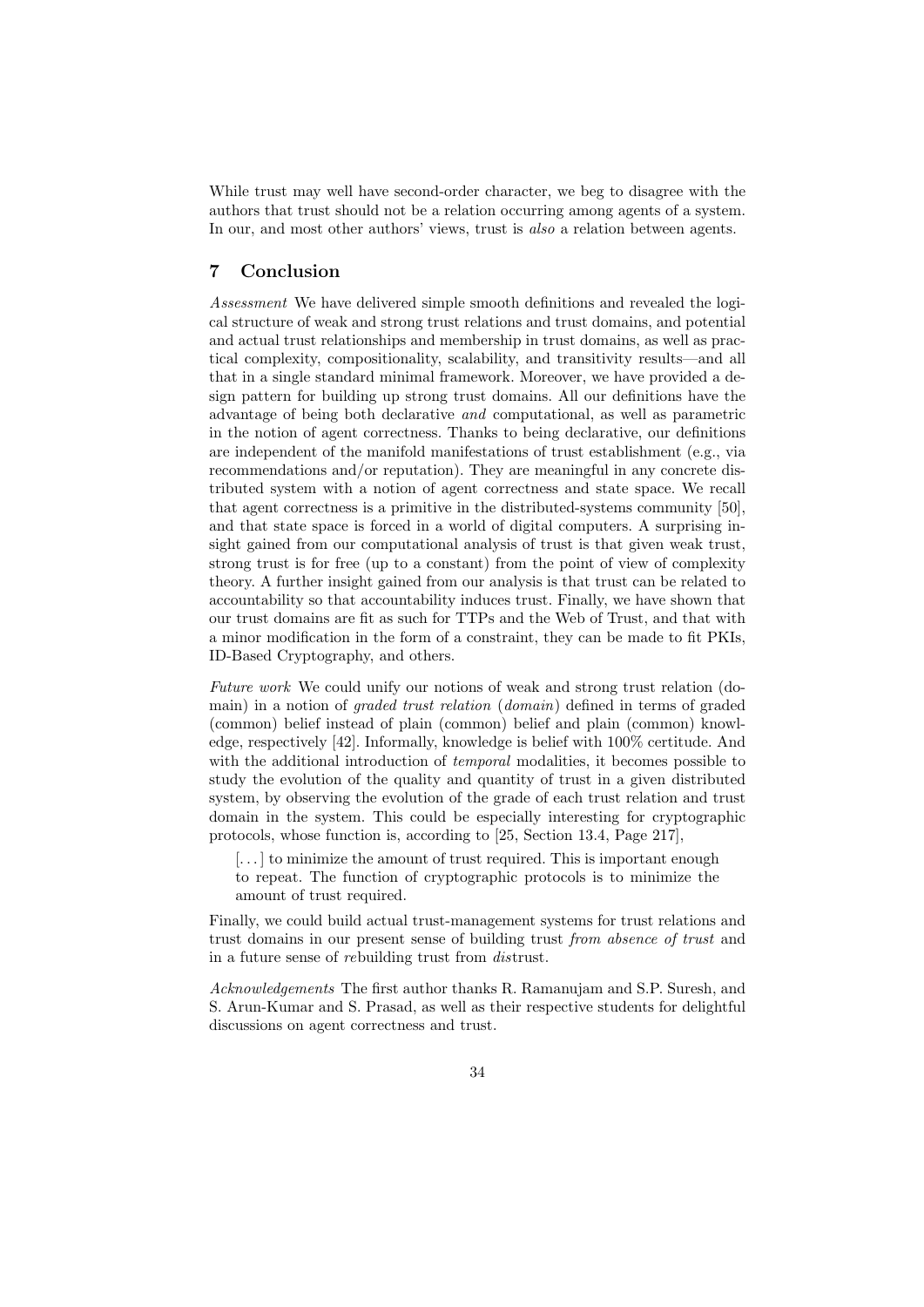## References

- 1. Asia PKI consortium. http://www.apkic.org/.
- 2. EuroPKI. http://www.europki.org/.
- 3. Federal PKI. http://csrc.nist.gov/groups/ST/crypto\_apps\_infra/pki/ index.html.
- 4. R. Anderson. Security Engineering: A Guide to Building Dependable Distributed Systems. Wiley, second edition, 2008.
- 5. R. Anderson, B. Crispo, J.-H. Lee, C. Manifavas, V. Matyas, and F. Petitcolas. The Global Internet Trust Register. The MIT Press, 1999.
- 6. C. Areces and B. ten Cate. Handbook of Modal Logic, chapter Hybrid Logics. Volume 3 of Blackburn et al. [11], 2007.
- 7. A. Arenas, M. Wilson, and B. Matthews. On trust management in grids. In Proceedings of the ACM Conference on Autonomic Computing and Communication Systems, 2007.
- 8. M. Bauland, M. Mundhenk, T. Schneider, H. Schnoor, I. Schnoor, and H. Vollmer. The tractability of model checking for LTL: The good, the bad, and the ugly fragments. ACM Transactions on Computational Logic, 12(2), 2011.
- 9. K. Binmore. Game Theory: A Very Short Introduction. Oxford University Press, 2007.
- 10. P. Blackburn and J. van Benthem. Handbook of Modal Logic, chapter Modal Logic: A Semantic Perspective. Volume 3 of Blackburn et al. [11], 2007.
- 11. P. Blackburn, J. van Benthem, and F. Wolter, editors. Handbook of Modal Logic, volume 3 of Studies in Logic and Practical Reasoning. Elsevier, 2007.
- 12. C. Boyd and A. Mathuria. Protocols for Authentication and Key Establishment. Springer, 2003.
- 13. J. Bradfield and C. Stirling. Handbook of Modal Logic, chapter Modal Mu-Calculi. Volume 3 of Blackburn et al. [11], 2007.
- 14. C. Cachin, I. Keidar, and A. Shraer. Trusting the cloud. Technical Column of ACM SIGACT News, June 2009.
- 15. M. Carbone, M. Nielsen, and V. Sassone. A formal model for trust in dynamic networks. In Proceedings of the IEEE Conference on Software Engineering and Formal Methods, 2003.
- 16. V.G. Cerf. Trust and the Internet. IEEE Internet Computing, 14(5), 2010.
- 17. A. Chuvakin. Beautiful Security: Leading Security Experts Explain How They Think, chapter Beautiful Log Handling. In Oram and Viega [59], 2009.
- 18. E. Dantsin, T. Eiter, G. Gottlob, and A. Voronkov. Complexity and expressive power of logic programming. ACM Computing Surveys, 33(3), 2001.
- 19. B.A. Davey and H.A. Priestley. Introduction to Lattices and Order. Cambridge University Press, 1990 (2002).
- 20. R. Demolombe. Reasoning about trust: A formal logical framework. volume 2995 of LNCS. Springer, 2004.
- 21. Y.G. Desmedt, editor. Secure Public Key Infrastructure. Springer, 2012. To appear.
- 22. D. Dolev and A. Yao. On the security of public key protocols. IEEE Transactions on Information Theory, 29(12), 1983.
- 23. C. Ellison and B. Schneier. Ten risks of PKI: What you're not being told about public key infrastructure. Computer Security Journal, 16(1), 2000.
- 24. R. Fagin, J.Y. Halpern, Y. Moses, and M.Y. Vardi. Reasoning about Knowledge. MIT Press, 1995.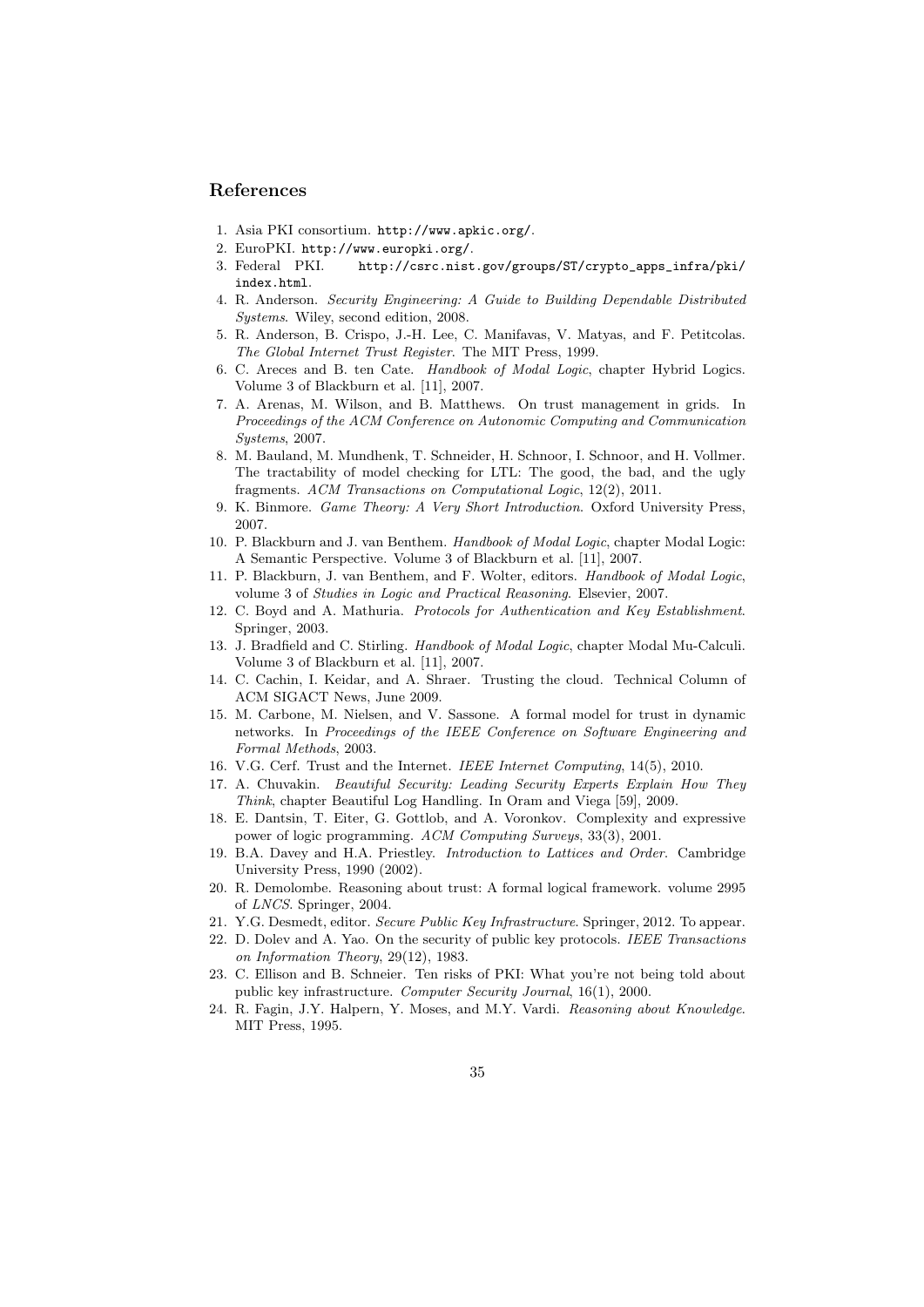- 25. N. Ferguson, B. Schneier, and T. Kohno. Cryptography Engineering: Design Principles and Practical Applications. Wiley, 2010.
- 26. European Research Consortium for Informatics and Mathematics. Cloud computing: Platforms, software and applications. ERCIM News, 83, 2010.
- 27. D.M. Gabbay, M. Finger, and M. Reynolds. Temporal Logic: Mathematical Foundations and Computational Aspects, volume 2 of Oxford Logic Guides. Oxford University Press, 2000.
- 28. D.M. Gabbay, I. Hodkinson, and M. Reynolds. Temporal Logic: Mathematical Foundations and Computational Aspects, volume 1 of Oxford Logic Guides. Oxford University Press, 1994.
- 29. E. Gallery and C.J. Mitchell. Trusted computing: Security and applications. Cryptologia, 33(3), 2009.
- 30. R. Haenni and J. Jonczy. A new approach to PGP's web of trust. In Proceedings of the European e-Identity Conference, 2007.
- 31. J.Y. Halpern and Y. Moses. Knowledge and common knowledge in a distributed environment. Journal of the ACM, 37(3), 1990.
- 32. J.Y. Halpern and Y. Moses. A guide to completeness and complexity for modal logics of knowledge and belief. Artificial Intelligence, 54(3), 1992.
- 33. J.Y. Halpern and Y. Moses. The effect of bounding the number of primitive propositions and the depth of nesting on the complexity of modal logic. Artificial Intelligence, 75(2), 1995.
- 34. J. Huang and M.S. Fox. An ontology of trust formal semantics and transitivity. In Proceedings of the ACM Conference on Electronic Commerce, 2006.
- 35. J. Huang and D. Nicol. A calculus of trust and its application to PKI and identity management. In Proceedings of the ACM Symposium on Identity and Trust on the Internet, 2009.
- 36. M. Joye and G. Neven. Identity-Based Cryptography. IOS Press, 2009.
- 37. L.M. Kaufman. Data security in the world of cloud computing. IEEE Security  $\mathcal B$ Privacy, 7(4), 2009.
- 38. K.M. Khan and Q. Malluhi. Establishing trust in cloud computing. IEEE IT Professional, 12(5), 2010.
- 39. S. Kramer. A logic of interactive proofs (formal theory of knowledge transfer). Technical Report 1201.3667, arXiv, 2012. http://arxiv.org/abs/1201.3667.
- 40. S. Kramer, R. Goré, and E. Okamoto. Formal definitions and complexity results for trust relations and trust domains. In Proceedings of the ESSLLI-affiliated Workshop on Logics in Security, 2010.
- 41. S. Kramer, R. Goré, and E. Okamoto. Formal definitions and complexity results for trust relations and trust domains fit for TTPs, the Web of Trust, PKIs, and ID-Based Cryptography. Logic Column of ACM SIGACT News, March 2010.
- 42. S. Kramer, C. Palamidessi, R. Segala, A. Turrini, and C. Braun. A quantitative doxastic logic for probabilistic processes and applications to information-hiding. Journal of Applied Non-Classical Logic, 19(4), 2009.
- 43. S. Kramer and A. Rybalchenko. A multi-modal framework for achieving accountability in multi-agent systems. In Proceedings of the ESSLLI-affiliated Workshop on Logics in Security, 2010.
- 44. K. Krukowa and A. Twigg. The complexity of fixed point models of trust in distributed networks. Theoretical Computer Science, 389(3), 2007.
- 45. D. Lekkas and D. Gritzalis. e-Passports as a means towards a globally interoperable public key infrastructure. Journal of Computer Security, 18(3), 2010.
- 46. C.-J. Liau. Belief, information acquisition, and trust in multi-agent systems a modal logic formulation. Artificial Intelligence, 149(1), 2003.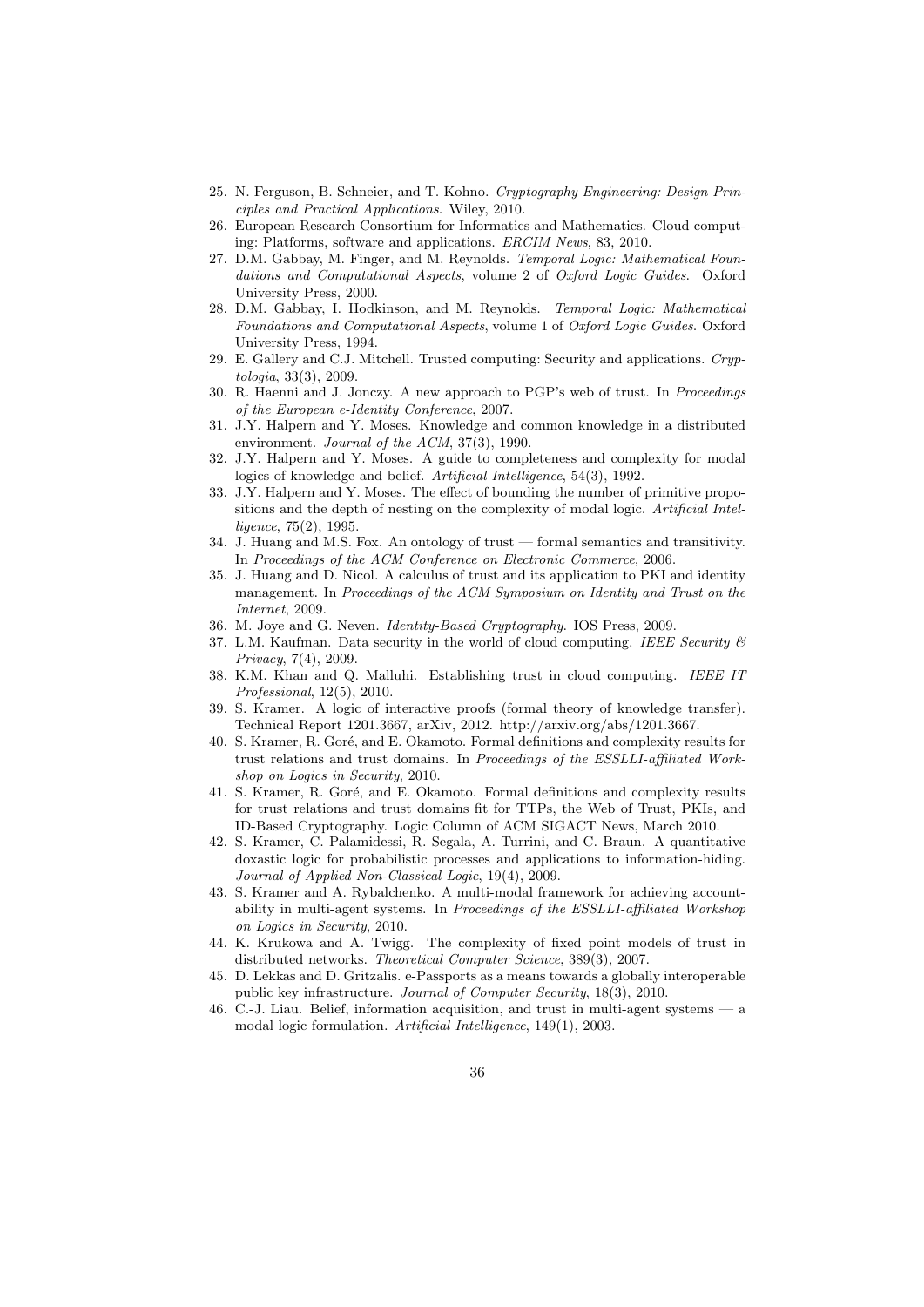- 47. A. Lioy, M. Marian, N. Moltchanova, and M. Pala. PKI past, present, and future. Journal of Information Security, 5(1), 2006.
- 48. A. Lioy and G. Ramunno. Handbook of Information and Communication Security, chapter Trusted Computing. Springer, 2010.
- 49. Ch. Liu, M. Ozols, and T. Cant. An axiomatic basis for reasoning about trust in PKIs. volume 2119 of LNCS. Springer, 2001.
- 50. N.A. Lynch. Distributed Algorithms. Morgan Kaufmann Publishers, 1996.
- 51. S. Marsh and M.R. Dibben. Trust, untrust, distrust and mistrust an exploration of the dark(er) side. volume 3477/2005 of LNCS. Springer, 2005.
- 52. U. Maurer. Modelling a public-key infrastructure. volume 1146 of LNCS. Springer, 1996.
- 53. J.-J. Meyer and F. Veltnam. Handbook of Modal Logic, chapter Intelligent Agents and Common Sense Reasoning. Volume 3 of Blackburn et al. [11], 2007.
- 54. B. Michael. In clouds shall we trust? IEEE Security & Privacy, 7(5), 2009.
- 55. K.W. Miller, J. Voas, and P. Laplante. In trust we trust. IEEE Computer, 43(10), 2010.
- 56. J. Minker. Logic and databases: A 20 year retrospective. volume 1154/1996 of LNCS. Springer, 1996.
- 57. T. Muller. Semantics of trust. volume 6561 of LNCS. Springer, 2011.
- 58. P.J. Nickel and K. Vaesen. Handbook of Risk Theory: Epistemology, Decision Theory, Ethics, and Social Implications of Risk, chapter Risk and Trust. Springer, 2012.
- 59. A. Oram and J. Viega, editors. Beautiful Security: Leading Security Experts Explain How They Think. O'Reilly, 2009.
- 60. R. Parikh. Social software. Synthese, 132, 2002.
- 61. L.C. Paulson. The inductive approach to verifying cryptographic protocols. Journal of Computer Security, 6(1), 1998.
- 62. R. Perlman. An overview of PKI trust models. IEEE Network, 13(6), November/December 1999.
- 63. G. Primiero and M. Taddeo. A modal type theory for formalizing trusted communications. Journal of Applied Logic, 10(1), 2012.
- 64. P.V. Rangan. An axiomatic basis of trust in distributed systems. In Proceedings of the IEEE Symposium on Security and Privacy, 1988.
- 65. S. Ruohomaa and L. Kutvonen. Trust management survey. volume 3477 of LNCS. Springer, 2005.
- 66. A. Jøsang, R. Ismail, and C. Boyd. A survey of trust and reputation systems for online service provision. Decision Support Systems, 43(2), 2007.
- 67. F.B. Schneider, editor. Trust in Cyberspace. The National Academic Press, 1998.
- 68. B. Schneier. Security, group size, and the human brain. IEEE Security  $\mathcal B$  Privacy, 7(4), 2009.
- 69. B. Schneier. Liars and Outliers: Enabling the Trust That Society Needs to Thrive. Wiley, 2012.
- 70. Ph. Schnoebelen. The complexity of temporal logic model checking. In Proceedings of Advances in Modal Logic, volume 4, 2003.
- 71. J. Seligman, F. Liu, and P. Girard. Logic in the community. volume 6521 of LNAI. Springer, 2011.
- 72. A. Tiu, R. Goré, and J. Dawson. A proof theoretic analysis of intruder theories. Logical Methods in Computer Science, 6(3), 2010.
- 73. H. van Ditmarsch, W. van der Hoek, and B. Kooi. Dynamic Epistemic Logic, volume 337 of Synthese Library. Springer, 2007.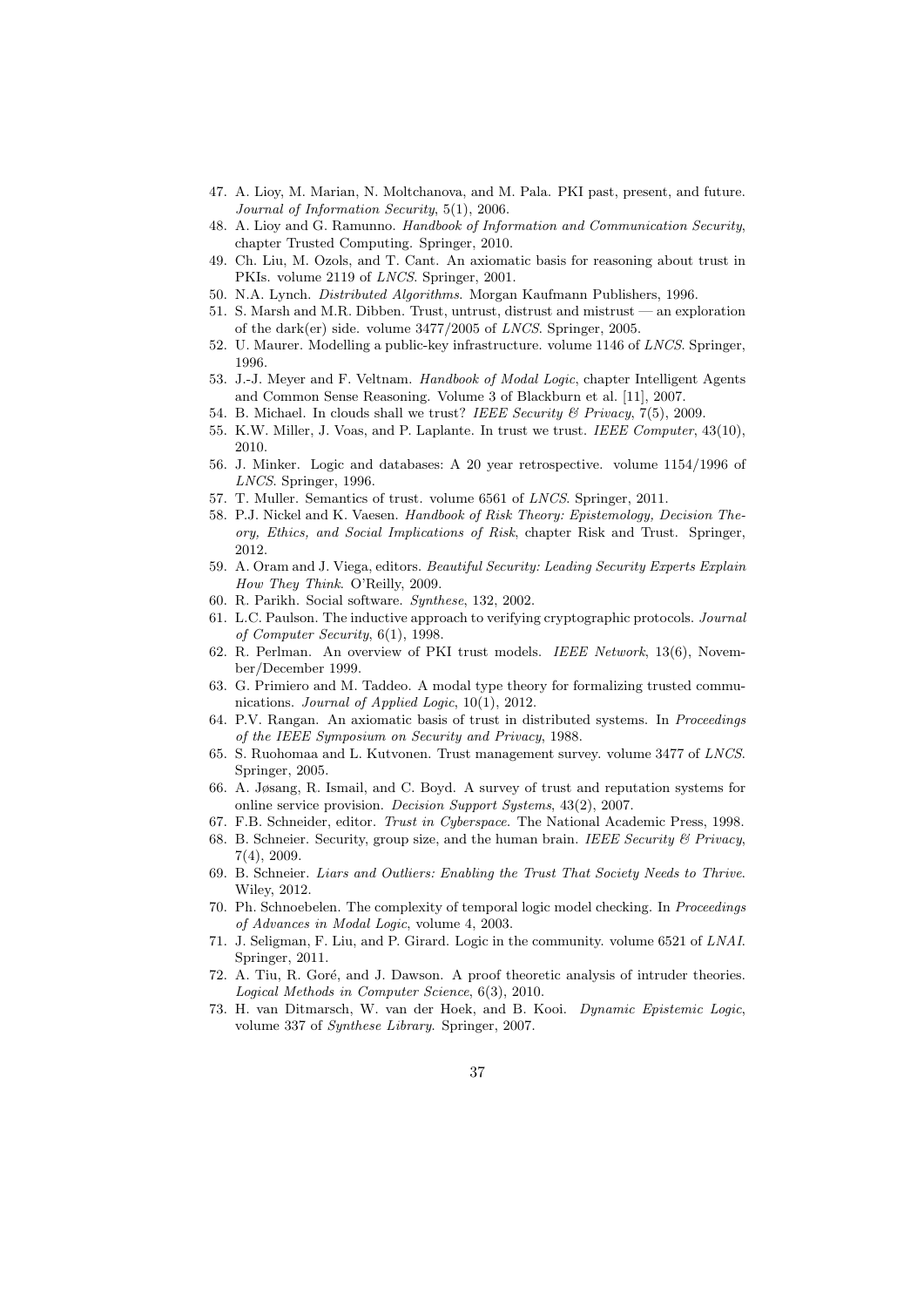- 74. H.C.A. van Tilborg, editor. Encyclopedia of Cryptography and Security, pages 398–400. Springer, 2005.
- 75. J. Woleński. Applications of squares of oppositions and their generalizations in philosophical analysis. Logica Universalis, 2(1), 2007.
- 76. D. Xiu and Z. Liu. A formal definition for trust in distributed systems. volume 3650 of LNCS. Springer, 2005.
- 77. A. Yao. Protocols for secure computations. In Proceedings of the IEEE Symposium on Foundations of Computer Science, 1982.
- 78. H. Yu, C. Jin, and H. Che. A description logic for PKI trust domain modeling. In Proceedings of the IEEE Conference on Information Technology and Applications, 2005.
- 79. W. Zhao, V. Varadharajan, and G. Bryan. Analysis and modelling of trust in distributed information systems. volume 3803 of LNCS. Springer, 2005.
- 80. Ph. Zimmermann and J. Callas. Beautiful Security: Leading Security Experts Explain How They Think, chapter The Evolution of PGP's Web of Trust. In Oram and Viega [59], 2009.

# A A formal proof

In order to simplify our presentation of the proof of Theorem 3, we recall the following standard definition.

**Definition 6 (Semantic consequence).** The formula  $\phi' \in \mathcal{L}$  is a semantic consequence of  $\phi \in \mathcal{L}$ , written  $\phi \Rightarrow \phi'$ , :iff for all models  $(\mathfrak{S}, \mathcal{V})$  and states  $s \in \mathcal{S}$ , if  $(\mathfrak{S}, \mathcal{V}), s \models \phi$  then  $(\mathfrak{S}, \mathcal{V}), s \models \phi'.$ 

**Fact**  $\mathbf{5} \models \phi \rightarrow \phi'$  if and only if  $\phi \Rightarrow \phi'$ 

Proof. By expansion of definitions.

The proof of Theorem 3 is now as follows:

1. strongtrustdom $(\mathcal{C}\cup\mathcal{C}')\Rightarrow\mathsf{CK}_{\mathcal{C}\cup\mathcal{C}'}(\mathsf{strongtrustdom}(\mathcal{C})\wedge\mathsf{strongtrustdom}(\mathcal{C}'))$ cf. Table 9

2.

 $\models$  strongtrustdom $(\mathcal{C}\cup\mathcal{C}')\to \mathsf{CK}_{\mathcal{C}\cup\mathcal{C}'}(\mathsf{strongtrustdom}(\mathcal{C})\wedge \mathsf{strongtrustdom}(\mathcal{C}'))\; \; 1,$ Fact 5

3. 
$$
\begin{pmatrix}\nCK_{\mathcal{C}\cup\mathcal{C}'}\left(\bigwedge_{a,b\in\mathcal{C},c\in\mathcal{C}'}(b \text{ correct } a\rightarrow b \text{ correct } c) \land \bigwedge_{a,b\in\mathcal{C}',c\in\mathcal{C}}(b \text{ correct } a\rightarrow b \text{ correct } c)\right) \land \\
\text{CK}_{\mathcal{C}\cup\mathcal{C}'}(\text{strongtrustdom}(\mathcal{C}) \land \text{strongtrustdom}(\mathcal{C}')) \\
\text{strongtrustdom}(\mathcal{C}\cup\mathcal{C}')\n\end{pmatrix} \Rightarrow \text{cf. Table 10}
$$
\n4. 
$$
\models \text{CK}_{\mathcal{C}\cup\mathcal{C}'}\left(\bigwedge_{a,b\in\mathcal{C},c\in\mathcal{C}}(b \text{ correct } a\rightarrow b \text{ correct } c) \land \bigwedge_{a,b\in\mathcal{C}',c\in\mathcal{C}}(b \text{ correct } a\rightarrow b \text{ correct } c)\right) \rightarrow (\text{CK}_{\mathcal{C}\cup\mathcal{C}'}(\text{strongtrustdom}(\mathcal{C}) \land \text{strongtrustdom}(\mathcal{C}')) \Rightarrow \text{strongtrustdom}(\mathcal{C}\cup\mathcal{C}'))
$$
\n3, Fact 5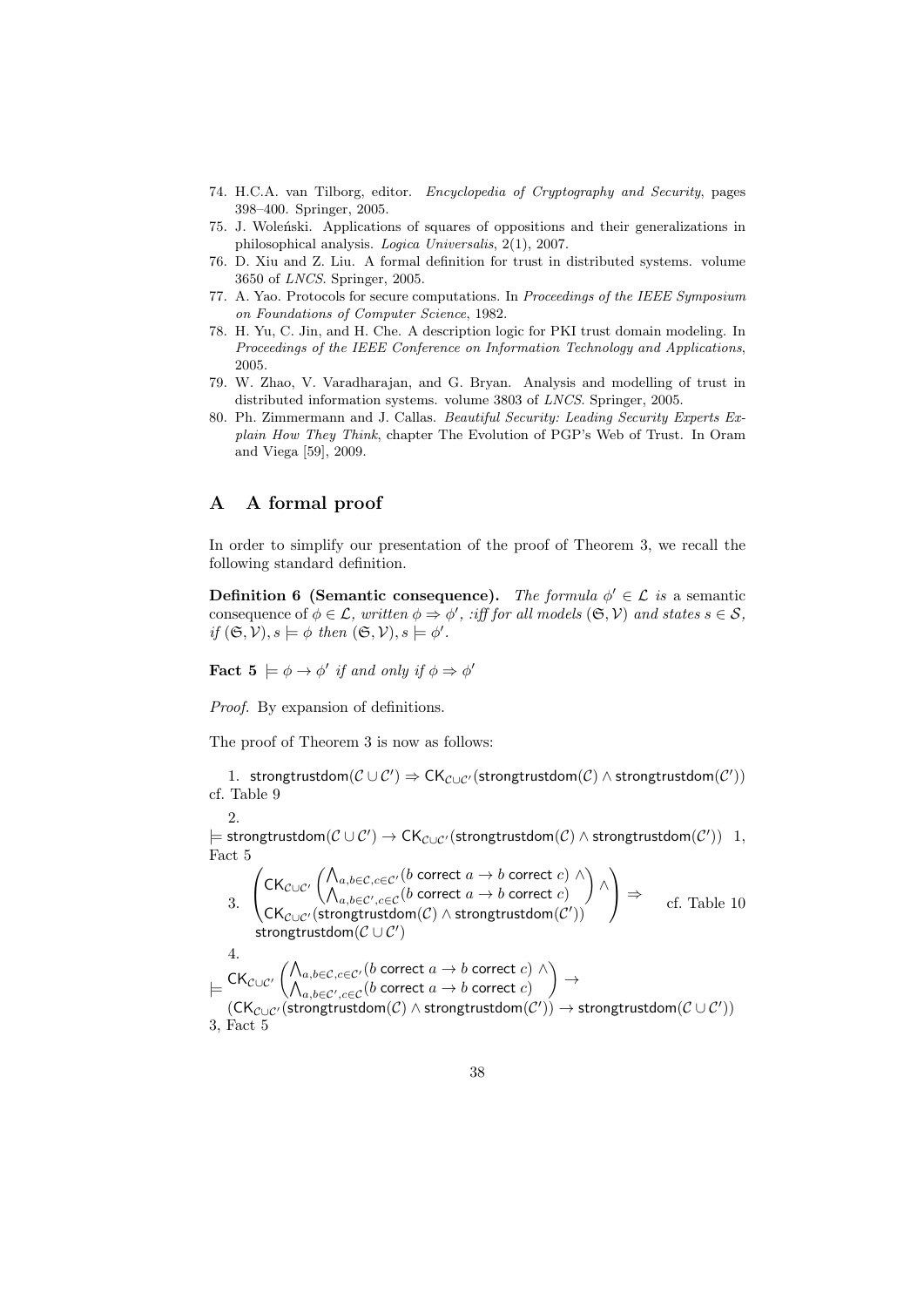5.  
\n
$$
\models \text{CK}_{\mathcal{C}\cup\mathcal{C}'} \left( \bigwedge_{a,b\in\mathcal{C},c\in\mathcal{C}'} (b \text{ correct } a \to b \text{ correct } c) \land \right) \to
$$
\n
$$
\left( \text{CK}_{\mathcal{C}\cup\mathcal{C}'} \left( \bigwedge_{a,b\in\mathcal{C}',c\in\mathcal{C}} (b \text{ correct } a \to b \text{ correct } c) \right) \to \text{strongtrustdom}(\mathcal{C}\cup\mathcal{C}'))
$$
\n2, 4.

Table 9. Decomposability of strong trust domains

| strongtrustdom $(C \cup C') \Leftrightarrow$                                                                                                                                                                                   |
|--------------------------------------------------------------------------------------------------------------------------------------------------------------------------------------------------------------------------------|
| (by the definition of strongtrustdom $(C \cup C')$ )                                                                                                                                                                           |
| $CK_{\mathcal{C}\cup\mathcal{C}'}(\bigwedge_{a,b\in\mathcal{C}\cup\mathcal{C}'}a$ doestrust $b)\Rightarrow$                                                                                                                    |
| (by the definition of $\bigwedge_{a,b \in \mathcal{C} \cup \mathcal{C}'}$ )                                                                                                                                                    |
| $CK_{\mathcal{C}\cup\mathcal{C}'}(\bigwedge_{a,b\in\mathcal{C}}a$ doestrust $b\wedge\bigwedge_{a,b\in\mathcal{C}'}a$ doestrust $b)\Rightarrow$                                                                                 |
| $(\text{by } 4(CK_{\mathcal{C} \cup \mathcal{C}'}))$                                                                                                                                                                           |
| $CK_{\mathcal{C}\cup\mathcal{C}'}(CK_{\mathcal{C}\cup\mathcal{C}'}(\bigwedge_{a,b\in\mathcal{C}}a\text{ doestrust }b\wedge\bigwedge_{a,b\in\mathcal{C}'}a\text{ doestrust }b))\Rightarrow$                                     |
| (by the distributivity of $CK_{\mathcal{C}\cup\mathcal{C}'}$ over $\wedge$ , $\mathbf{N}(CK_{\mathcal{C}\cup\mathcal{C}'})$ , and $\mathbf{K}(CK_{\mathcal{C}\cup\mathcal{C}'})$                                               |
| $CK_{\mathcal{C}\cup\mathcal{C}'}(CK_{\mathcal{C}\cup\mathcal{C}'}(\bigwedge_{a,b\in\mathcal{C}}a\text{ doestrust }b)\wedge CK_{\mathcal{C}\cup\mathcal{C}'}(\bigwedge_{a,b\in\mathcal{C}'}a\text{ doestrust }b))\Rightarrow$  |
| (by $\models \mathsf{CK}_{\mathcal{C}\cup\mathcal{C}'}(\phi) \rightarrow \mathsf{CK}_{\mathcal{C}}(\phi), \mathbf{N}(\mathsf{CK}_{\mathcal{C}\cup\mathcal{C}'})$ , and $\mathbf{K}(\mathsf{CK}_{\mathcal{C}\cup\mathcal{C}'})$ |
| $CK_{\mathcal{C}\cup\mathcal{C}'}(CK_{\mathcal{C}}(\bigwedge_{a,b\in\mathcal{C}}a\text{ doestrust }b)\wedge CK_{\mathcal{C}'}(\bigwedge_{a,b\in\mathcal{C}'}a\text{ doestrust }b))\Leftrightarrow$                             |
| (by the definition of strongtrustdom( $C$ ) and strongtrustdom( $C'$ ))                                                                                                                                                        |
| $CK_{\mathcal{C}\cup\mathcal{C}'}(\text{strongtrustdom}(\mathcal{C})\wedge \text{strongtrustdom}(\mathcal{C}'))$                                                                                                               |